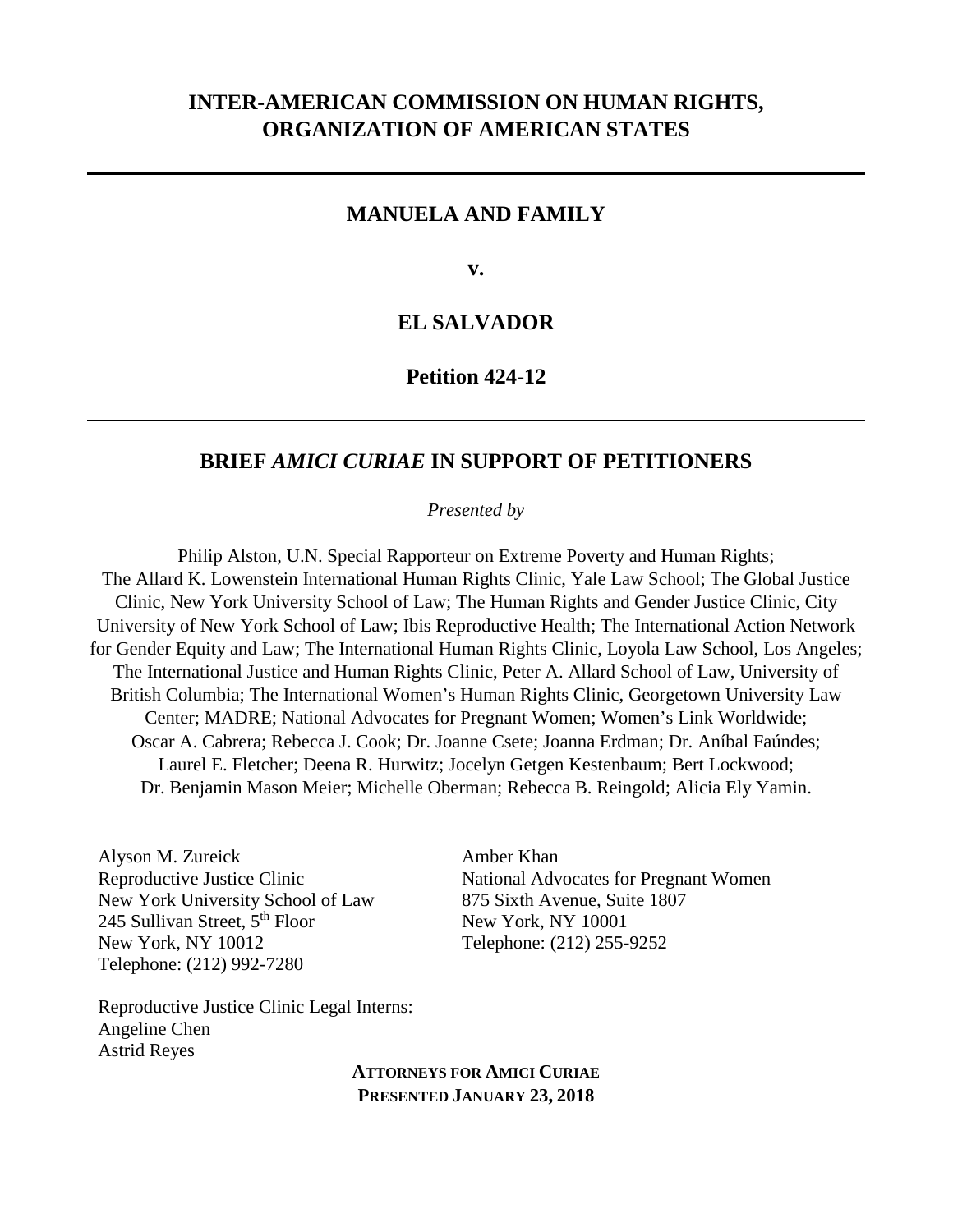# **TABLE OF CONTENTS**

| I.  |                                                                                                                                                                                                                                                  |
|-----|--------------------------------------------------------------------------------------------------------------------------------------------------------------------------------------------------------------------------------------------------|
| II. |                                                                                                                                                                                                                                                  |
|     |                                                                                                                                                                                                                                                  |
|     |                                                                                                                                                                                                                                                  |
|     | A. EL SALVADOR'S CRIMINAL ABORTION BAN IMPERMISSIBLY<br>DISCRIMINATES AGAINST WOMEN AND GIRLS AND FAILS TO EQUALLY<br>ENSURE THEIR RIGHTS TO HEALTH, LIFE, PERSONAL INTEGRITY AND DIGNITY,                                                       |
|     | The criminal abortion ban perpetuates gender-based stereotypes and unlawfully<br>1.                                                                                                                                                              |
|     | El Salvador's enforcement of the criminal abortion ban discriminates against women<br>2.<br>and girls by undermining their rights to life, health, privacy, personal integrity, and                                                              |
|     | EL SALVADOR'S CRIMINAL ABORTION BAN HAS A PARTICULARLY<br><b>B.</b><br>DISCRIMINATORY EFFECT ON WOMEN AND GIRLS FROM POOR AND                                                                                                                    |
| V.  |                                                                                                                                                                                                                                                  |
|     |                                                                                                                                                                                                                                                  |
|     | Philip Alston, U.N. Special Rapporteur on Extreme Poverty and Human Rights                                                                                                                                                                       |
|     | The Allard K. Lowenstein International Human Rights Clinic, Yale Law School                                                                                                                                                                      |
|     | The Global Justice Clinic, New York University School of Law Appendix-2<br>The Human Rights and Gender Justice Clinic, City University of New York School of                                                                                     |
|     | The International Action Network for Gender Equity and Law  Appendix-3<br>The International Human Rights Clinic, Loyola Law School, Los Angeles  Appendix-4<br>The International Justice and Human Rights Clinic, Peter A. Allard School of Law, |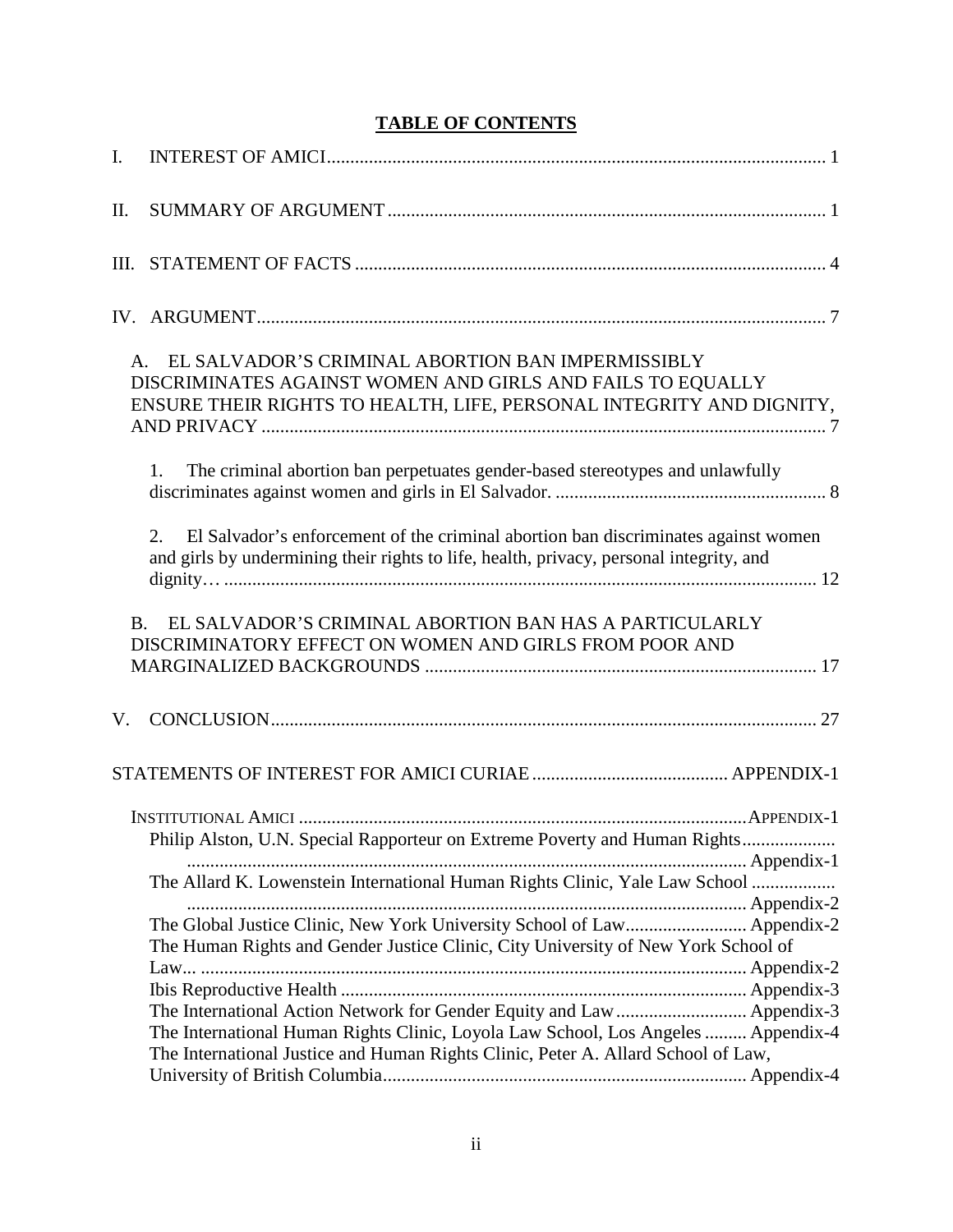| The International Women's Human Rights Clinic, Georgetown University Law |  |
|--------------------------------------------------------------------------|--|
|                                                                          |  |
|                                                                          |  |
|                                                                          |  |
|                                                                          |  |
|                                                                          |  |
|                                                                          |  |
|                                                                          |  |
|                                                                          |  |
|                                                                          |  |
|                                                                          |  |
|                                                                          |  |
|                                                                          |  |
|                                                                          |  |
|                                                                          |  |
|                                                                          |  |
|                                                                          |  |
|                                                                          |  |
|                                                                          |  |
|                                                                          |  |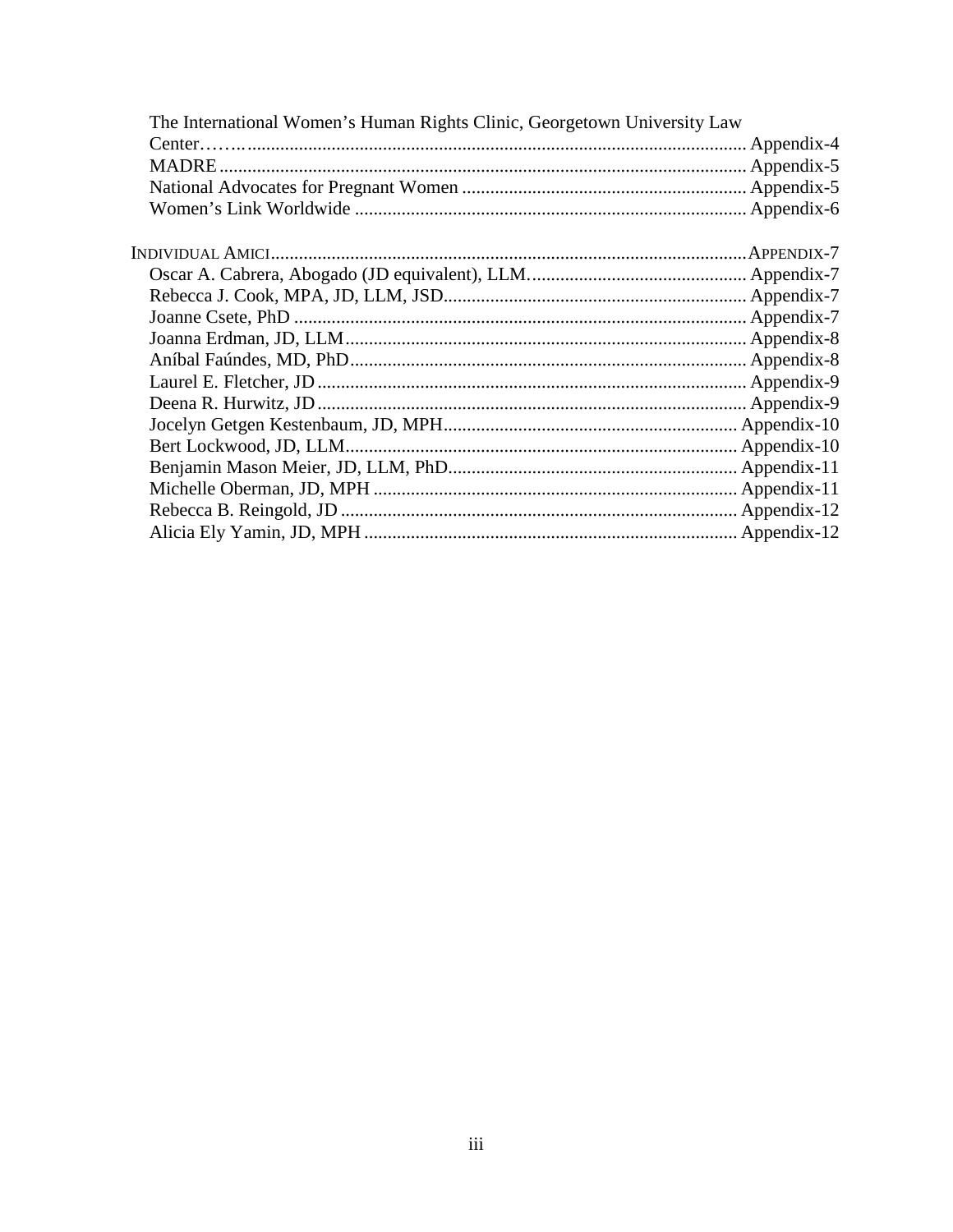# **TABLE OF AUTHORITIES**

## INTERNATIONAL CASES

| Albán Cornejo et al. v. Ecuador<br>Merits, Reparations and Costs, Judgment, Inter-Am. Ct. H.R. (ser. C) No. 171 (Nov. 22, 2007)                                              |
|------------------------------------------------------------------------------------------------------------------------------------------------------------------------------|
| Apitz Barbera et al. ("First Court of Administrative Disputes") v. Venezuela<br>Preliminary Objections, Merits, Reparations and Costs, Judgment, Inter-Am. Ct. H.R. (ser. C) |
| Artavia Murillo et al. ("In Vitro Fertilization") v. Costa Rica<br>Preliminary Objections, Merits, Reparations and Costs, Judgment, Inter-Am. Ct. H.R. (ser. C)              |
| Atala Riffo & Daughters v. Chile<br>Merits, Reparations and Costs, Judgment, Inter-Am. Ct. H.R. (ser. C) No. 239 (Feb. 24, 2012)                                             |
| De la Cruz Flores v. Peru<br>Merits, Reparations and Costs, Judgment, Inter-Am. Ct. H.R. (ser C.) No. 115 (Nov. 18, 2004)                                                    |
| Girls Yean & Bosico v. Dominican Republic<br>Preliminary Objections, Merits, Reparations and Costs, Judgment, Inter-Am. Ct. H.R. (ser. C)                                    |
| González et al. ("Cotton Field") v. Mexico<br>Preliminary Objection, Merits, Reparations and Costs, Judgment, Inter-Am. Ct. H.R. (ser. C)                                    |
| K.L. v. Peru<br>Human Rights Committee, Commc'n No. 1153/2003, U.N. Doc. CCPR/C/85/D/1153/2003                                                                               |
| Inter-Am. Comm'n H.R., Report No. 29/17. Petition 424.12. Admissibility. Manuela and Family.                                                                                 |
| Juridical Condition and Rights of Undocumented Migrants                                                                                                                      |
| María Eugenia Morales de Sierra v. Guatemala<br>Case 11.625, Inter-Am. Comm'n H.R., Report No. 4/01, OEA/Ser./L/V/II.111 (2001)  8                                           |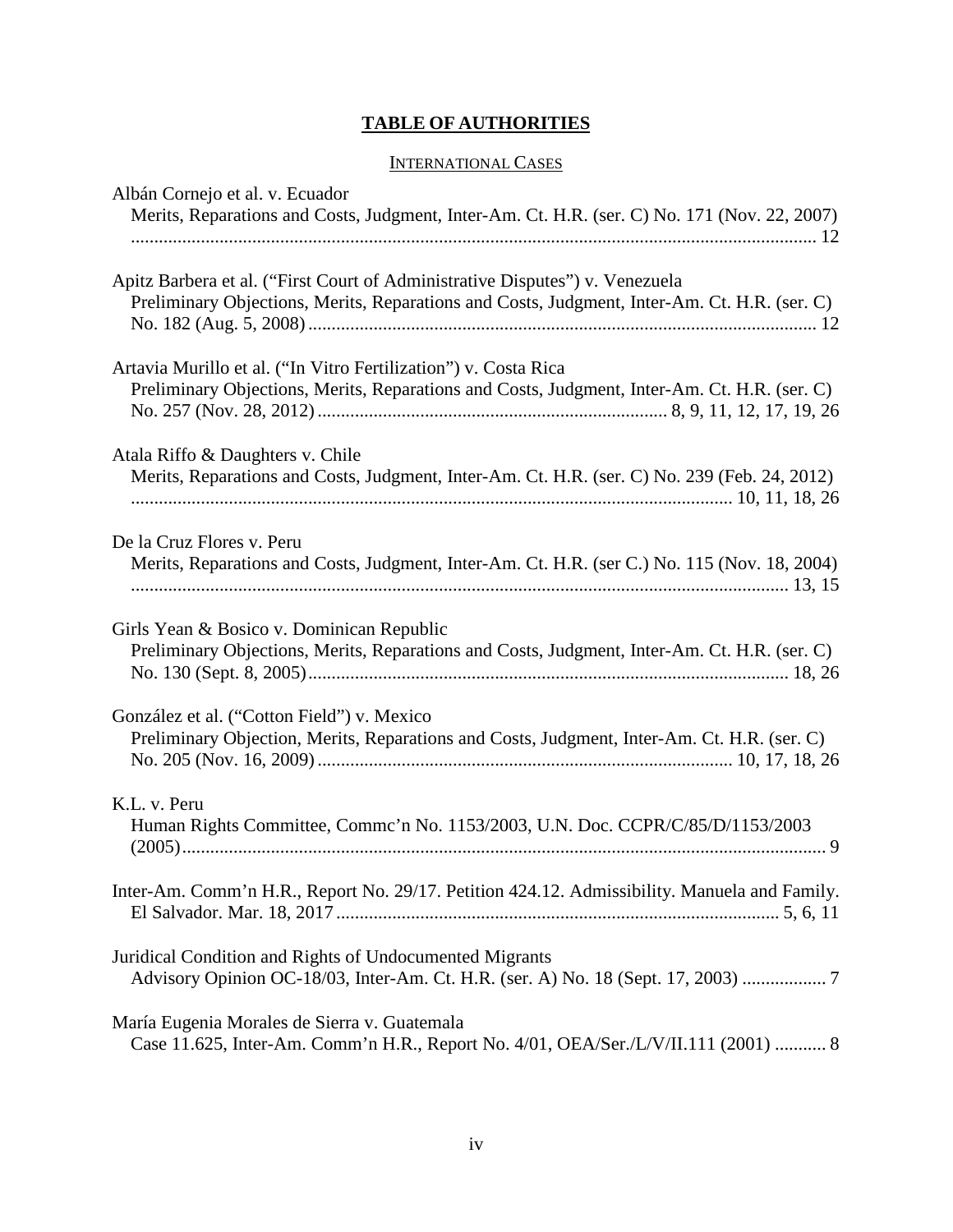| Matter of B. v. El Salvador                                                                   |
|-----------------------------------------------------------------------------------------------|
| Provisional Measures, Order of the Court (Inter-Am. Ct. H.R. May 29, 2013),                   |
|                                                                                               |
| Trabajadores de la Hacienda Brasil Verde v. Brasil                                            |
| Preliminary Objections, Merits, Reparations and Costs, Judgment, Inter-Am. Ct. H.R. (ser. C)  |
|                                                                                               |
| Xákmok Kásek Indigenous Cmty. v. Paraguay                                                     |
| Merits, Reparations and Costs, Judgment, Inter-Am. Ct. H.R. (ser. C) No. 214 (Aug. 24, 2010)  |
| Yakye Axa Indigenous Cmty. v. Paraguay                                                        |
|                                                                                               |
| Merits, Reparations and Costs, Judgment, Inter-Am. Ct. H.R. (ser. C.) No. 125 (June 17, 2005) |
|                                                                                               |
| YATAMA v. Nicaragua                                                                           |
| Preliminary Objections, Merits, Reparations and Costs, Judgment, Inter-Am. Ct. H.R. (ser. C.) |

# **CONSTITUTIONS**

No. 127 (June 23, 2005).............................................................................................. 7, 8, 18, 26

|--|--|--|

### **STATUTES**

|--|--|--|

#### INTERNATIONAL DOCUMENTS

| Additional Protocol to the American Convention on Human Rights in the Area of Economic,<br>Social and Cultural Rights "Protocol of San Salvador," adopted on November 17, 1988, S.S.T. |
|----------------------------------------------------------------------------------------------------------------------------------------------------------------------------------------|
|                                                                                                                                                                                        |
| Convention on the Elimination of All Forms of Discrimination Against Women, adopted on Dec.<br>18, 1979, G.A. Res. 34/189, UN GAOR (34th Sess.), Supp. No. 46, U.N. Doc. A/34/46, 1249 |
| Inter-American Convention on the Prevention, Punishment and Eradication of Violence against<br>Women, "Convention of Belém do Pará," adopted on June 9, 1994 (in force since March 5,  |

Office of the United Nations High Commissioner for Human Rights, Istanbul Protocol: Manual on the Effective Investigation and Documentation of Torture and Other Cruel, Inhuman or Degrading Treatment or Punishment, U.N. Doc. HR/P/PT/8/Rev.1 (Aug. 9, 1999)................ 15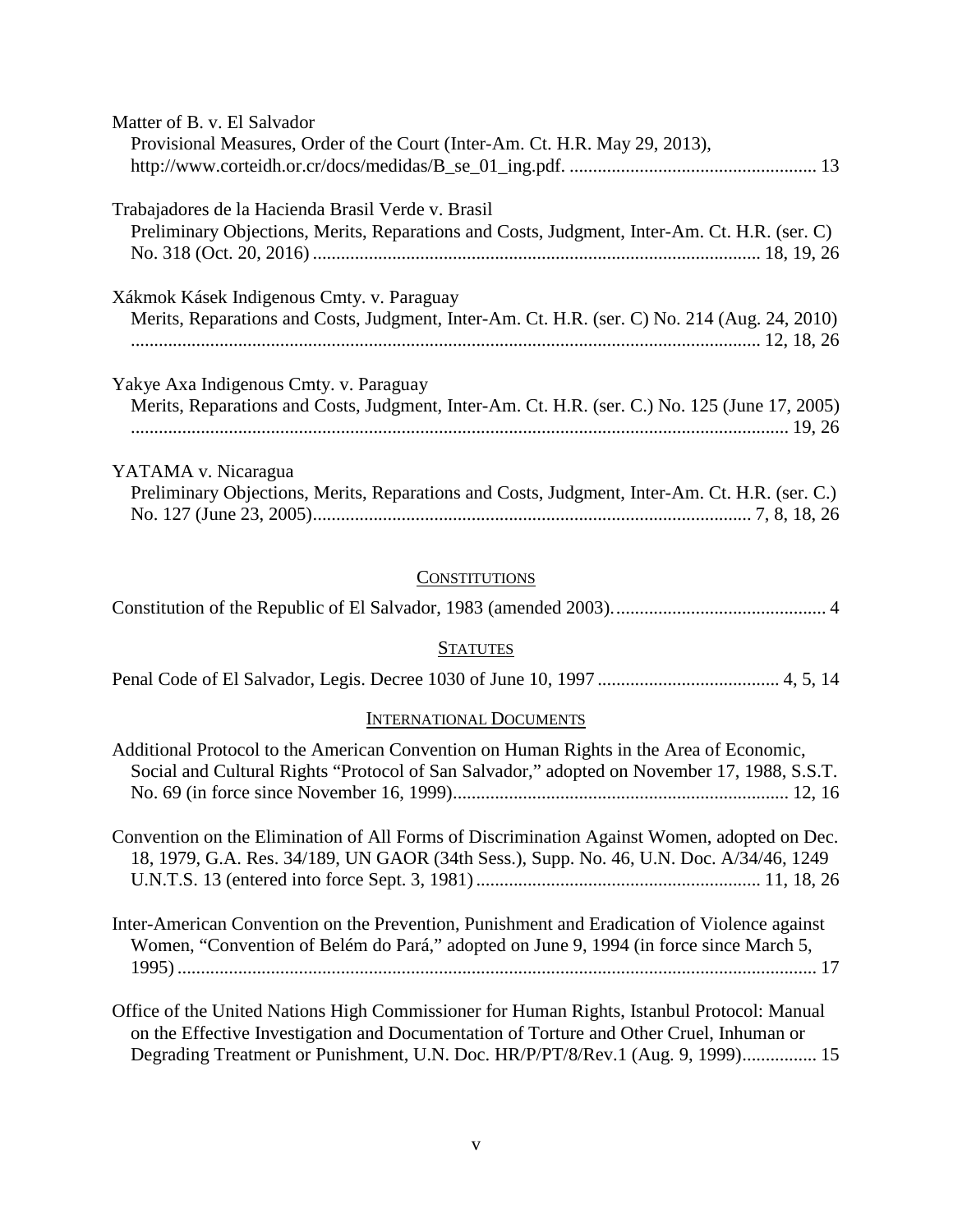| Organization of American States, American Convention on Human Rights, adopted on Nov. 22,<br>1969, S.S.T. No. 36, OEA/Ser.L/V/II.23, doc. 21 rev. 6 (in force since July 18, 1978)    |
|---------------------------------------------------------------------------------------------------------------------------------------------------------------------------------------|
| U.N. Committee on Economic, Social, and Cultural Rights, Concluding Observations on the<br>combined third, fourth, and fifth periodic reports of El Salvador, U.N. Doc.               |
| U.N. Committee on the Elimination of All Forms of Discrimination Against Women,<br>Concluding Observations on the Combined Eighth and Ninth Periodic Reports of El Salvador,          |
| U.N. Committee on the Elimination of All Forms of Discrimination Against Women, General<br>Recommendation 19: Violence against women, U.N. Doc. A/47/38 (1992)  17                    |
| U.N. Committee on the Elimination of All Forms of Discrimination Against Women, General<br>Recommendation No. 24: Article 12 of the Convention (women and health), in UN Doc. HRI/    |
| U.N. Committee on the Elimination of All Forms of Discrimination Against Women, General<br>recommendation No. 33 on women's access to justice, U.N. Doc. CEDAW/C/GC/33 (Aug. 3,       |
| U.N. General Assembly, Report of the U.N. Special Rapporteur on the right of everyone to the<br>enjoyment of the highest attainable standard of physical and mental health, U.N. Doc. |
| U.N. Human Rights Committee, Concluding Observations: El Salvador, U.N. Doc.                                                                                                          |
| U.N. Human Rights Council, Report of the Special Rapporteur on the right of everyone to the<br>enjoyment of the highest attainable standard of physical and mental health, U.N. Doc.  |
| U.N. Human Rights Council, Report of the Special Rapporteur on Violence Against Women:<br>Follow-up Mission to El Salvador, U.N. Doc. A/HRC/17/26/Add.2 (Feb. 14, 2011) 22            |

U.N. Human Rights Council, *Report of the Working Group on the issue of discrimination against women in law and practice*, U.N. Doc. A/HRC/32/44 (Apr. 8, 2016) ................................. 9, 15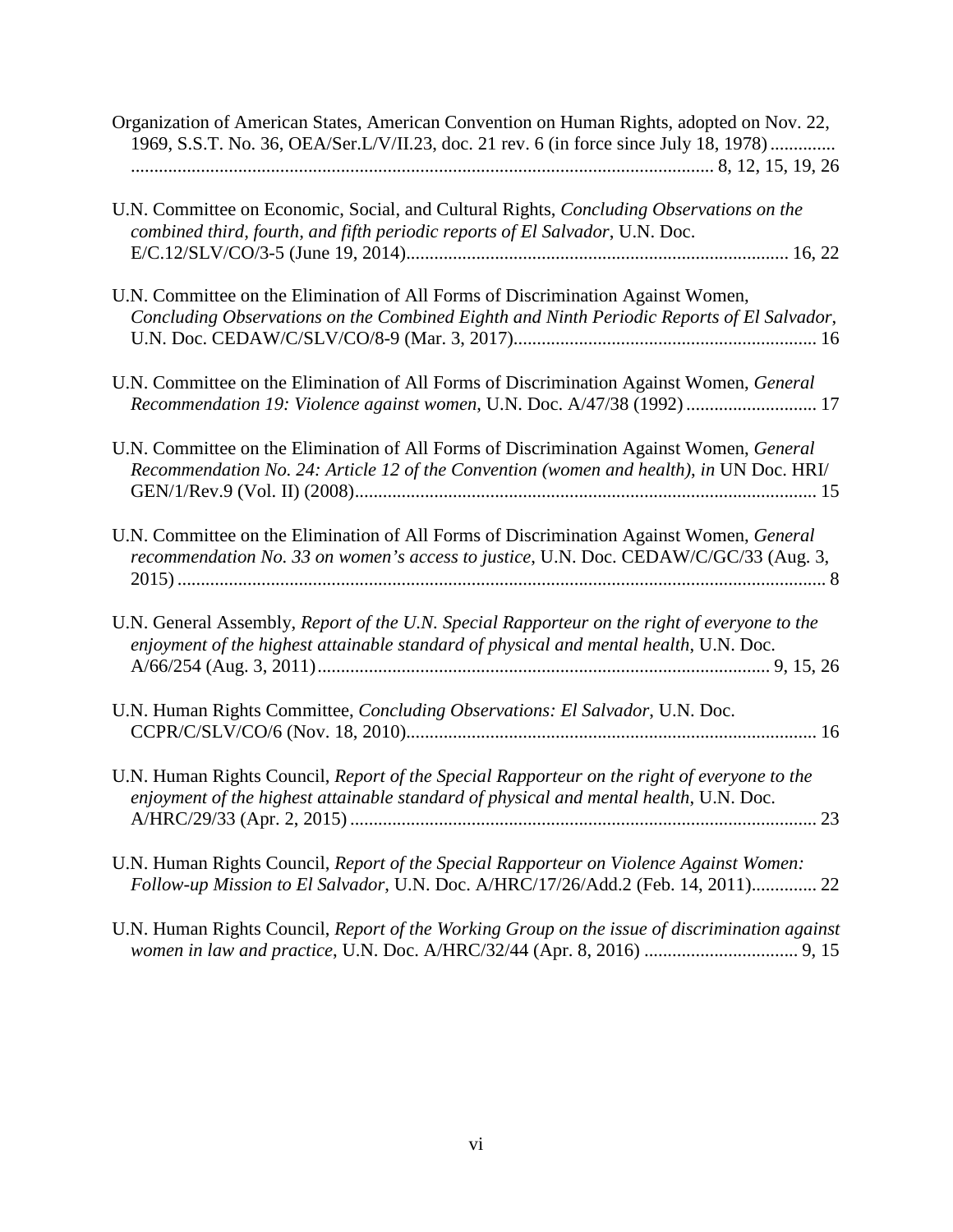# BOOKS, REPORTS, AND ARTICLES

| Mary A. Clark, The New Left and Health Care Reform in El Salvador, 57 J. LATIN AM. POL. &                                                                                                                                                                                                                                                           |
|-----------------------------------------------------------------------------------------------------------------------------------------------------------------------------------------------------------------------------------------------------------------------------------------------------------------------------------------------------|
| REBECCA J. COOK & SIMONE CUSACK, GENDER STEREOTYPING: TRANSNATIONAL LEGAL                                                                                                                                                                                                                                                                           |
| Global, regional, and national levels of maternal mortality, 1990–2015: a systematic analysis<br>for the Global Burden of Disease Study 2015, 388 LANCET 1775 (Oct. 8,                                                                                                                                                                              |
| Elizabeth M. McClure & Robert L. Goldenberg, Stillbirth in Developing Countries: A review of<br>causes, risk factors and prevention strategies, 22 J. MATERNAL FETAL NEONATAL MED. 183                                                                                                                                                              |
| <b>INTERNET REPORTS, ARTICLES, AND DOCUMENTS</b>                                                                                                                                                                                                                                                                                                    |
| La Agrupación Ciudadana por La Despenalización del Aborto Terapéutico, Ético y Eugenésico,<br>Del Hospital a la Cárcel: Consecuencias para las mujeres por la penalización sin<br>excepciones, de la interrupción del embarazo en El Salvador (2012),<br>http://www.clacaidigital.info:8080/xmlui/bitstream/handle/123456789/487/Del-hospital-a-la- |
| Am. Pub. Health Ass'n, Reducing Racial/Ethnic and Socioeconomic Disparities in Preterm and<br>Low Birthweight Births, Policy No. 20062 (Nov. 8, 2006),<br>https://www.apha.org/policies-and-advocacy/public-health-policy-statements/policy-<br>database/2014/07/18/10/01/reducing-racial-ethnic-and-socioeconomic-disparities-in-preterm-          |
| Amnesty International, Aborto en El Salvador: La Delgada Línea entre Médicos y Policías (Dec.<br>$1, 2015$ ,                                                                                                                                                                                                                                        |
| https://www.amnesty.org/es/latest/news/2015/12/aborto-en-el-salvador-la-delgada-linea-entre-                                                                                                                                                                                                                                                        |
| Amnesty International, El Salvador: Court fails to release woman unfairly jailed after suffering<br>$a$ stillbirth (Dec. 8, 2017),<br>https://www.amnesty.org/en/latest/news/2017/12/el-salvador-court-fails-to-release-woman-                                                                                                                      |
| Amnesty International, On the Brink of Death: Violence Against Women and the Abortion Ban in<br>El Salvador (2014),                                                                                                                                                                                                                                 |
| https://www.amnestyusa.org/files/el_salvador_report_-_on_the_brink_of_death.pdf                                                                                                                                                                                                                                                                     |
| Amnesty International, Separated Families, Broken Ties (2015),                                                                                                                                                                                                                                                                                      |

https://www.amnesty.org/en/documents/amr29/2873/2015/en/ ............................................... 26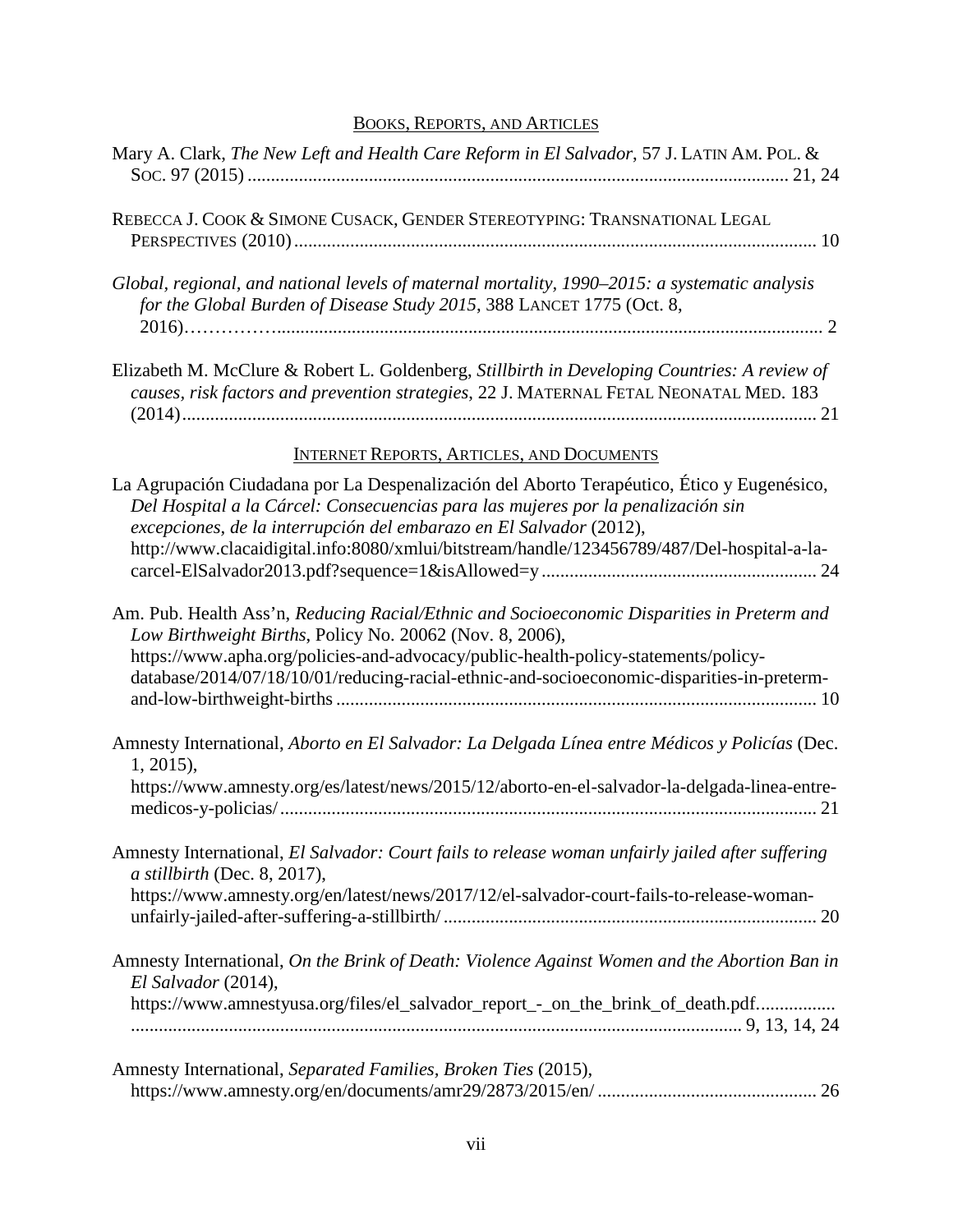| Carlos Ayala Ramírez, Suicidio en el embarazo, RADIO YSUCA (Apr. 17, 2012),                                                                                                                                                                     |
|-------------------------------------------------------------------------------------------------------------------------------------------------------------------------------------------------------------------------------------------------|
| Baby Born to El Salvador Woman Denied Abortion Dies after C-Section, THE GUARDIAN (June<br>4, 2013),                                                                                                                                            |
| https://www.theguardian.com/world/2013/jun/04/baby-el-salvador-woman-abortion-dies 13                                                                                                                                                           |
| Center for Reproductive Rights & Agrupación Ciudadana por la Despenalización del Aborto<br>Terapéutico, Ético y Eugenésico, Marginalized, Persecuted, and Imprisoned: The Effects of El<br>Salvador's Total Criminalization of Abortion (2014), |
| https://www.reproductiverights.org/sites/crr.civicactions.net/files/documents/El-Salvador-                                                                                                                                                      |
| Center for Reproductive Rights, Manuela Toolkit (2014),                                                                                                                                                                                         |
| https://www.reproductiverights.org/sites/crr.civicactions.net/files/documents/GLP_Manuela_                                                                                                                                                      |
| Dr. Eduardo Espinoza, Vice-Minister of Health Policy, El Salvador Ministry of Health, Mapping<br>teenage pregnancy using administrative records,                                                                                                |
| https://www.unfpa.org/sites/default/files/event-pdf/FINAL-El_Salvador_-                                                                                                                                                                         |
| European Parliament resolution on El Salvador: the cases of women prosecuted for miscarriage,<br>EUR. PARL. DOC. 2017/3003(RSP),                                                                                                                |
| http://www.europarl.europa.eu/sides/getDoc.do?pubRef=-<br>%2f%2fEP%2f%2fTEXT%2bMOTION%2bP8-RC-2017-                                                                                                                                             |
| 0695%2b0%2bDOC%2bXML%2bV0%2f%2fEN&language=EN  16, 20, 22                                                                                                                                                                                       |
| Sara García & María Teresa Ochoa, ¿Por qué me pasó esto a mí?: La criminalización del aborto<br>en El Salvador, Ipas Centroamérica (2013),                                                                                                      |
| https://agrupacionciudadana.org/download/por-que-me-paso-esto-a-mi-la-criminalizacion-                                                                                                                                                          |
| Global Health Workforce Alliance, Mid-level health workers for delivery of essential health<br>services: A global systematic review and country experiences (Nov. 2013),                                                                        |
| http://www.who.int/workforcealliance/knowledge/resources/mlp2013/en/ 21                                                                                                                                                                         |
| Inter-Am. Comm'n H.R., Access to information on reproductive health from a human rights<br>perspective, OAS/Ser.L/V/II, doc. 61 (Nov. 22, 2011),                                                                                                |
| http://www.oas.org/en/iachr/women/docs/pdf/womenaccessinformationreproductivehealth.pdf                                                                                                                                                         |
|                                                                                                                                                                                                                                                 |
| Inter-Am. Comm'n H.R., Legal Standards: Gender Equality and Women's Rights (2015),                                                                                                                                                              |
|                                                                                                                                                                                                                                                 |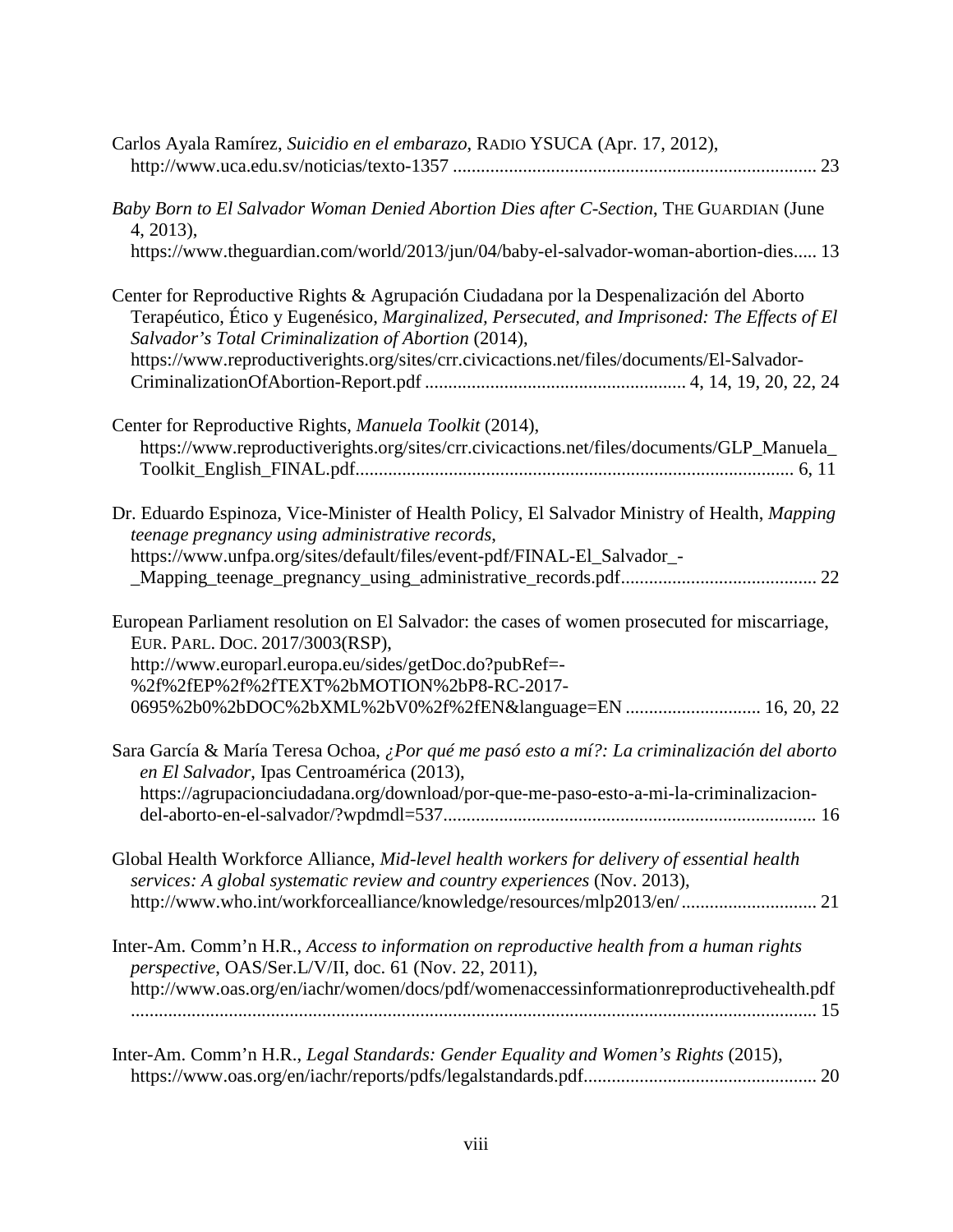| Int'l Planned Parenthood Fed'n, Over-protected and under-served: A multi-country study on<br>legal barriers to young people's access to sexual and reproductive health services-El<br>Salvador Case Study (2014), |
|-------------------------------------------------------------------------------------------------------------------------------------------------------------------------------------------------------------------|
| https://www.ippf.org/sites/default/files/ippf_coram_el_salvador_report_eng_web.pdf 22                                                                                                                             |
| Nina Lakhani, El Salvador teen rape victim sentenced to 30 years in prison after stillbirth, THE<br>GUARDIAN (July 6, 2017),                                                                                      |
| https://www.theguardian.com/global-development/2017/jul/06/el-salvador-teen-rape-victim-                                                                                                                          |
| Nina Lakhani, El Salvador: Where Women May Be Jailed for Miscarrying, BBC (Oct. 18, 2013),                                                                                                                        |
| Carolina Loayza Tamayo & Ysabel Marin Sandoval, El derecho de las médicas y los médicos al<br>Secreto Profesional en la Jurisprudencia de la Corte Interamericana de Derechos Humanos<br>(PROMSEX: 2010),         |
| http://promsex.org/images/docs/Publicaciones/derechomedicoSentencialacruz.pdf 15                                                                                                                                  |
| Catalina Lobo-Guerrero, In El Salvador, 'Girls Are a Problem', N.Y. TIMES (Sept. 2, 2017),<br>https://www.nytimes.com/2017/09/02/opinion/sunday/el-salvador-girls-                                                |
|                                                                                                                                                                                                                   |
| Anastasia Moloney, Rape, Abortion Ban Drives Pregnant Teens to Suicide in El Salvador,<br>REUTERS (Nov. 12, 2014),                                                                                                |
| https://www.reuters.com/article/us-el-salvador-suicide-teens/rape-abortion-ban-drives-<br>pregnant-teens-to-suicide-in-el-salvador-idUSKCN0IW1YI20141112 22, 23                                                   |
| Pan-American Health Organization, Health in the Americas: El Salvador - Leading Health<br>Challenges,                                                                                                             |
|                                                                                                                                                                                                                   |
| Gilda Sedgh et al., Abortion incidence between 1990 and 2014: global, regional, and<br>subregional levels and trends, 388 LANCET 258 (July 2016),                                                                 |
| http://www.thelancet.com/pdfs/journals/lancet/PIIS0140-6736(16)30380-4.pdf  9                                                                                                                                     |
| Small Arms Survey, A Gendered Analysis of Violent Deaths (Nov. 2016),<br>http://www.smallarmssurvey.org/fileadmin/docs/H-Research_Notes/SAS-Research-Note-                                                        |
|                                                                                                                                                                                                                   |
| United Nations Development Programme, Briefing Note for Countries on the 2016 Human<br>Development Report - El Salvador (2016),                                                                                   |
| http://hdr.undp.org/sites/all/themes/hdr_theme/country-notes/SLV.pdf  21                                                                                                                                          |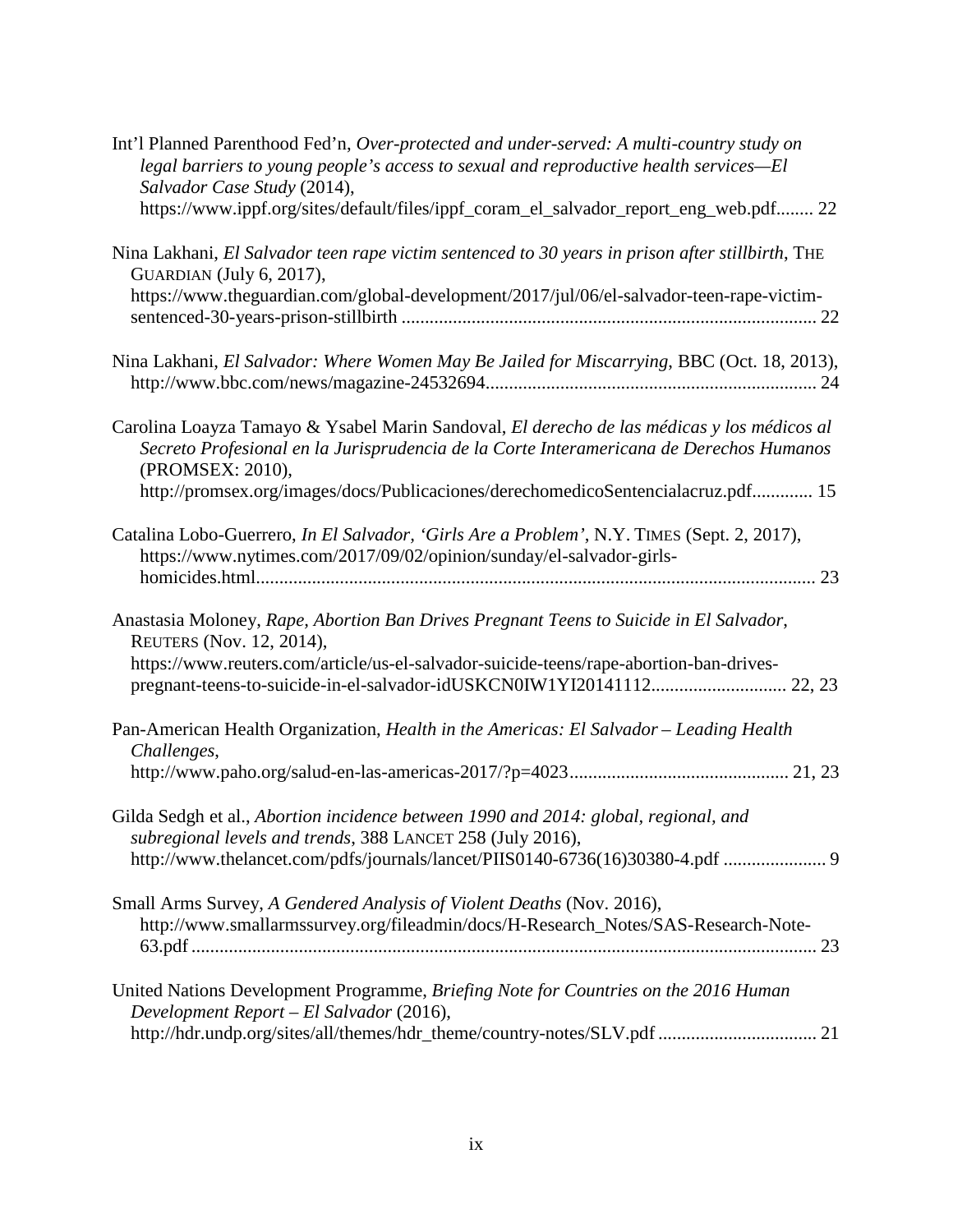| United Nations Office of the High Commissioner for Human Rights, El Salvador: UN experts<br>urge Congress to allow termination of pregnancy in specific circumstances (May 8, 2017),<br>http://www.ohchr.org/EN/NewsEvents/Pages/DisplayNews.aspx?NewsID=21595&LangID=E |
|-------------------------------------------------------------------------------------------------------------------------------------------------------------------------------------------------------------------------------------------------------------------------|
| United Nations Office of the High Commissioner for Human Rights, Statement by UN High<br>Commissioner for Human Rights Zeid Ra'ad Al Hussein at the end of his mission to El<br>Salvador (Nov. 17, 2017),                                                               |
| http://www.ohchr.org/EN/NewsEvents/Pages/DisplayNews.aspx?NewsID=22412&LangID=E                                                                                                                                                                                         |
| United Nations Population Fund, Providing Obstetric and Newborn Care (last updated Dec.<br>2012),                                                                                                                                                                       |
| https://www.unfpa.org/sites/default/files/resource-pdf/EN-SRH%20fact%20sheet-Urgent.pdf                                                                                                                                                                                 |
| United Nations Population Fund, Teen Pregnancies, and Attendant Health Risks, a Major<br>Concern in El Salvador (Aug. 3, 2017),<br>http://www.unfpa.org/news/teen-pregnancies-and-attendant-health-risks-major-concern-el-                                              |
| United Nations Special Rapporteur on Extreme Poverty and Human Rights, Introduction,<br>http://www.ohchr.org/EN/Issues/Poverty/Pages/SRExtremePovertyIndex.aspx  21                                                                                                     |
| Diana Valcárcel, El Salvador's Health Reform: The Right Path to Reduce Maternal Mortality,<br>Pan-American Health Organization (Mar. 24, 2015),<br>http://new.paho.org/hq/index.php?option=com_content&view=article&id=10608&Itemid=396                                 |
| World Bank, El Salvador,                                                                                                                                                                                                                                                |
| World Bank, Poverty Overview,                                                                                                                                                                                                                                           |
| World Health Organization, Fact Sheet: Adolescent Pregnancy (last updated Sept. 2014),                                                                                                                                                                                  |
| World Health Organization, Global Health Observatory (GHO) Data: Maternal mortality,<br>http://www.who.int/gho/maternal_health/mortality/maternal_mortality_text/en/ 2                                                                                                  |
| World Health Organization, Neonatal and Perinatal Mortality: Country, Regional and Global<br>Estimates (2006),                                                                                                                                                          |
| http://apps.who.int/iris/bitstream/10665/43444/1/9241563206_eng.pdf 20                                                                                                                                                                                                  |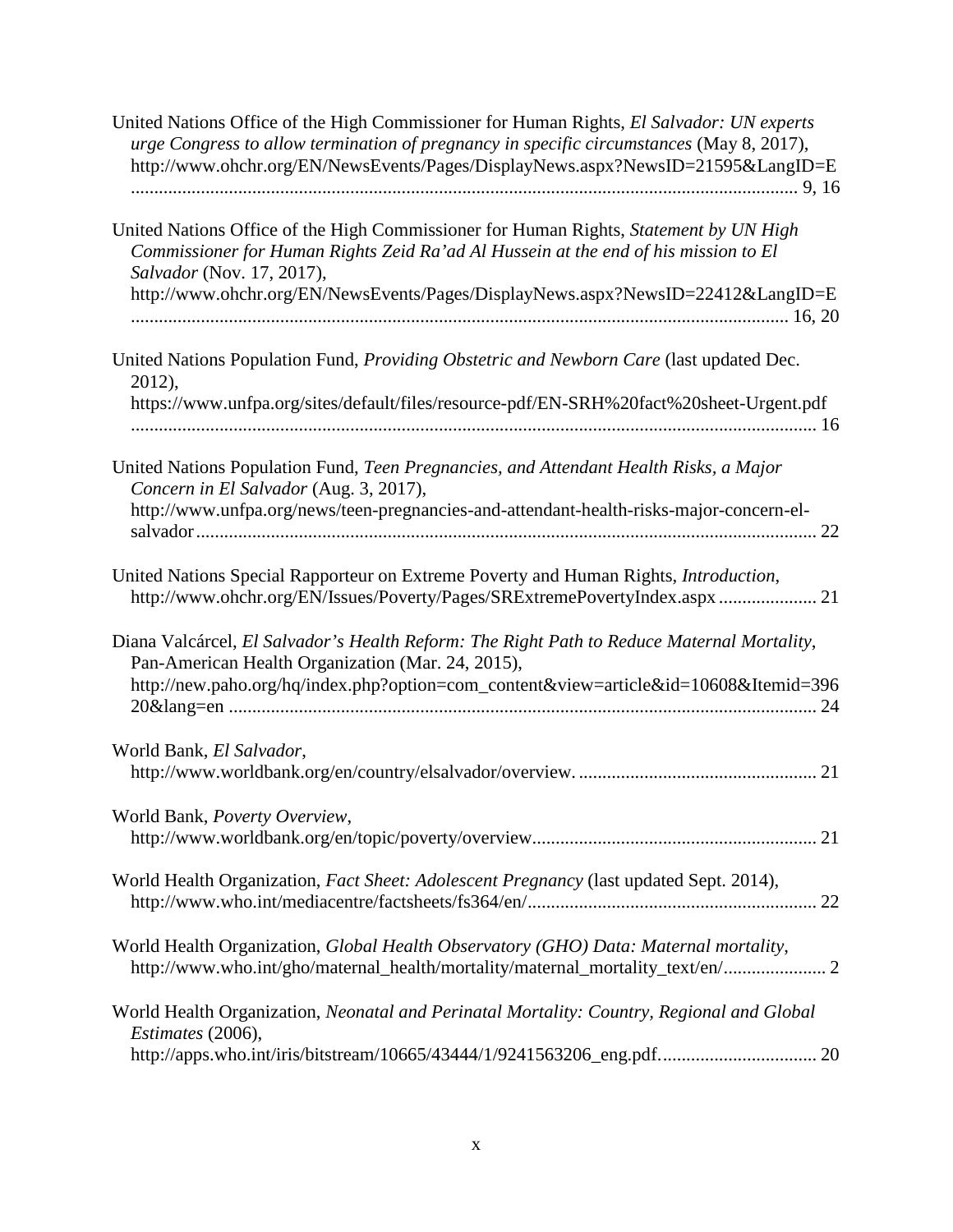|            | World Health Organization, Safe Abortion: Technical and Policy Guidance for Health Systems, |  |  |  |
|------------|---------------------------------------------------------------------------------------------|--|--|--|
| $(2012)$ , |                                                                                             |  |  |  |
|            | http://apps.who.int/iris/bitstream/10665/70914/1/9789241548434_eng.pdf?ua=1  15             |  |  |  |

World Health Organization, *Women & Health: Today's Evidence Tomorrow's Agenda* (2009), http://www.who.int/gender-equity-rights/knowledge/9789241563857/en/.............................. 23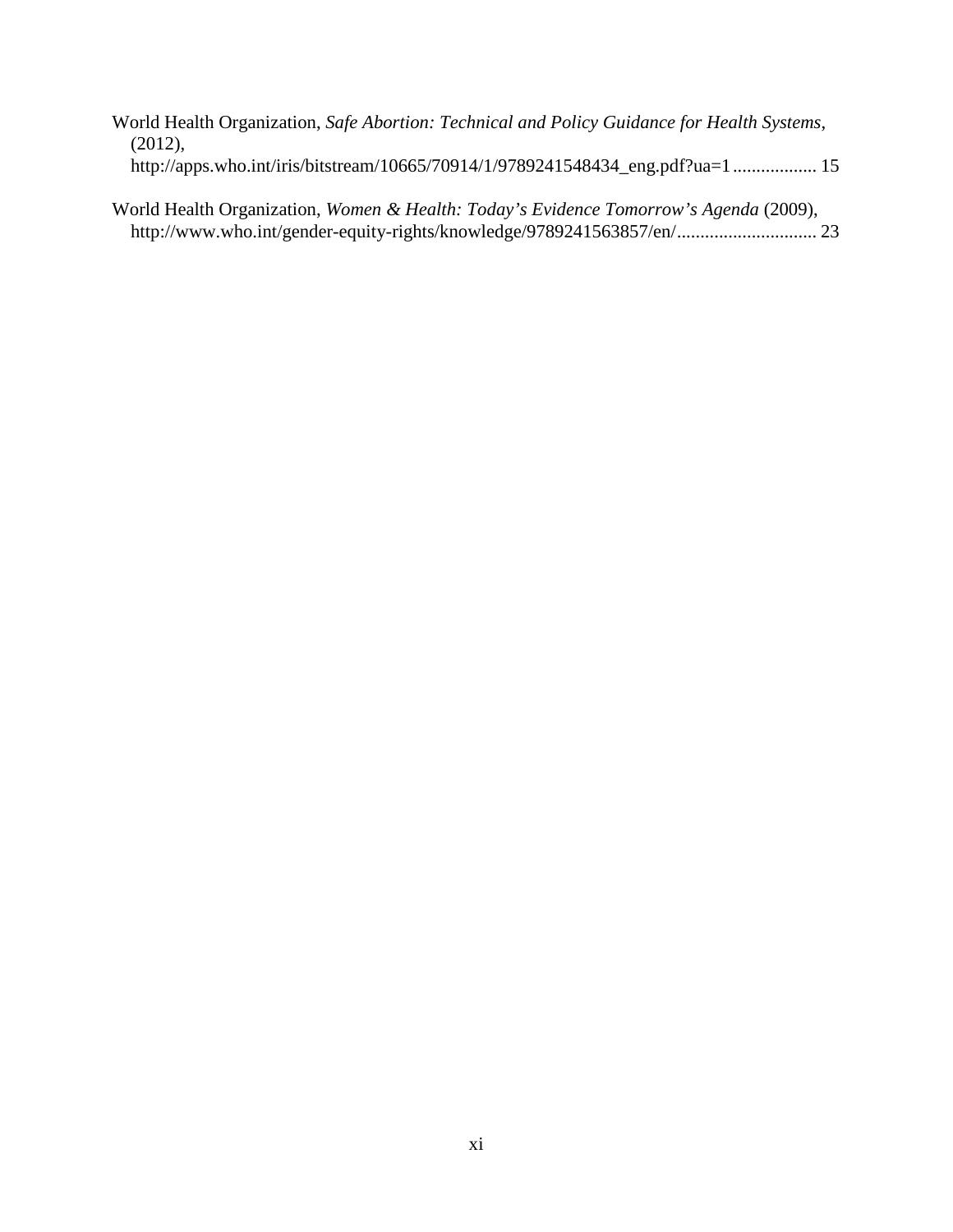## **I. INTEREST OF AMICI**

<span id="page-11-0"></span>*Amici curiae* are national and international women's and human rights organizations, international law clinics, international law professors, and public health and human rights experts dedicated to advancing women's equality and human rights around the world.<sup>[1](#page-11-2)</sup> *Amici* are committed to ensuring that women are not deprived of their human rights simply because they are capable of pregnancy, and recognize that states must address conditions of entrenched poverty, inequality, and discrimination that often undermine women's full equality and citizenship.

*Amici* present this brief, which draws on collective expertise in the fields of public health, gender equality, and human rights, in favor of Petitioners. The brief aims to inform the Inter-American Commission on Human Rights' understanding of the environment in which poor and rural women and girls exist in El Salvador, and how the total prohibition of abortion has a particularly detrimental and discriminatory impact on their health and rights. Specifically, the brief provides information about the punitive treatment experienced by women and girls who seek care at public hospitals for pregnancy complications, miscarriages, stillbirths, and other pregnancyrelated conditions, as a result of El Salvador's complete ban on abortion, and how this contravenes El Salvador's international responsibility to respect, protect, and fulfill human rights for women and girls without discrimination and on a basis of equality.

#### **II. SUMMARY OF ARGUMENT**

<span id="page-11-1"></span>This case concerns human rights violations arising from El Salvador's prohibition and criminalization of abortion in all circumstances and manifested in the case of Manuela: a poor and uneducated woman living in a rural community, who was prosecuted and convicted of murder simply for experiencing a miscarriage. Petitioners in this case have presented information to the

<span id="page-11-2"></span><sup>&</sup>lt;sup>1</sup> Descriptions of the individual *amici* are included in the attached Appendix.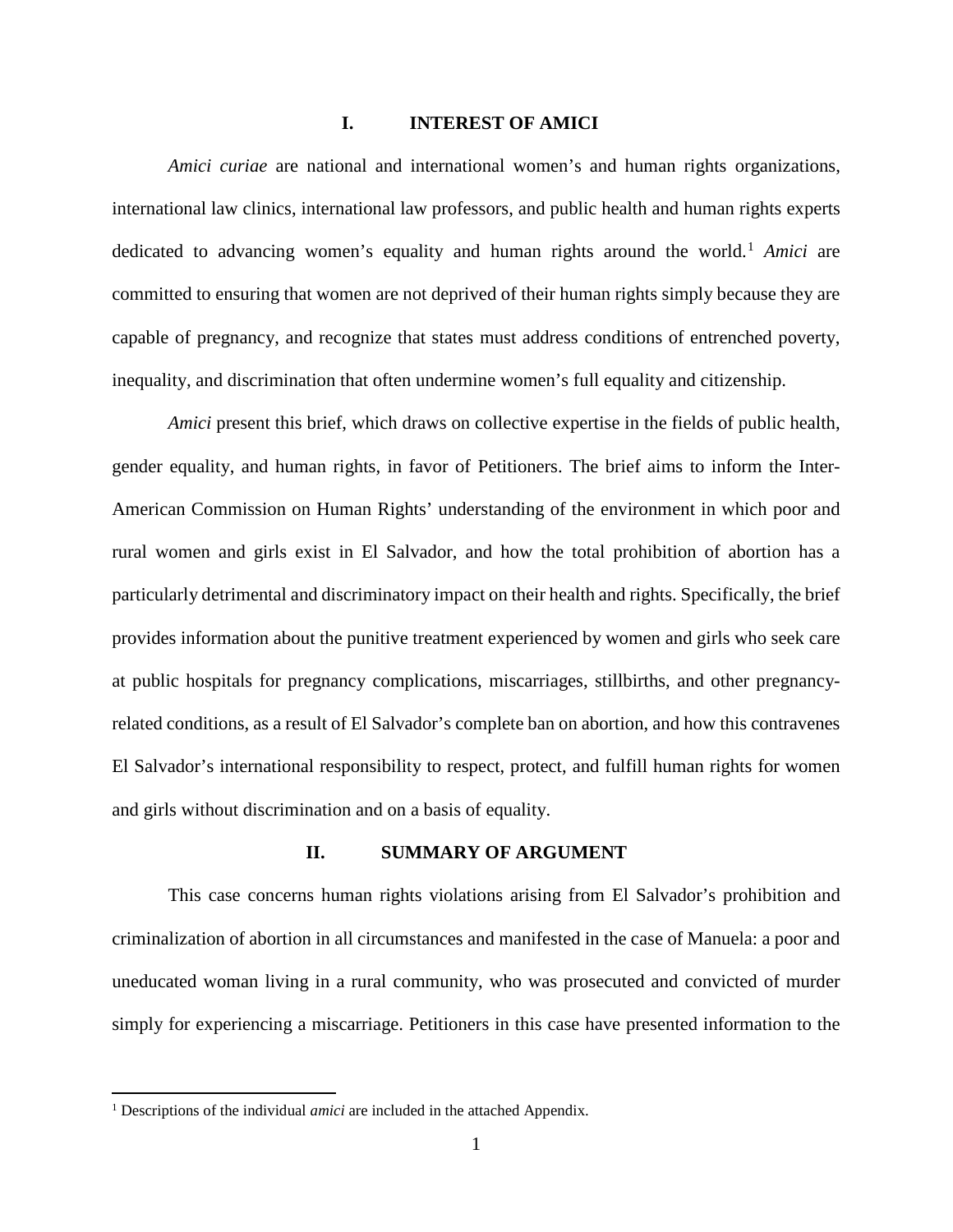Inter-American Commission on Human Rights ("IACHR" or "the Commission") that demonstrates the extent to which El Salvador's criminal abortion regime creates an environment in which women are scrutinized and criminally punished for a range of pregnancy outcomes, including miscarriages and obstetric emergencies, in violation of numerous human rights guaranteed to them under the American Convention on Human Rights ("the American Convention") and other human rights instruments. *Amici* agree with the arguments advanced by Petitioners and submit this brief to highlight both the inherently discriminatory nature of a legal regime that criminalizes women's health outcomes, and the disproportionate impact the criminal abortion ban has on women and girls, like Manuela, who come from socioeconomically vulnerable backgrounds with already limited access to healthcare and few or no means to protect their rights.

Women are human beings with the capacity for pregnancy. The fact is that children would not exist nor would the species survive but for women who become pregnant and, at significant risks to their own lives and health, give birth and bring forth life.<sup>[2](#page-12-0)</sup> It is the nature of pregnancy that no one—not women, doctors, or the state—can guarantee that a particular pregnancy will continue and result in a healthy birth outcome. Despite this reality, El Salvador has created and fostered a criminal regime that transforms essential healthcare into the site of criminal investigations;

http://www.who.int/gho/maternal\_health/mortality/maternal\_mortality\_text/en/ (last visited Dec. 14, 2017). Maternal mortality rates vary widely between rich and poor, urban and rural areas, and between and within countries. *Id.* In 2015, El Salvador's maternal mortality rate was about 38 per 100,000 live births, compared to 15 per 100,000 live births in the most developed countries. *Compare Global, regional, and national levels of maternal mortality, 1990–2015: a systematic analysis for the Global Burden of Disease Study 2015*, 388 LANCET 1775, 1784 (Oct. 8, 2016), *available at* https://ac.els-cdn.com/S0140673616314702/1-s2.0-S0140673616314702 main.pdf?\_tid=5ab45008-c936-11e7-a75d-

00000aab0f26&acdnat=1510662274\_349b3562a31cf20af281edb12b716917, *with id.* at 1787.

<span id="page-12-0"></span><sup>&</sup>lt;sup>2</sup> Although pregnancy and childbirth have become significantly safer around the world in recent years, they still present serious dangers for many women. According to the World Health Organization, about 830 women died from complications of pregnancy and childbirth every day in 2015. World Health Organization, *Global Health Observatory (GHO) Data: Maternal mortality*,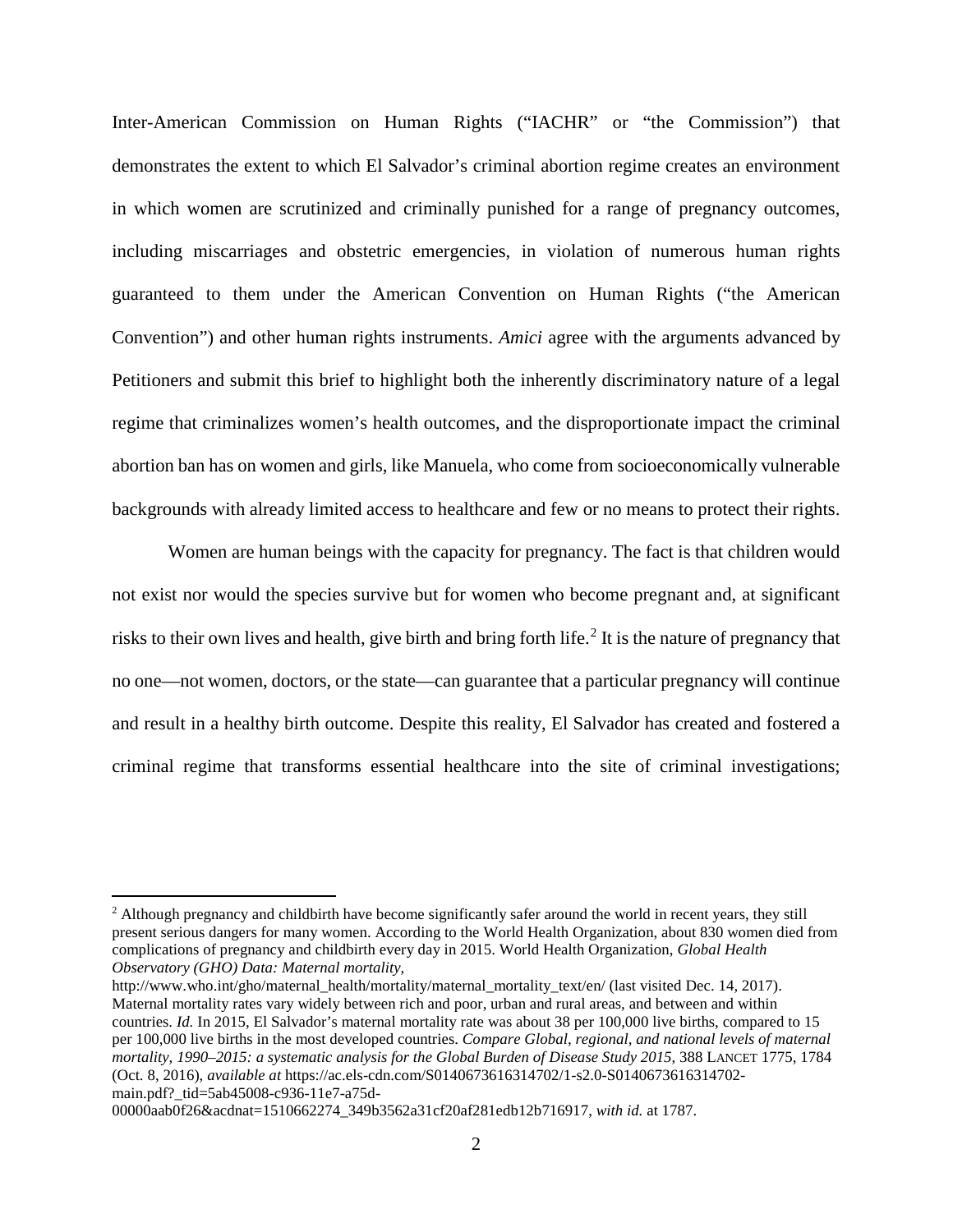exposes women to prosecution for their pregnancy outcomes, whether voluntary or involuntary; labels them criminals; and subjects them to potentially decades in prison.

This brief highlights the particularly severe effect that El Salvador's criminal abortion regime has on women and girls who experience intersecting forms of discrimination, on the basis of both their gender and their socioeconomic vulnerabilities, which makes them most susceptible to abuses of the state's police power. This pattern is made clear by the fact that Manuela and most of the women convicted under this law came from disenfranchised and impoverished communities where the state had failed to ensure the realization of their human rights. These women and girls face multiple vulnerabilities that are often a result of the state's systemic failure to ensure their access to healthcare, education, freedom from violence, and special protections owed to marginalized communities. The state's failures in this regard undermine women and girls' physical and mental health and increase their risks of pregnancy complications and negative pregnancy outcomes. Further, when these individuals seek medical care for pregnancy complications in public healthcare facilities, they come under scrutiny from their healthcare providers; face being reported to the authorities for a suspected abortion; often receive poor quality medical care; and may face substantial abuse from their physicians, the very people tasked with protecting their health and physical integrity. In short, under the criminal abortion regime, El Salvador essentially criminalizes women for health outcomes that result from a lifetime of gender and economic-based marginalization while depriving them of their rights to life, health, personal integrity and dignity, and medical privacy.

*Amici* recognize that the total abortion ban is based on and perpetuates patriarchal and discriminatory notions about the role of women and girls in society, and as such amounts to invidious gender discrimination under the American Convention. This brief contends, however,

3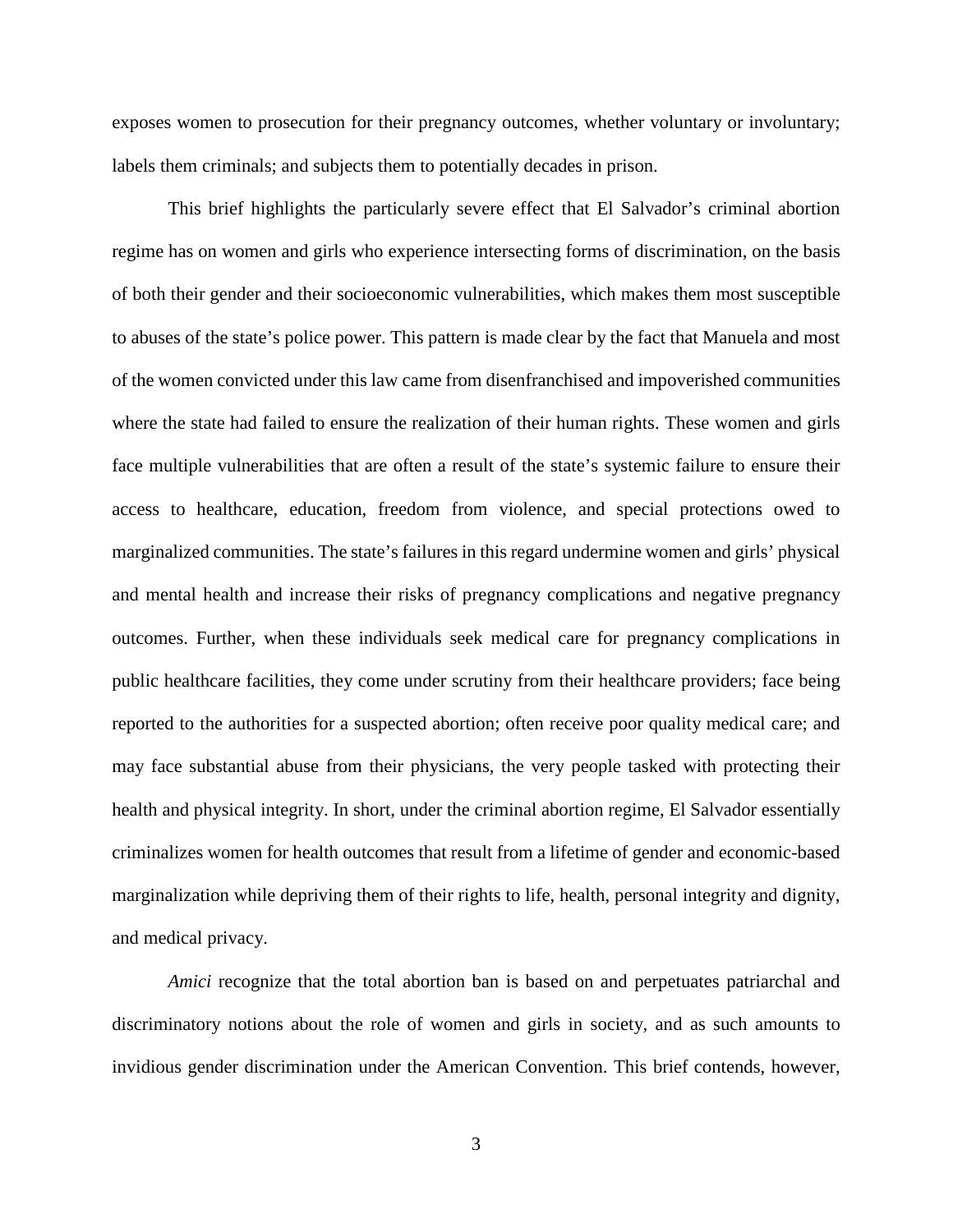that the discriminatory nature of this legal regime can only be fully understood through an intersectional lens, which reveals the law's invidious and discriminatory operation against the most marginalized and disenfranchised women in El Salvador. The state has failed to fulfill the special obligations it owes to these women and girls and has enacted a regime that intensifies their vulnerabilities and further violates their human rights. Ultimately, in its effort to punish women and prevent all abortions, El Salvador is leaving a trail of broken families, destroyed futures, cyclical poverty, and, in the case of Manuela, a void that her family can never fill again.

#### **III. STATEMENT OF FACTS**

<span id="page-14-0"></span>In the late 1990s, El Salvador amended its Penal Code and Constitution to severely restrict women's reproductive rights. In 1997, the Salvadoran government replaced Article 169 of the Penal Code, which permitted abortion in cases of rape or sexual relations with a minor, fetal abnormalities, or where the woman's life was at risk,  $3$  with Article 133, which completely outlaws abortion under all circumstances and carries a punishment of two to eight years' imprisonment for women who undergo the procedure.<sup>[4](#page-14-2)</sup> Under Article 135 of the Penal Code, medical professionals may be punished with six to twelve years in prison should they participate in an abortion.<sup>[5](#page-14-3)</sup> The following year, El Salvador amended Article 1 of the Constitution to establish that life begins at the moment of conception.<sup>[6](#page-14-4)</sup> This has resulted in a system where women can be prosecuted not only for alleged abortions, but also for aggravated homicide, which carries a penalty of thirty to

<span id="page-14-1"></span><sup>3</sup> Center for Reproductive Rights & Agrupación Ciudadana por la Despenalización del Aborto Terapéutico, Ético y Eugenésico, *Marginalized, Persecuted, and Imprisoned: The Effects of El Salvador's Total Criminalization of Abortion*, at 18 (2014), *available at* https://www.reproductiverights.org/sites/crr.civicactions.net/files/documents/El-Salvador-CriminalizationOfAbortion-Report.pdf [hereinafter *Marginalized, Persecuted, and Imprisoned*].

<span id="page-14-2"></span><sup>4</sup> Penal Code of El Salvador, Legis. Decree 1030 of June 10, 1997, Tit. I, Chap. II, Art. 133 [hereinafter Penal Code (1997)].

<span id="page-14-3"></span><sup>5</sup> Penal Code (1997), Tit. I, Chap. II, Art. 135.

<span id="page-14-4"></span><sup>6</sup> Constitution of the Republic of El Salvador, 1983, Art. 1 (amended 2003).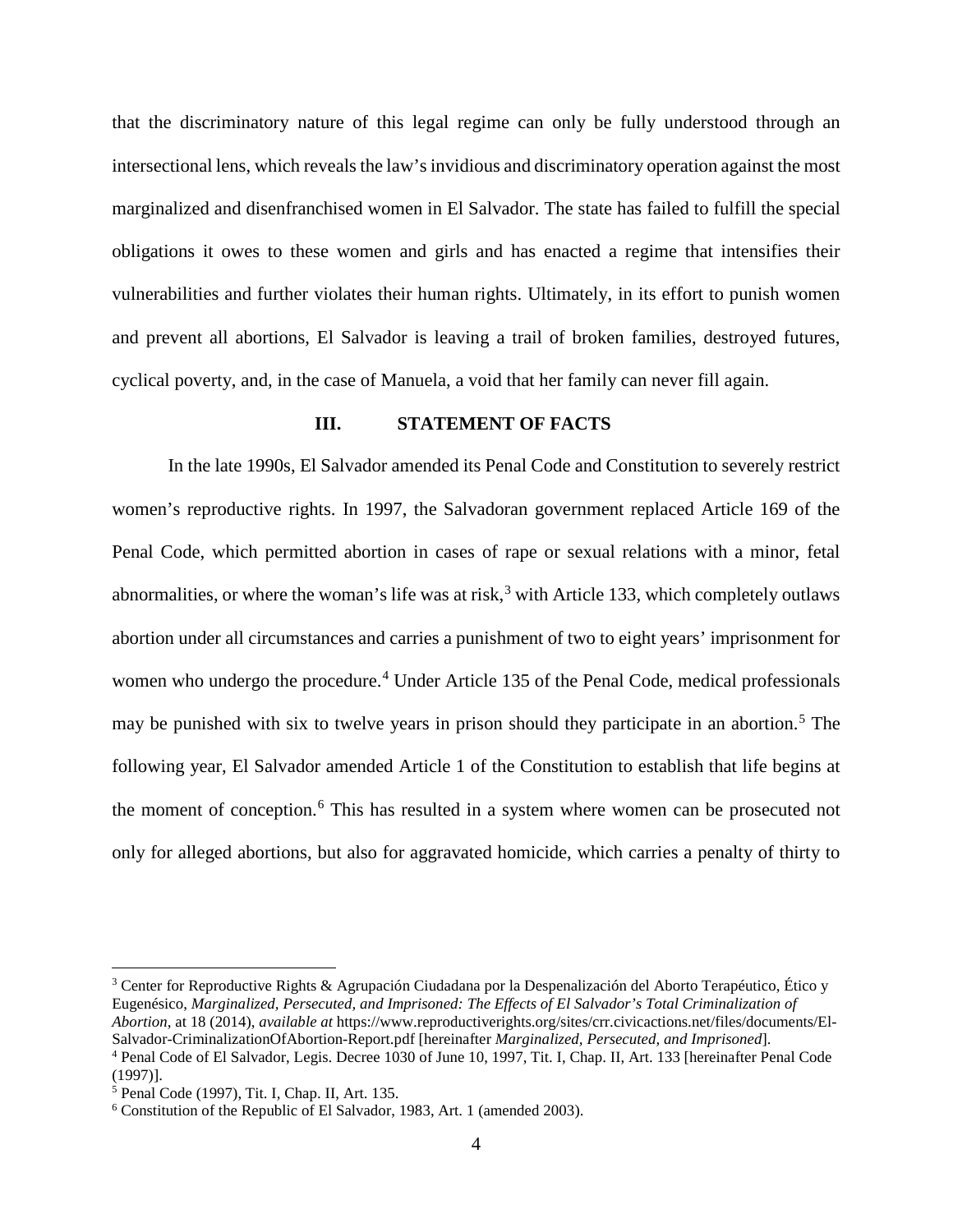fifty years' imprisonment.<sup>[7](#page-15-0)</sup> Since then, El Salvador's total abortion ban has been used to criminally punish dozens of women, including the woman whose case is at issue here—"Manuela."[8](#page-15-1)

Manuela was a poor and illiterate woman from the countryside of Morazán, El Salvador who, due to the state's egregious departure from its international human rights commitments, suffered a tragedy that consumed the last few years of her young life. Manuela was the mother of two children, whom she raised alone because her husband had left her.<sup>[9](#page-15-2)</sup> In 2006, she began to experience severe health-related problems, including tumors and other symptoms, which remained undiagnosed and largely untreated despite visits to her local clinic and the hospital.<sup>[10](#page-15-3)</sup> Despite her serious pain and other symptoms, the medical providers never informed Manuela of the importance of undergoing medical examinations and did not provide any assistance for her to get to the hospital, which was financially and logistically difficult for her to access from her rural community. $11$ 

In 2007, Manuela became pregnant. On February 26, 2008, in the seventh month of her pregnancy, she suffered a serious fall while doing laundry in the river. The next day Manuela was rushed to San Francisco Gotera National Hospital after suffering an obstetric emergency at home that rendered her unconscious and hemorrhaging.<sup>[12](#page-15-5)</sup> At the hospital, instead of receiving the care and compassion she required, Manuela was confronted by a hostile treating physician who filed a police report accusing her of having induced an abortion for the purpose of hiding a pregnancy resulting from an "extramarital relation."<sup>[13](#page-15-6)</sup>

<span id="page-15-0"></span><sup>7</sup> Penal Code (1997), Tit. I, Chap. I, Art. 129.

<span id="page-15-1"></span><sup>8</sup> Inter-Am. Comm'n H.R., Report No. 29/17. Petition 424.12. Admissibility. Manuela and Family. El Salvador. Mar. 18, 2017, at 1 n.1 ("The petitioners requested to keep the alleged victim's name confidential and to refer to her by the name of 'Manuela.'").

<span id="page-15-2"></span> $^{9}$  *Id.*  $\llap{[}92$ .

<span id="page-15-3"></span><sup>10</sup> *Id.*

<span id="page-15-4"></span><sup>11</sup> *Id.*

<span id="page-15-5"></span><sup>12</sup> *Id.*

<span id="page-15-6"></span><sup>13</sup> *Id.* ¶ 3.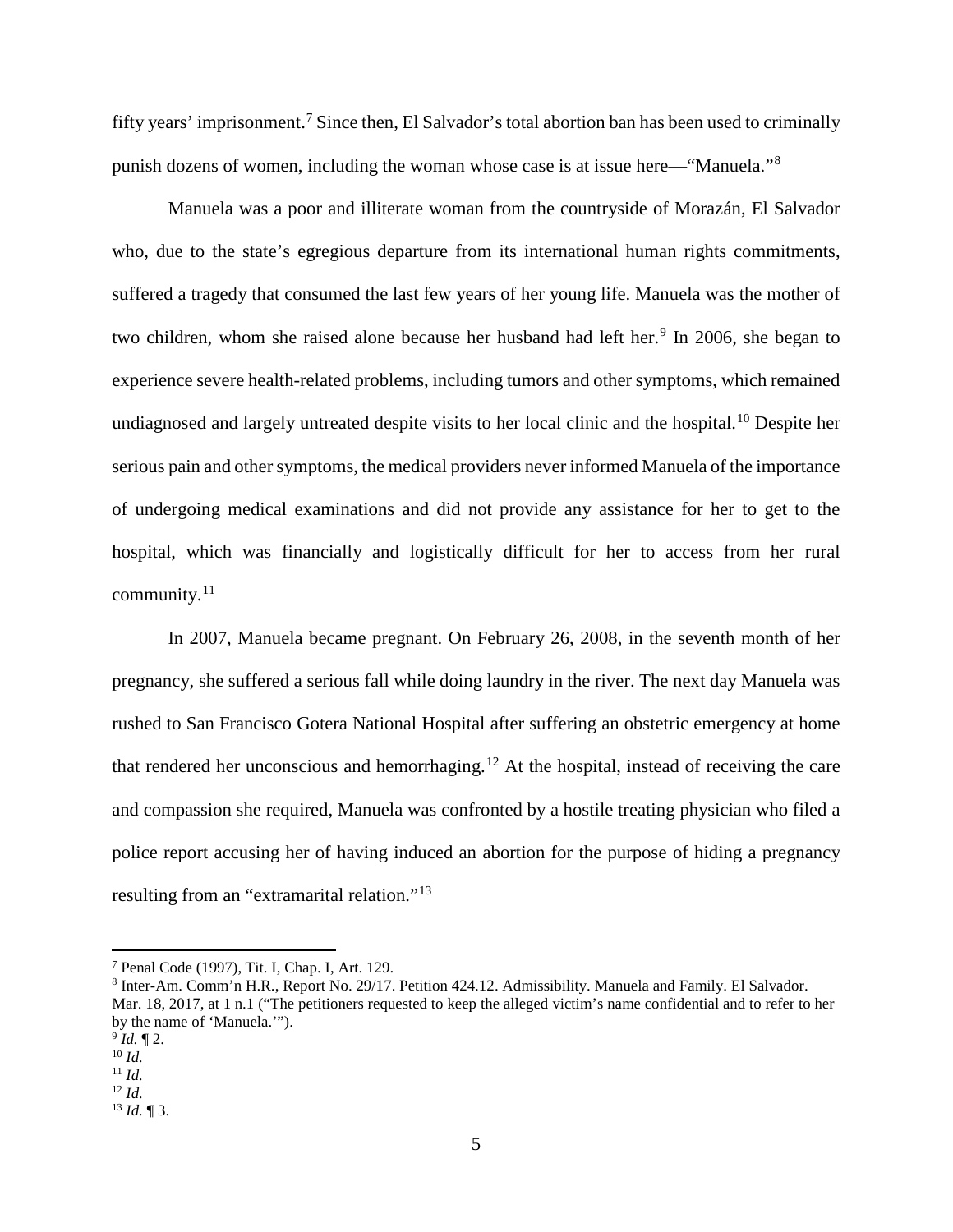During this period, and while still recovering from the physical and emotional trauma of her miscarriage, Manuela was interrogated by police officers and without an attorney. She was handcuffed to her bed and was not privy to the proceedings that were happening against her.<sup>[14](#page-16-0)</sup> On March 2, 2008, an arrest warrant was issued; even though Manuela was illiterate and had no defense counsel, no one verbally explained the charges to her.<sup>[15](#page-16-1)</sup> Her parents, who were also illiterate, were harassed and coerced into denouncing their own daughter.<sup>[16](#page-16-2)</sup> In fact, Manuela's father was forced to sign a document that he could not read or understand, which was used to file a complaint against Manuela and later used as evidence against her in her criminal trial. The criminal proceedings against Manuela were plagued by serious procedural irregularities; indeed, the court held the first hearing without Manuela even being present.<sup>[17](#page-16-3)</sup>

On July 31, 2008, the Trial Court of San Francisco Gotera convicted Manuela to 30 years in prison for aggravated murder.<sup>[18](#page-16-4)</sup> Manuela's health continued to decline in prison but she did not receive medical attention again until February 2009, when she was diagnosed with nodular sclerosis Hodgkin's lymphoma and prescribed chemotherapy. However, the prison staff often refused to take her to her chemotherapy appointments.<sup>[19](#page-16-5)</sup> Manuela passed away on April 30, 2010 at age 33, less than two years after her conviction and while still in the custody of the Salvadoran state.<sup>[20](#page-16-6)</sup>

 $\overline{a}$ 

<sup>20</sup> Center for Reproductive Rights, *Manuela Toolkit*, at 1 (2014), *available at*

<span id="page-16-6"></span>https://www.reproductiverights.org/sites/crr.civicactions.net/files/documents/GLP\_Manuela\_Toolkit\_English\_FINA L.pdf [hereinafter CRR, *Manuela Toolkit*].

<span id="page-16-0"></span> $^{14}$  *Id.* ¶¶ 4–5.

<span id="page-16-1"></span> $^{15}$  *Id.* ¶ 4.

<span id="page-16-2"></span> $^{16}$  *Id.*  $\overline{9}$  3.

<span id="page-16-3"></span> $17$  *Id.*  $\P\P$  3–5.  $^{18}$  *Id.* ¶ 5.

<span id="page-16-5"></span><span id="page-16-4"></span> $^{19}$  *Id.*  $\overline{9}$  6.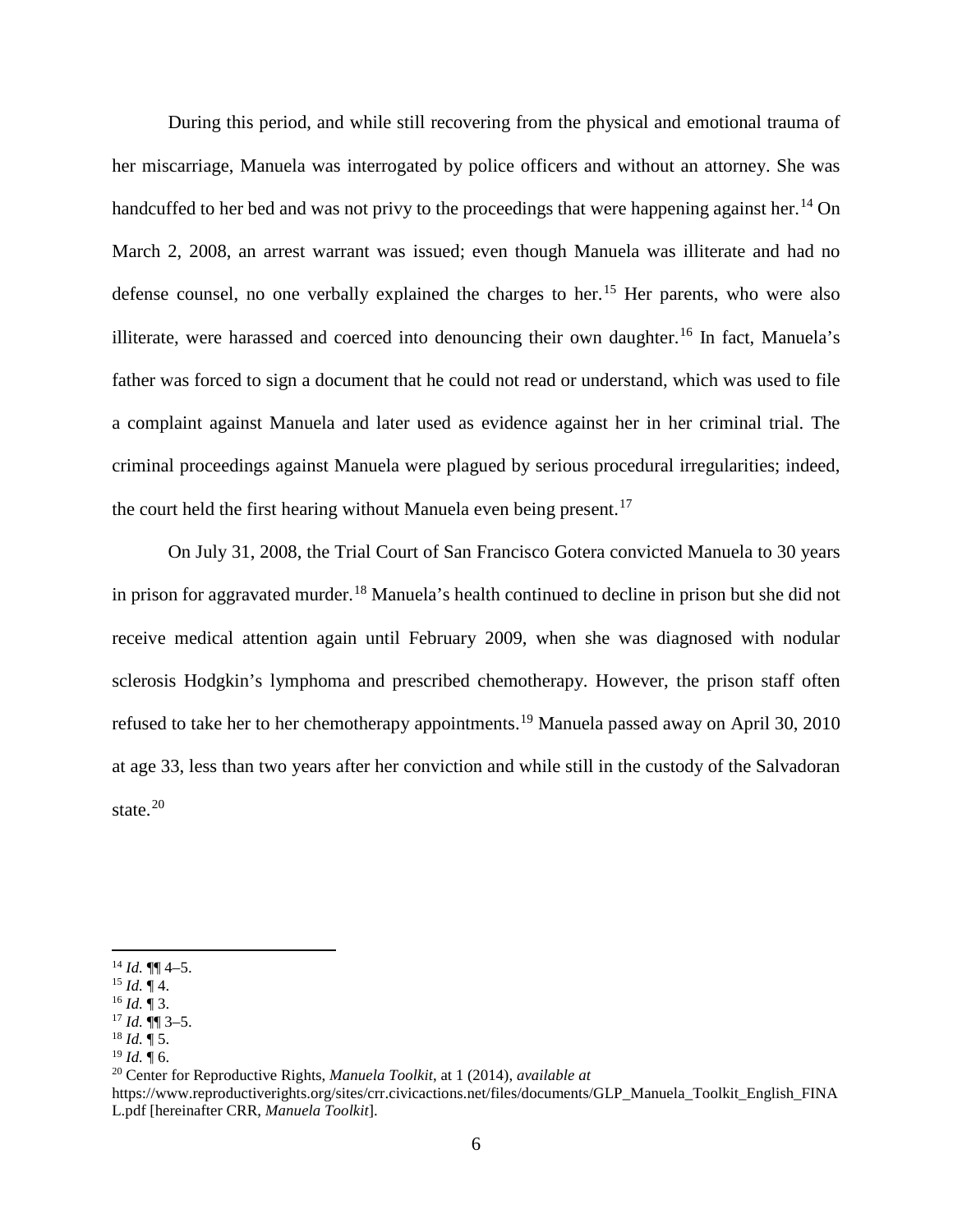### **IV. ARGUMENT**

<span id="page-17-0"></span>El Salvador is required under human rights law to protect marginalized individuals and groups from discrimination and to ensure equal protection under its domestic laws. El Salvador's criminal abortion ban violates these obligations in numerous ways. The ban itself is based on and perpetuates impermissible gender-based stereotypes and singles out women and girls for criminal punishment on the basis of their health outcomes without an objective and reasonable justification. At the same time, the discriminatory impact of El Salvador's abortion laws cannot be understood on the basis of gender alone. This regime, in fact, operates with particular intensity on women and girls who are also marginalized on the basis of their social conditions, including poverty, rural isolation, lack of education, and exposure to systemic violence. El Salvador owes special protections to these vulnerable communities. Yet the state has failed to address the environmental conditions that expose these women and girls to poor health and negative pregnancy outcomes while criminalizing the medical care they need to preserve their lives and health. This regime, as such, violates the state's obligations of non-discrimination and equality with regard to women and girls from the most vulnerable communities and undermines the full realization of their human rights on a basis of equality.

## <span id="page-17-1"></span>**A. EL SALVADOR'S CRIMINAL ABORTION BAN IMPERMISSIBLY DISCRIMINATES AGAINST WOMEN AND GIRLS AND FAILS TO EQUALLY ENSURE THEIR RIGHTS TO HEALTH, LIFE, PERSONAL INTEGRITY AND DIGNITY, AND PRIVACY.**

The principles of equal and effective protection of the law and of non-discrimination are fundamental *jus cogens* norms, from which no derogation is permitted.<sup>[21](#page-17-2)</sup> Under the American

<span id="page-17-2"></span><sup>&</sup>lt;sup>21</sup> Case of YATAMA v. Nicaragua, Preliminary Objections, Merits, Reparations and Costs, Judgment, Inter-Am. Ct. H.R. (ser. C.) No. 127, ¶¶ 184–85 (June 23, 2005); Juridical Condition and Rights of Undocumented Migrants, Advisory Opinion OC-18/03, Inter-Am. Ct. H.R. (ser. A) No. 18, ¶ 101 (Sept. 17, 2003) ("…no legal act that is in conflict with this fundamental principle [of equal protection and non-discrimination] is acceptable...").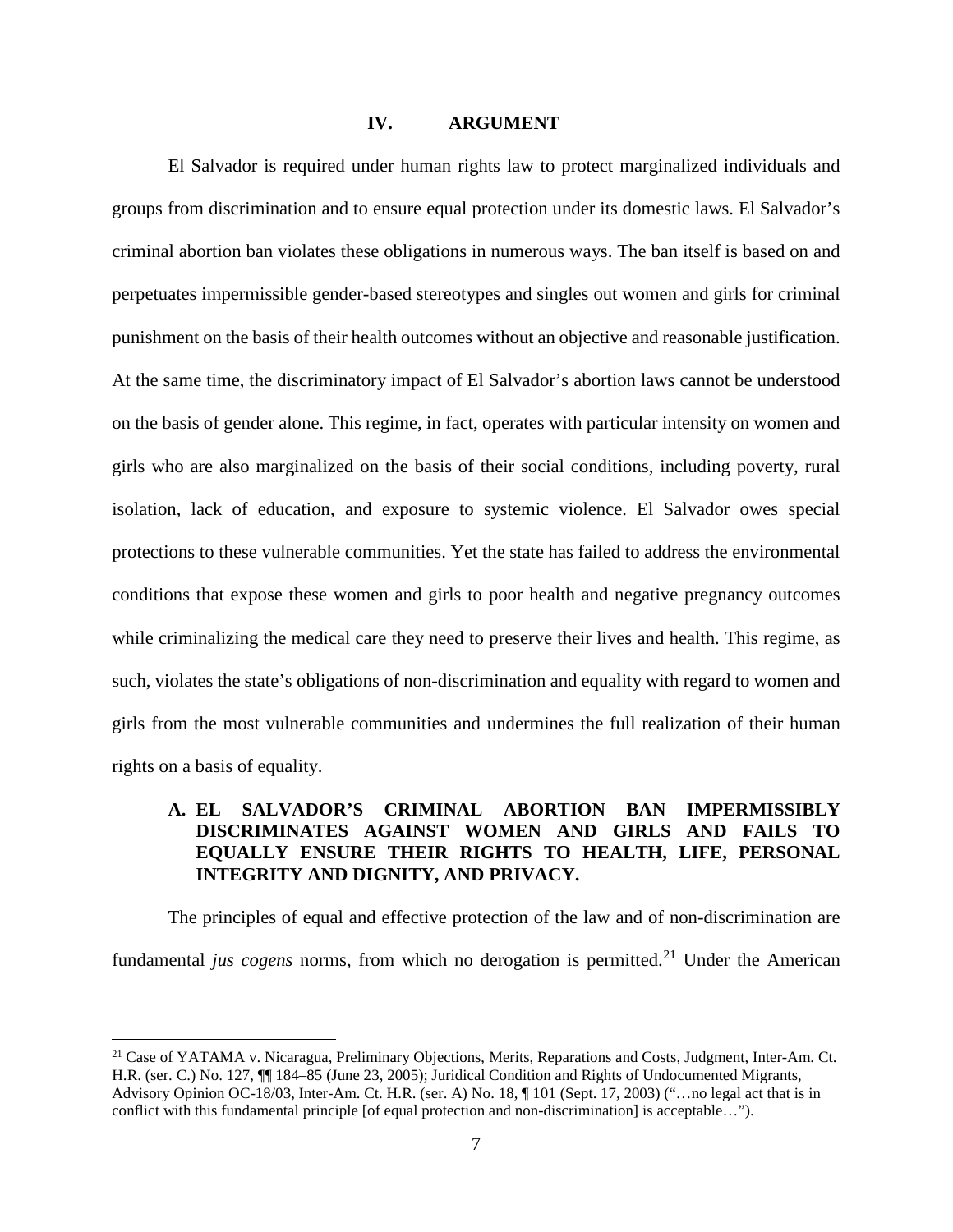Convention on Human Rights, El Salvador is required to respect and guarantee "free and full exercise" of all rights and freedoms protected under the Convention "without any discrimination<sup>"[22](#page-18-1)</sup> on the grounds, *inter alia*, of race, color, sex, economic status, or "any other social condition,"<sup>[23](#page-18-2)</sup> and to ensure that all persons are treated "equal[ly] before the law."<sup>[24](#page-18-3)</sup> States are required under the Convention to "abstain from producing discriminatory regulations or those with discriminatory effects on ... different groups ... when exercising their rights."<sup>[25](#page-18-4)</sup> Discrimination on the basis of sex is explicitly prohibited and "very weighty reasons [must] be put forward to justify a distinction based solely" on this ground.[26](#page-18-5)

## <span id="page-18-0"></span>**1.** *The criminal abortion ban perpetuates gender-based stereotypes and unlawfully discriminates against women and girls in El Salvador.*

El Salvador's criminal abortion ban prohibits a medical procedure that only women need and criminalizes women for health outcomes—including miscarriages and stillbirths—that only they experience. By targeting women's healthcare for criminal surveillance and their medical conditions for punishment, El Salvador impermissibly singles out women and girls for differential treatment under the law without objective and reasonable justification.<sup>[27](#page-18-6)</sup> While El Salvador's

<span id="page-18-1"></span><sup>&</sup>lt;sup>22</sup> The American Convention on Human Rights does not explicitly define "discrimination." The Inter-American Court, however, has adopted a definition based on the International Convention on the Elimination of All Forms of Racial Discrimination and the International Convention on the Elimination of All Forms of Discrimination against Women, namely: "any distinction, exclusion, restriction or preference which is based on any ground such as race, colour, sex, language, religion, political or other opinion, national or social origin, property, birth or other status, and which has the purpose or effect of nullifying or impairing the recognition, enjoyment or exercise by all persons, on an equal footing, of all rights and freedoms." Case of Artavia Murillo et al. ("In Vitro Fertilization") v. Costa Rica, Preliminary Objections, Merits, Reparations and Costs, Judgment, Inter-Am. Ct. H.R. (ser. C) No. 257, ¶ 285 n.438 (Nov. 28, 2012).

<span id="page-18-2"></span><sup>&</sup>lt;sup>23</sup> Organization of American States, American Convention on Human Rights, adopted on Nov. 22, 1969, art. 1(1), S.S.T. No. 36, OEA/Ser.L/V/II.23, doc. 21 rev. 6 (in force since July 18, 1978) [hereinafter American Convention]. <sup>24</sup> *Id.* art. 24 ("All persons are equal before the law. Consequently, they are entitled, without discrimination, to equal

<span id="page-18-3"></span>protection of the law.").<br><sup>25</sup> Artavia Murillo ("In Vitro Fertilization") v. Costa Rica, *supra* note 22, ¶ 286.

<span id="page-18-5"></span><span id="page-18-4"></span><sup>&</sup>lt;sup>26</sup> María Eugenia Morales de Sierra v. Guatemala, Case 11.625, Inter-Am. Comm'n H.R., Report No. 4/01,

OEA/Ser./L/V/II.111, doc. 20 rev ¶ 36 (2001) (internal quotations omitted).

<span id="page-18-6"></span><sup>27</sup> *See* YATAMA v. Nicaragua, *supra* note 21, ¶ 185 ("A distinction that lacks objective and reasonable justification is discriminatory."). Indeed, many human rights bodies and experts recognize that criminal abortion bans like El Salvador's discriminate against women in girls in violation of states' international human rights obligations. *See, e.g.*, U.N. Committee on the Elimination of All Forms of Discrimination Against Women, *General recommendation*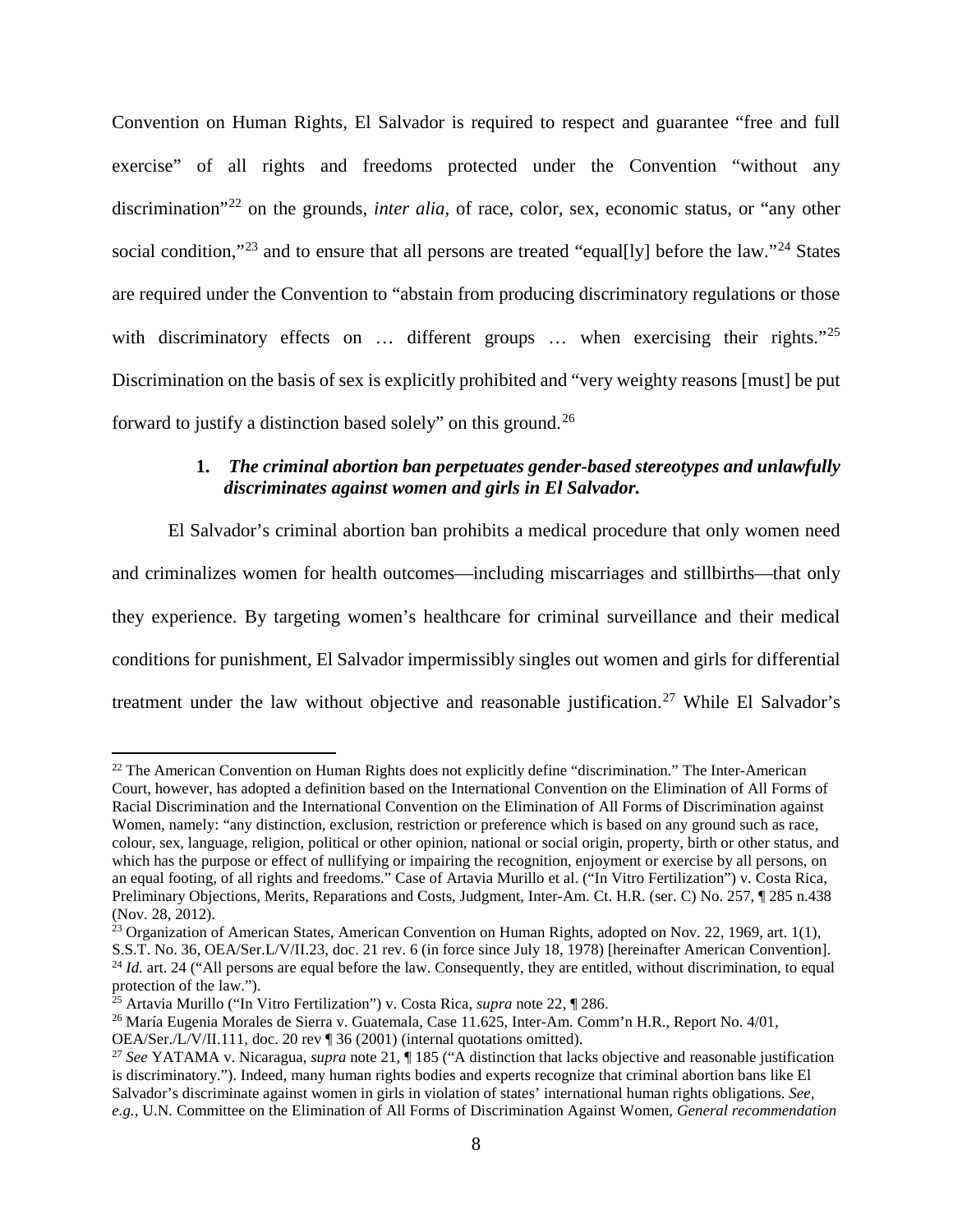criminal abortion ban is presumably aimed, at least in part, at protecting prenatal life, studies show that these laws do not actually reduce abortion rates but simply make abortion less safe.<sup>[28](#page-19-0)</sup> Furthermore, El Salvador's abortion laws elevate protection of embryos and fetuses over the rights of women and girls in all circumstances. Under its human rights obligations, however, El Salvador's desire to "protect[] prenatal life" cannot "justify the total negation of other rights"<sup>[29](#page-19-1)</sup> and "must be harmonized with the fundamental rights of other individuals," especially the woman.[30](#page-19-2)

The abortion ban, in application, also extends beyond regulation of abortion and punishes women for poor pregnancy outcomes that are outside of their control, as in the case of Manuela and many others who were prosecuted for homicide on the basis of miscarriages and obstetric emergencies.<sup>[31](#page-19-3)</sup> The abortion ban fosters the dangerous and medically inaccurate myth that pregnancy outcomes and child health are solely or even primarily the result of what any individual

*No. 33 on women's access to justice*, ¶ 47, U.N. Doc. CEDAW/C/GC/33 (Aug. 3, 2015) (a state discriminates against women by "[c]riminalizing forms of behaviour that can be performed only by women, such as abortion"); U.N. Office of the High Commissioner for Human Rights, *El Salvador: UN experts urge Congress to allow termination of pregnancy in specific circumstances* (May 8, 2017),

http://www.ohchr.org/EN/NewsEvents/Pages/DisplayNews.aspx?NewsID=21595&LangID=E [hereinafter OHCHR, *UN experts urge Congress to allow termination of pregnancy*].

<span id="page-19-0"></span><sup>28</sup> Gilda Sedgh et al., *Abortion incidence between 1990 and 2014: global, regional, and subregional levels and trends*, 388 LANCET 258, 263 (July 2016), *available at* http://www.thelancet.com/pdfs/journals/lancet/PIIS0140- 6736(16)30380-4.pdf (finding that abortion rates are slightly higher in countries where abortion is illegal in all circumstances or legal only to save a woman's life). *See also* U.N. Human Rights Council, *Report of the Working Group on the issue of discrimination against women in law and practice*, ¶ 82, U.N. Doc. A/HRC/32/44 (Apr. 8, 2016) [hereinafter U.N. Human Rights Council, *Report on discrimination against women*]; U.N. General Assembly, *Report of the U.N. Special Rapporteur on the right of everyone to the enjoyment of the highest attainable standard of physical and mental health*, ¶ 25, U.N. Doc. A/66/254 (Aug. 3, 2011) ("The rate of unsafe abortions and the ratio of unsafe to safe abortions both directly correlate to the degree to which abortion laws are restrictive and/or punitive.") [hereinafter U.N. Special Rapporteur on the right to health, *Criminalization of sexual and reproductive health*].

<span id="page-19-1"></span><sup>29</sup> Artavia Murillo ("In Vitro Fertilization") v. Costa Rica, *supra* note 22, ¶ 258. *See also* Human Rights Committee, Commc'n No. 1153/2003, K.L. v. Peru, U.N. Doc. CCPR/C/85/D/1153/2003 (2005) (finding that the state's refusal to allow girl to have abortion, even though the fetus had a fatal anomaly and would not survive after birth, violated multiple rights under the International Covenant on Civil and Political Rights).

<span id="page-19-2"></span><sup>30</sup> Artavia Murillo ("In Vitro Fertilization") v. Costa Rica, *supra* note 22, ¶ 260; *accord* ¶ 264.

<span id="page-19-3"></span><sup>31</sup> *See* Amnesty Int'l, *On the Brink of Death: Violence Against Women and the Abortion Ban in El Salvador*, at 34– 37 (2014), *available at* https://www.amnestyusa.org/files/el\_salvador\_report\_-\_on\_the\_brink\_of\_death.pdf.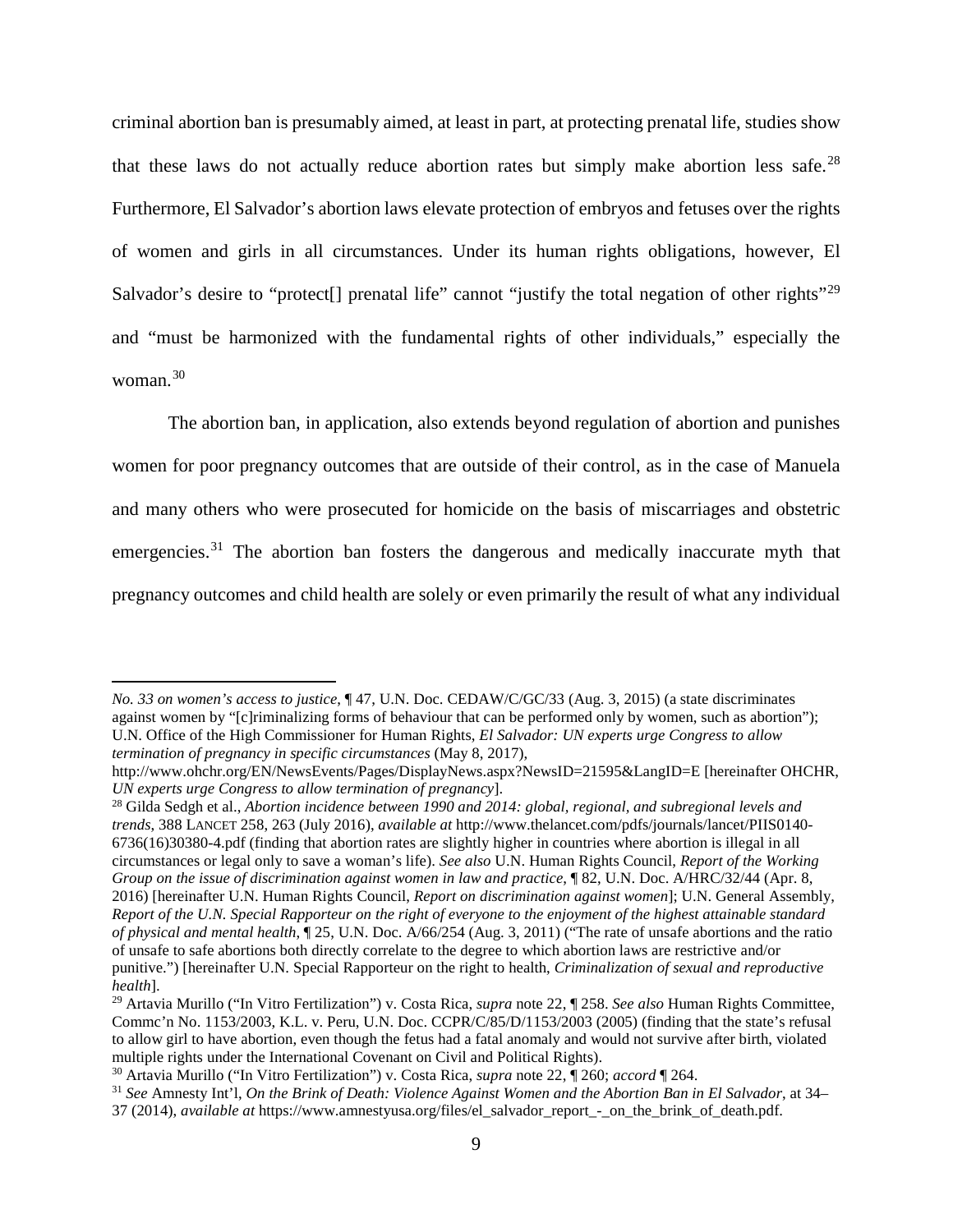pregnant woman does. Yet, as further explained in Part IV.B, the state's failure to promote the health of its most vulnerable populations only increases the risk that women will experience a negative pregnancy outcome. Public health experts have found that "the physical and social environments within which individuals function need to be safe, clean, affordable, socially supportive and adequately resourced in order to maximize every woman's potential to deliver a full-term and healthy infant."[32](#page-20-0) El Salvador's criminal abortion regime, however, punishes women and girls for these negative pregnancy outcomes rather than providing them with the resources and support they need to lead healthy lives. For all these reasons, the ban lacks an objective and reasonable justification and cannot meet the heightened standard of justification demanded of laws that differentiate on the basis of sex.

The criminal abortion ban further discriminates against women and girls because it is based on and perpetuates harmful gender stereotypes.<sup>[33](#page-20-1)</sup> The Inter-American Court of Human Rights (the "Inter-American Court") has recognized that state actions based on gender stereotypes are illegitimate and discriminatory,  $34$  including those, like El Salvador's abortion ban, that are "influenced by the stereotype that protection of the fetus should prevail over the health of the

<span id="page-20-0"></span><sup>32</sup> Am. Pub. Health Ass'n, *Reducing Racial/Ethnic and Socioeconomic Disparities in Preterm and Low Birthweight Births*, Policy No. 20062 (Nov. 8, 2006), https://www.apha.org/policies-and-advocacy/public-health-policystatements/policy-database/2014/07/18/10/01/reducing-racial-ethnic-and-socioeconomic-disparities-in-preterm-andlow-birthweight-births.

<span id="page-20-1"></span><sup>&</sup>lt;sup>33</sup> Case of González et al. ("Cotton Field") v. Mexico, Preliminary Objection, Merits, Reparations, and Costs, Judgment, Inter-Am. Ct. H.R. (ser. C) No. 205, ¶ 401 (Nov. 16, 2009) (noting that "gender stereotyping refers to a preconception of personal attributes, characteristics or roles that correspond or should correspond to either men or women"). *See also* REBECCA J. COOK & SIMONE CUSACK, GENDER STEREOTYPING: TRANSNATIONAL LEGAL PERSPECTIVES 20 (2010).

<span id="page-20-2"></span><sup>&</sup>lt;sup>34</sup> *See, e.g.*, Case of Atala Riffo & Daughters v. Chile, Merits, Reparations and Costs, Judgment, Inter-Am. Ct. H.R. (ser. C) No. 239, *¶¶* 111, 145–46 (Feb. 24, 2012) (finding that domestic court decision awarding custody of lesbian woman's daughters to their father was based on stereotypes about LGBT persons and was impermissible discrimination under the American Convention); González et al. ("Cotton Field") v. Mexico, *supra* note 33, ¶ 401 (violence against women constituted discrimination where "the subordination of women can be associated with practices based on persistent socially-dominant gender stereotypes, a situation that is exacerbated when the stereotypes are reflected, implicitly or explicitly, in [state] policies and practices….").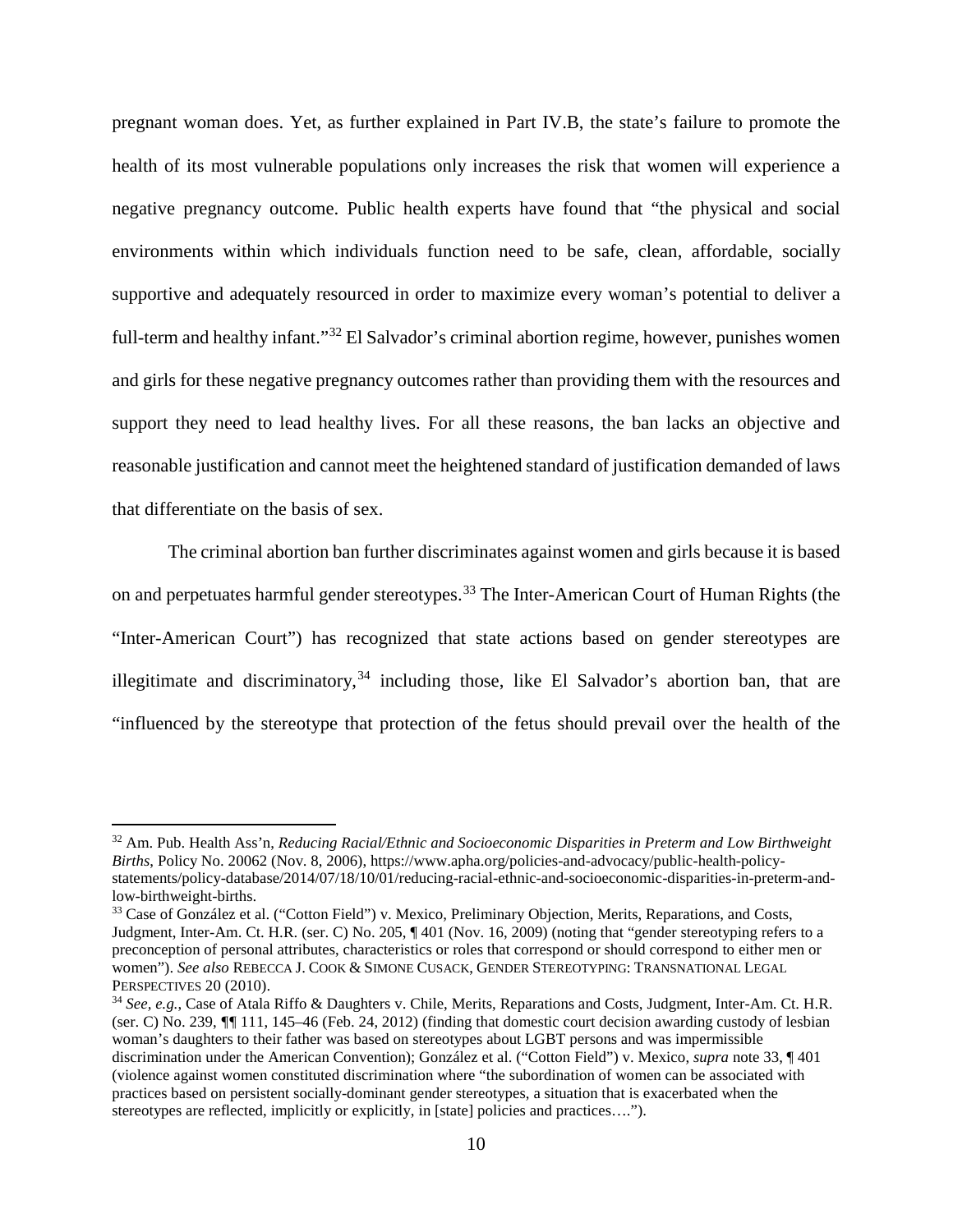mother."<sup>[35](#page-21-0)</sup> Although states are required under the American Convention to "dismantl[e]…stereotypes and practices that perpetuate discrimination,"[36](#page-21-1) El Salvador actually *enforces* these stereotypes through harsh criminal punishment of women and girls who transgress their "traditional" roles as mothers and child-bearers, either through accessing an abortion or simply losing a pregnancy, including labeling these women as murderers.<sup>[37](#page-21-2)</sup> The ban's reliance on these stereotypes also results in heightened scrutiny and abuse of women seeking healthcare. In Manuela's case, for example, her doctors accused her of aborting a pregnancy resulting from an "extramarital relation," reported her to the police, and shackled her as she was recovering from hemorrhaging and severe preeclampsia.<sup>[38](#page-21-3)</sup> Despite her serious health condition, including extreme blood loss, Manuela's physicians, law enforcement, and the courts all treated her as if she could have done more to save the fetus. Indeed, the judge who presided over her trial found that "her maternal instincts should have prevailed" and "that she should have protected the fetus."<sup>[39](#page-21-4)</sup> In short, because Manuela did not fit the stereotype of the all-sacrificing "good mother," she was treated as a criminal on the basis of her health condition and her right to receive compassionate healthcare was disregarded.

<span id="page-21-0"></span><sup>35</sup> Artavia Murillo ("In Vitro Fertilization") v. Costa Rica, *supra* note 22, ¶ 297 (Costa Rica's prohibition on in vitro fertilization was impermissibly based on "the influence of stereotypes, in which [the state] gave absolute prevalence to the protection of the fertilized eggs without considering the situation of disability of some of the women"); *id.* ¶ 302 (noting that "these gender stereotypes are incompatible with international human rights law and measures must be taken to eliminate them").

<span id="page-21-1"></span><sup>36</sup> Atala Riffo & Daughters v. Chile, *supra* note 34, *¶* 267. *See also* Convention on the Elimination of All Forms of Discrimination Against Women, adopted on Dec. 18, 1979, arts. 2(f), 5(a), G.A. Res. 34/180, UN GAOR (34th Sess.), Supp. No. 46, at 193, U.N. Doc. A/34/46, 1249 S.S.T. 13 (entered into force Sept. 3, 1981) (requiring states parties to take "all appropriate measures" to "modify the social and cultural patterns of conduct of men and women" in an effort to eliminate practices that "are based on the idea of the inferiority or the superiority of either of the sexes or on stereotyped roles for men and women") [hereinafter CEDAW].

<span id="page-21-2"></span><sup>37</sup> *See supra* Part III.

<span id="page-21-3"></span><sup>38</sup> Inter-Am. Comm'n H.R., Report No. 29/17. Petition 424.12. Admissibility. Manuela and Family. El Salvador. Mar. 18, 2017, ¶¶ 3–4.

<span id="page-21-4"></span><sup>39</sup> *See* CRR, *Manuela Toolkit*, *supra* note 20, at 13 (quoting Roberto Flores, *El Salvador enfrenta nueva demanda en CIDH*, Diario Colatino (Mar. 22, 2012)).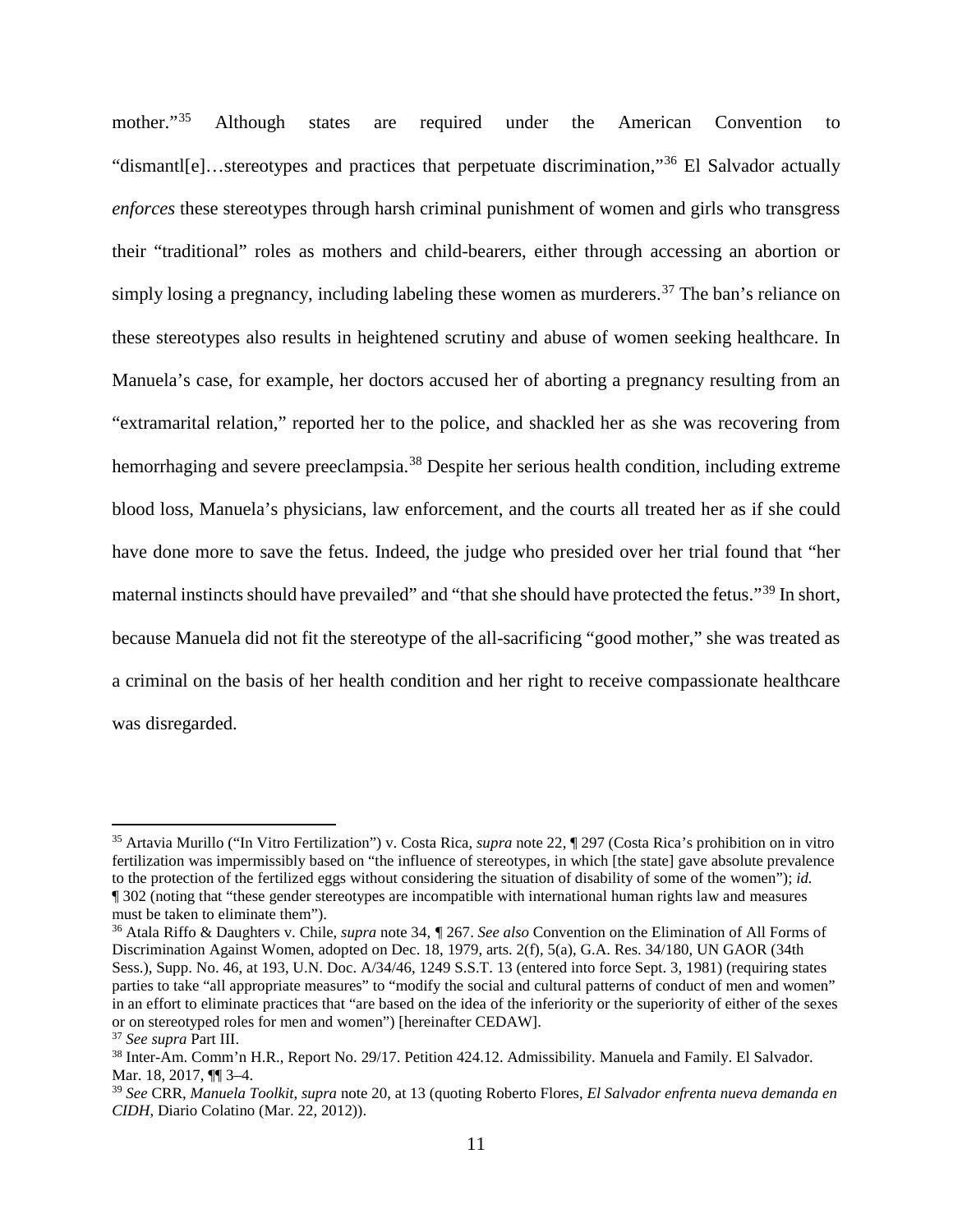## <span id="page-22-0"></span>**2.** *El Salvador's enforcement of the criminal abortion ban discriminates against women and girls by undermining their rights to life, health, privacy, personal integrity, and dignity.*

El Salvador's criminal abortion regime operates in large part through the healthcare system. This situation undermines women and girls' access to healthcare and discriminates against them in the realization of their right to health, life, personal integrity and dignity, and privacy, in violation of El Salvador's commitments under the American Convention.<sup>[40](#page-22-1)</sup> The Inter-American Court recognizes that the right to health is protected by Article 4 of the American Convention, which guarantees that "[e]very person has the right to have his life respected,"<sup>[41](#page-22-2)</sup> and Article 5, which guarantees personal integrity and human dignity.<sup>[42](#page-22-3)</sup> Article 10 of the Protocol of San Salvador—to which El Salvador is a party—also explicitly protects the right to health, defined as the enjoyment of the "highest level of physical, mental, and social well-being," and requires states to provide healthcare as a public good.<sup>[43](#page-22-4)</sup> States also owe special measures of protection to pregnant women, who face particular vulnerabilities with regard to their lives and health.<sup>[44](#page-22-5)</sup>

<span id="page-22-1"></span> $40$  Article 1(1) of the American Convention on Human Rights requires states to respect and guarantee all rights protected under the Convention without discrimination. Thus, "any treatment that can be considered to be discriminatory with regard to the exercise of any of the rights guaranteed under the Convention" amounts to a violation of both article 1(1) and the substantive right. Case of Apitz Barbera et al. ("First Court of Administrative Disputes") v. Venezuela, Preliminary Objections, Merits, Reparations and Costs, Judgment, Inter-Am. Ct. H.R. (ser. C) No. 182, ¶ 209 n.223 (Aug. 5, 2008).<br><sup>41</sup> American Convention, *supra* note 23, art. 4.

<span id="page-22-2"></span>

<span id="page-22-3"></span><sup>&</sup>lt;sup>42</sup> *Id.* art. 5(1) ("Every person has the right to have his physical, mental, and moral integrity respected."); Case of Albán Cornejo et al. v. Ecuador, Merits, Reparations and Costs, Judgment, Inter-Am. Ct. H.R. (ser. C) No. 171, ¶ 117 (Nov. 22, 2007) ("…the rights to life and humane treatment are directly and immediately linked to human health care").

<span id="page-22-4"></span><sup>43</sup> Additional Protocol to the American Convention on Human Rights in the Area of Economic, Social and Cultural Rights, "Protocol of San Salvador," adopted on Nov. 17, 1988, art. 10, S.S.T. No. 69, reproduced in Basic Documents of the Inter-American Human Rights System, OEA/Ser.L.V/11.82 doc. 6 rev.1 p. 67 (1992) (in force since November 16, 1999) ("(1) Everyone shall have the right to health, understood to mean the enjoyment of the highest level of physical, mental and social well-being. (2) In order to ensure the exercise of the right to health, the States Parties agree to recognize health as a public good…").

<span id="page-22-5"></span><sup>44</sup> Artavia Murillo ("In Vitro Fertilization") v. Costa Rica, *supra* note 22, ¶ 222 (noting that Article 7 of the American Declaration "establishes the right of all women, during pregnancy, to special protection, care, and aid"); Xákmok Kásek Indigenous Cmty. v. Paraguay, Merits, Reparations and Costs, Judgment, Inter-Am. Ct. H.R. (ser. C) No. 214, ¶ 233 (Aug. 24, 2010).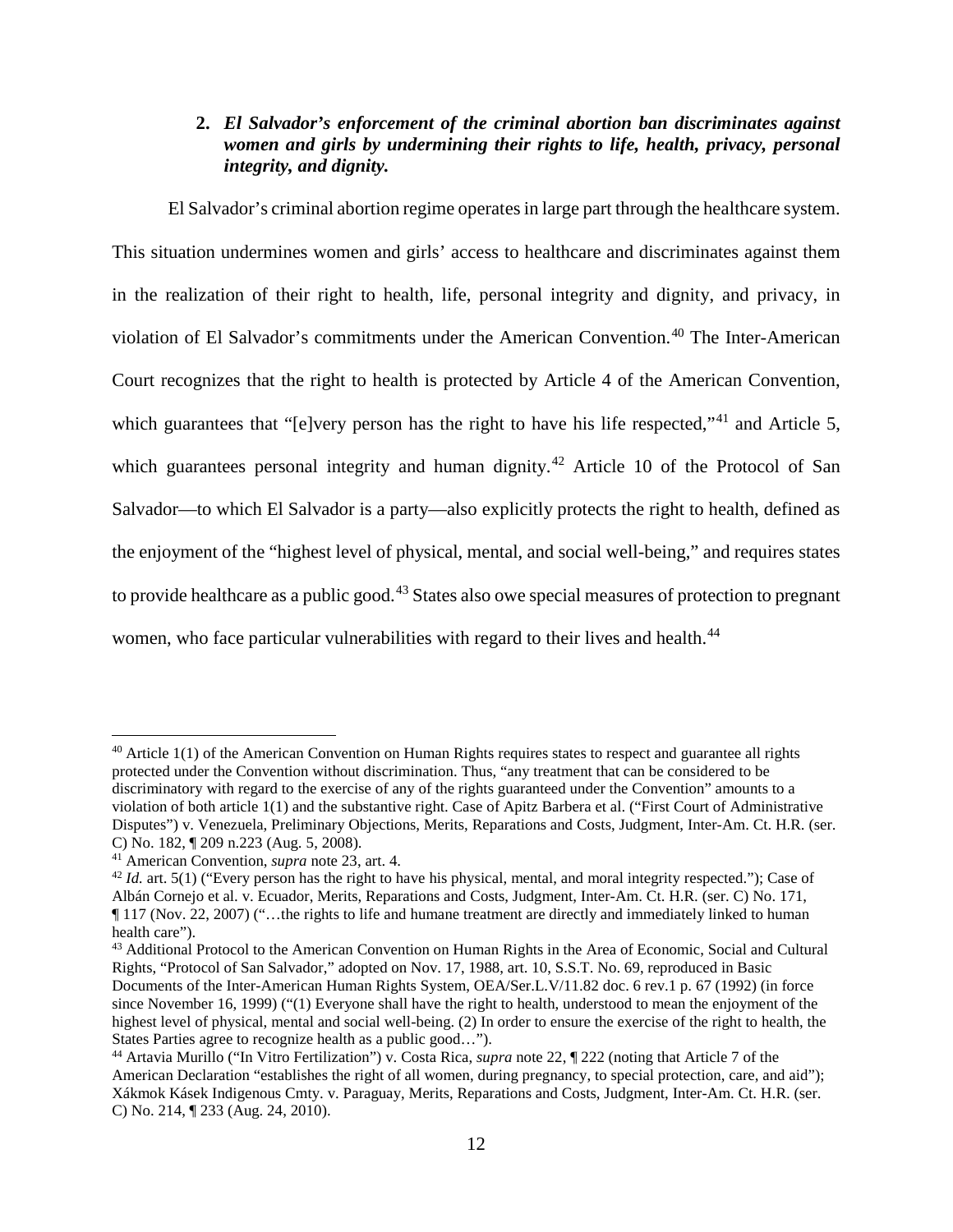El Salvador's criminal abortion ban violates these rights in a discriminatory manner, first, by penalizing and, in many cases, closing the door to certain medical care that only women and girls need to preserve their lives, health, personal integrity, and dignity. The Inter-American Court has found that "penalizing a medical activity, which is not only an essential lawful act, but which is also the physician's obligation to provide" violates states' human rights obligations.<sup>[45](#page-23-0)</sup> El Salvador's ban explicitly prohibits a medically necessary procedure—abortion—and also deters physicians from providing other life- or health-saving medical treatment like removal of ectopic pregnancies out of fear that they could be prosecuted for illegal abortion or homicide.[46](#page-23-1)

The Inter-American Court has recognized this discriminatory aspect of El Salvador's abortion ban: In 2013, the Court ordered the Salvadoran state to allow a young, pregnant woman, "Beatriz," to obtain a life-saving abortion of a non-viable fetus and acknowledged that, in cases like Beatriz's, an absolute bar to abortion could cause "damage ... irreparable to the rights to [] life, personal integrity and health."<sup>[47](#page-23-2)</sup> Despite the Court's order, however, the Salvadoran state continued to deny Beatriz treatment until she was 27 weeks pregnant and the fetus could be delivered via caesarean section, putting Beatriz's health at further risk and forcing her to undergo an invasive surgical procedure. Beatriz's daughter was born without a brain and died only five hours after her birth.<sup>[48](#page-23-3)</sup>

 $\overline{a}$ 

<span id="page-23-1"></span><sup>46</sup> Amnesty Int'l, *On the Brink of Death*, *supra* note 31, at 23 (quoting a medical doctor at a public hospital maternity ward during a 2013 interview: "Even though we know that we must intervene [in a case of ectopic pregnancy], we can't because the embryo is still alive…. Some colleagues will note on ultrasound scans…. 'remember, it is illegal to do this.' And the patient is even more confused."). Women and doctors are often forced to wait until a woman's fallopian tube has ruptured, causing hemorrhaging that can lead to the woman's death. *Id.* at 23–24.

<span id="page-23-0"></span><sup>45</sup> Case of De la Cruz Flores v. Peru, Merits, Reparations and Costs, Judgment, Inter-Am. Ct. H.R. (ser C.) No. 115, ¶ 102 (Nov. 18, 2004).

<span id="page-23-2"></span><sup>47</sup> Matter of B. v. El Salvador, Provisional Measures, Order of the Court, "Considering That," ¶ 17 (Inter-Am. Ct. H.R. May 29, 2013), *available at* http://www.corteidh.or.cr/docs/medidas/B\_se\_01\_ing.pdf.

<span id="page-23-3"></span><sup>48</sup> *Baby Born to El Salvador Woman Denied Abortion Dies after C-Section*, THE GUARDIAN (June 4, 2013), https://www.theguardian.com/world/2013/jun/04/baby-el-salvador-woman-abortion-dies.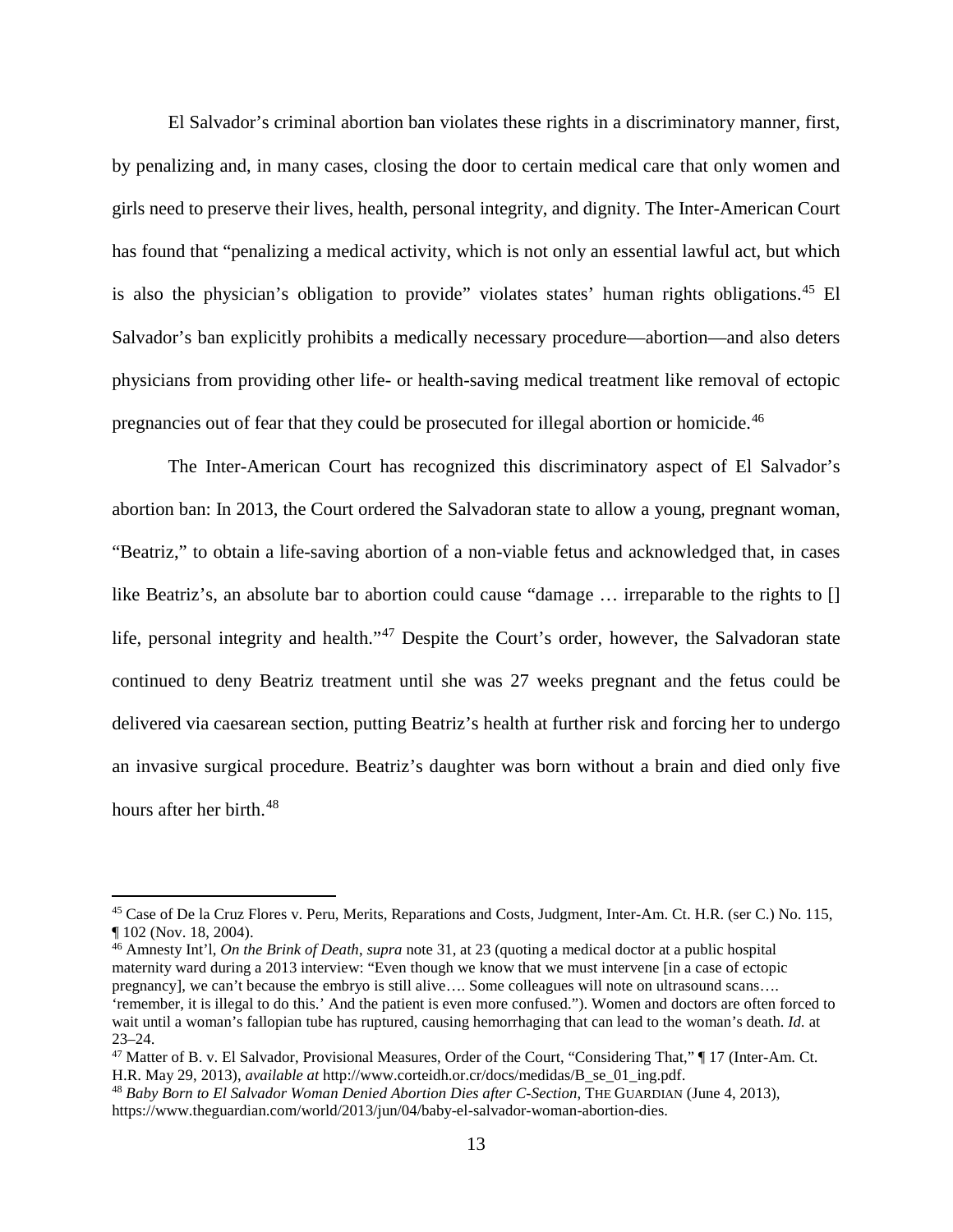El Salvador further undermines the health and human rights of women and girls by conscripting their medical providers to serve as the first line of enforcement and primary source of evidence against them in cases of suspected abortion. On one hand, Salvadoran law contains a robust professional confidentiality provision, which requires physicians to protect information revealed to them in the professional relationship, at the threat of imprisonment.<sup>[49](#page-24-0)</sup> However, the Salvadoran penal code also requires heads of public and private medical centers to report injured or ill persons in their care who are suspected of a criminal offense within eight hours of intake or face prosecution.<sup>[50](#page-24-1)</sup> The conflicting legal duties place medical professionals in a precarious position, particularly in emergency situations where there is a tension between their duties to their patients and the requirements of the abortion ban.<sup>[51](#page-24-2)</sup> The law's harsh penalties also incentivize medical professionals to report obstetric emergencies as suspected abortions, either out of an abundance of caution<sup>[52](#page-24-3)</sup> or active hostility toward their patients.<sup>[53](#page-24-4)</sup>

This scheme exposes women and girls experiencing pregnancy loss and other complications to increased scrutiny by their medical care providers and revelation of their confidential medical information, in violation of their rights to privacy under both Salvadoran law and human rights law. The American Convention guarantees the right to be free from "arbitrary or abusive interference with [one's] private life" and the protection of the law against such

<span id="page-24-0"></span><sup>49</sup> Penal Code (1997), Tit. VI, Chap. II, Art. 187.

<span id="page-24-1"></span><sup>50</sup> Penal Code (1997), Tit. XV, Chap. I, Art. 312. *See also* CRR, *Marginalized, Persecuted, and Imprisoned*, *supra*  note 3, at 8 n.1.

<span id="page-24-2"></span><sup>51</sup> *See* Amnesty Int'l, *On the Brink of Death*, *supra* note 31, at 33.

<span id="page-24-3"></span><sup>&</sup>lt;sup>52</sup> See id. at 22 (quoting a medical doctor in a maternal health unit during a 2013 interview: "We're not discussing a medical question, but a purely legal one. We all know what needs to be done, but we go back to the fact that we all have our hands tied by what is written in the law.").

<span id="page-24-4"></span><sup>&</sup>lt;sup>53</sup> The physician who tended to Manuela in the hospital not only accused her of having induced an abortion, but also shamed her for supposedly having an "extramarital relation" and inquired whether her husband knew what she had done. *Supra* Part III. In another case, "María" said about her arrival at the hospital during her medical emergency: "I remember that a doctor saw me…and began to treat me badly and said, 'Because of what you came for,' he told me, 'forget about leaving here and going back home.'" CRR, *Marginalized, Persecuted, and Imprisoned*, *supra* note 3, at 26.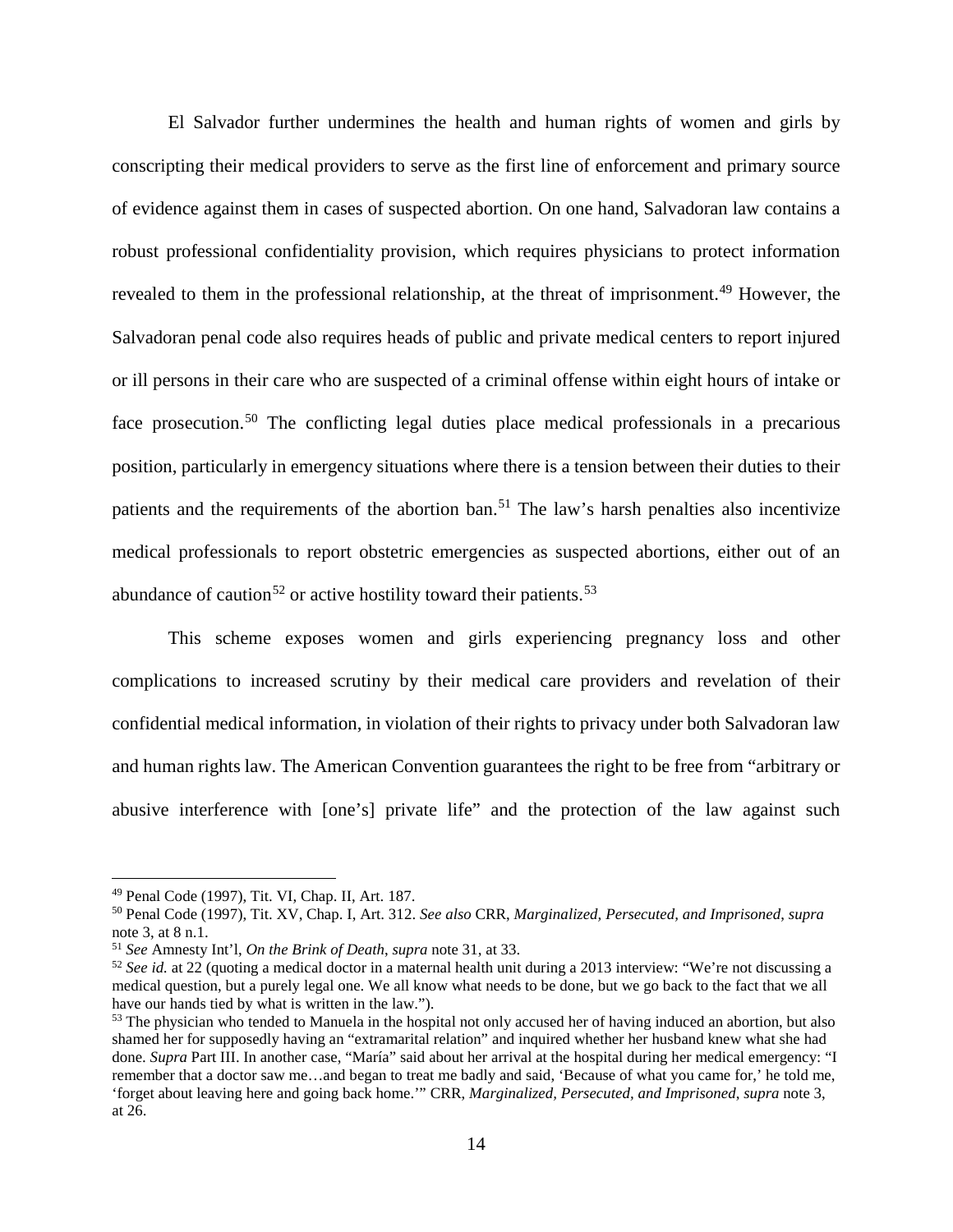interference.[54](#page-25-0) Privacy in one's medical information is a key component of the right to private life,<sup>[55](#page-25-1)</sup> and, as this Commission has recognized, is particularly important for the realization of women and girls' sexual and reproductive health.<sup>[56](#page-25-2)</sup> Under international law, such confidentiality may only be breached in exceptional circumstances to benefit the patient or to guarantee the public health, and private medical information may not be used as evidence against a patient in criminal proceedings.<sup>[57](#page-25-3)</sup> In El Salvador, women's medical information is routinely used against them in criminal prosecutions for alleged abortion-related crimes, as happened in Manuela's case. The requirement that physicians report suspected abortion, including negative pregnancy outcomes, to the authorities also harms women's health and the public health by deterring women and girls from seeking medical care after an abortion or in cases of obstetric emergency or miscarriage.<sup>[58](#page-25-4)</sup> Inability to access care can have devastating effects on women's health in these circumstances, including

 $\overline{a}$ 

<span id="page-25-3"></span><sup>57</sup> *See* Carolina Loayza Tamayo & Ysabel Marin Sandoval, *El derecho de las médicas y los médicos al Secreto Profesional en la Jurisprudencia de la Corte Interamericana de Derechos Humanos*, 5 (PROMSEX: 2010), http://promsex.org/images/docs/Publicaciones/derechomedicoSentencialacruz.pdf; *cf.* Office of the United Nations High Commissioner for Human Rights, *Istanbul Protocol: Manual on the Effective Investigation and Documentation of Torture and Other Cruel, Inhuman or Degrading Treatment or Punishment*, ¶ 65, U.N. Doc. HR/P/PT/8/Rev.1 (Aug. 9, 1999) ("The duty of confidentiality is not absolute and may be ethically breached in exceptional circumstances where failure to do so will foreseeably give rise to serious harm to people or a serious perversion of justice. Generally, however, the duty of confidentiality covering identifiable personal health information can be overridden only with the informed permission of the patient."); *accord* ¶¶ 68–69.

<span id="page-25-0"></span><sup>54</sup> American Convention on Human Rights, *supra* note 23, art. 11.

<span id="page-25-1"></span><sup>55</sup> *See* De la Cruz Flores v. Peru, *supra* note 45, ¶ 101; U.N. Committee on the Elimination of Discrimination Against Women, *General Recommendation No. 24: Article 12 of the Convention (women and health)*, at 360 ¶ 12(d), *in* U.N. Doc. HRI/GEN/1/Rev.9 (Vol. II) (2008).

<span id="page-25-2"></span><sup>56</sup> Inter-Am. Comm'n H.R., *Access to information on reproductive health from a human rights perspective*, ¶ 76, OAS/Ser.L/V/II, doc. 61 (Nov. 22, 2011), *available at* 

http://www.oas.org/en/iachr/women/docs/pdf/womenaccessinformationreproductivehealth.pdf ("Confidentiality is a duty of healthcare professionals who receive private information in a medical environment, and maintaining the confidentiality or privacy of information they obtain from their patients is of critical interest in sexual and reproductive health.") [hereinafter IACHR, *Information on reproductive health*].

<span id="page-25-4"></span><sup>58</sup> IACHR, *Information on reproductive health*, *supra* note 56, ¶ 81 ("The IACHR notes that issues related to sexuality and reproduction are extremely sensitive, and thus the fear that confidentiality will not be respected can have the effect of women not seeking the medical care they need."). *See also* U.N. Human Rights Council, *Report on discrimination against women*, *supra* note 28, ¶ 82 ("[R]estrictions on access to information on termination of pregnancy and services can deter women from seeking professional medical attention, with detrimental consequences for their health and safety."); U.N. Special Rapporteur on the right to health, *Criminalization of sexual and reproductive health*, *supra* note 28, ¶¶ 41–42; World Health Organization, *Safe Abortion: Technical and Policy Guidance for Health Systems*, at 68, 94 (2012), *available at*

http://apps.who.int/iris/bitstream/10665/70914/1/9789241548434\_eng.pdf?ua=1.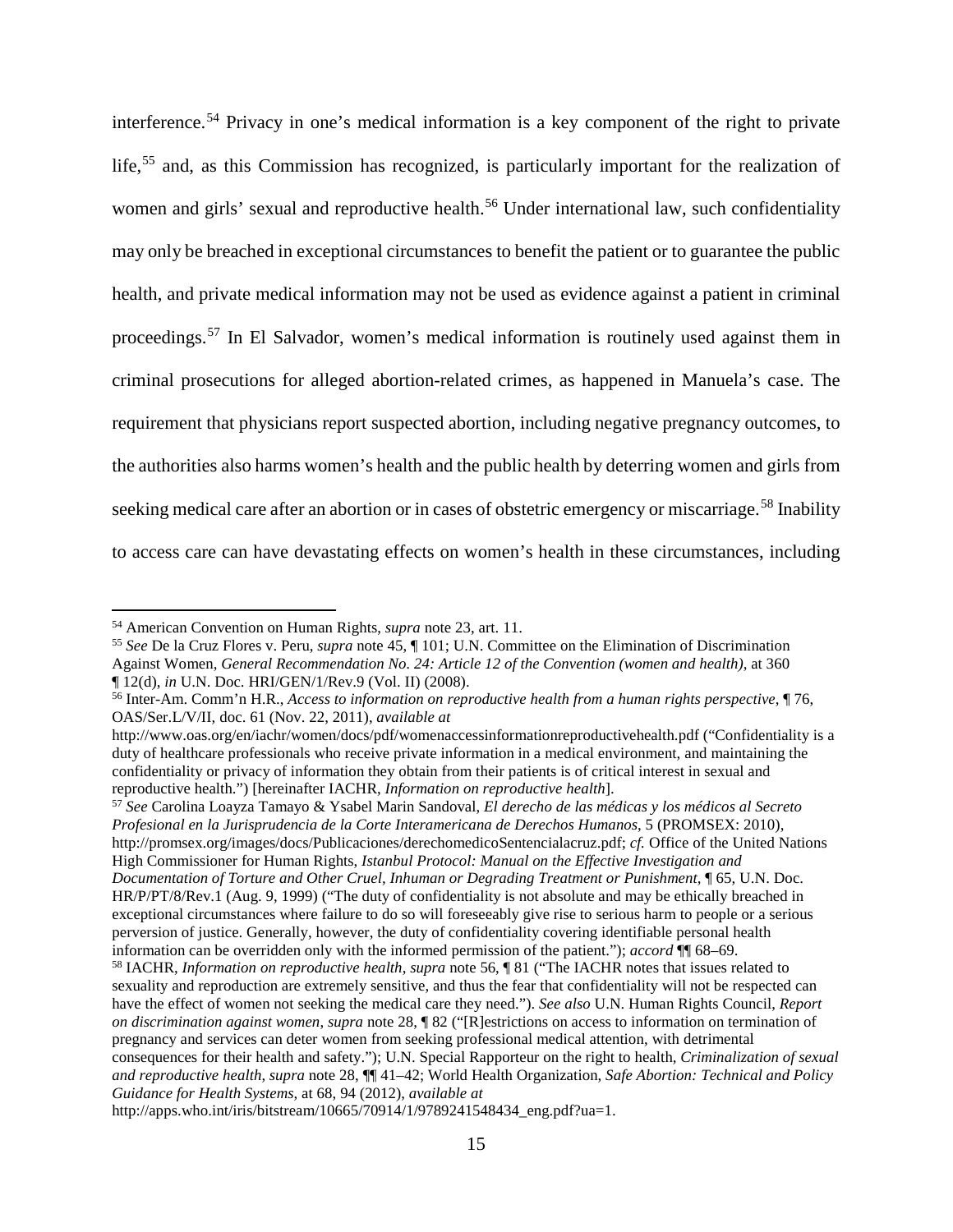life-long disabilities, infertility, and even loss of life.<sup>[59](#page-26-0)</sup> In fact, numerous human rights bodies have recognized that criminal abortion laws like El Salvador's deter women from medical care, exposing them to serious health risks, and have urged El Salvador to reform its law.<sup>[60](#page-26-1)</sup>

Women and girls also face the very real threat of harassment, abuse, and sub-standard medical care when they report to medical facilities after experiencing an obstetric emergency, miscarriage, or abortion. This treatment has serious consequences for their physical and mental health, both of which are components of the right to health.<sup>[61](#page-26-2)</sup> Manuela, for example, suffered an obstetric emergency that required urgent and humane medical care but instead was interrogated by her doctors who reported her to the police and handcuffed her to her convalescent bed. The potential causes of her miscarriage, including her history of tumors and other serious untreated health problems, appear to have received little attention from her doctors who were focused on interrogating and denouncing her.<sup>[62](#page-26-3)</sup> Other women prosecuted for suspected criminal abortion have received similar abusive treatment at the hands of physicians who actively participate in the law's enforcement.[63](#page-26-4) By requiring medical professionals' involvement in enforcing the ban, El Salvador

http://www.ohchr.org/EN/NewsEvents/Pages/DisplayNews.aspx?NewsID=22412&LangID=E; U.N. Committee on the Elimination of All Forms of Discrimination Against Women, *Concluding Observations on the Combined Eighth and Ninth Periodic Reports of El Salvador*, ¶¶ 36–37, U.N. Doc. CEDAW/C/SLV/CO/8-9 (Mar. 3, 2017); U.N. Committee on Economic, Social, and Cultural Rights, *Concluding Observations on the combined third, fourth, and fifth periodic reports of El Salvador*, ¶ 22, U.N. Doc. E/C.12/SLV/CO/3-5 (June 19, 2014); U.N. Human Rights Committee, *Concluding Observations: El Salvador*, ¶ 10, U.N. Doc. CCPR/C/SLV/CO/6 (Nov. 18, 2010); OHCHR, *UN experts urge Congress to allow termination of pregnancy*, *supra* note 27. *See also* European Parliament resolution on El Salvador: the cases of women prosecuted for miscarriage, EUR. PARL. DOC. 2017/3003(RSP), *available at* http://www.europarl.europa.eu/sides/getDoc.do?pubRef=-

%2f%2fEP%2f%2fTEXT%2bMOTION%2bP8-RC-2017-

<span id="page-26-0"></span><sup>59</sup> *See* United Nations Population Fund, *Providing Obstetric and Newborn Care*, at 2 (last updated Dec. 2012), https://www.unfpa.org/sites/default/files/resource-pdf/EN-SRH%20fact%20sheet-Urgent.pdf.

<span id="page-26-1"></span><sup>60</sup> *See* U.N. Office of the High Commissioner for Human Rights, *Statement by UN High Commissioner for Human Rights Zeid Ra'ad Al Hussein at the end of his mission to El Salvador* (Nov. 17, 2017),

<sup>0695%2</sup>b0%2bDOC%2bXML%2bV0%2f%2fEN&language=EN.

<span id="page-26-2"></span><sup>61</sup> *See* Protocol of San Salvador, *supra* note 43, art. 10(1) (recognizing that the right to health includes the "highest level of physical, *mental*, and social well-being" (emphasis added)).

<span id="page-26-3"></span><sup>62</sup> *Supra* Part III.

<span id="page-26-4"></span><sup>63</sup> *See, e.g.*, Sara García & María Teresa Ochoa, *¿Por qué me pasó esto a mí?: La criminalización del aborto en El Salvador*, at 21–22, 26, Ipas Centroamérica (2013), https://agrupacionciudadana.org/download/por-que-me-pasoesto-a-mi-la-criminalizacion-del-aborto-en-el-salvador/?wpdmdl=537 (available in Spanish only) (describing the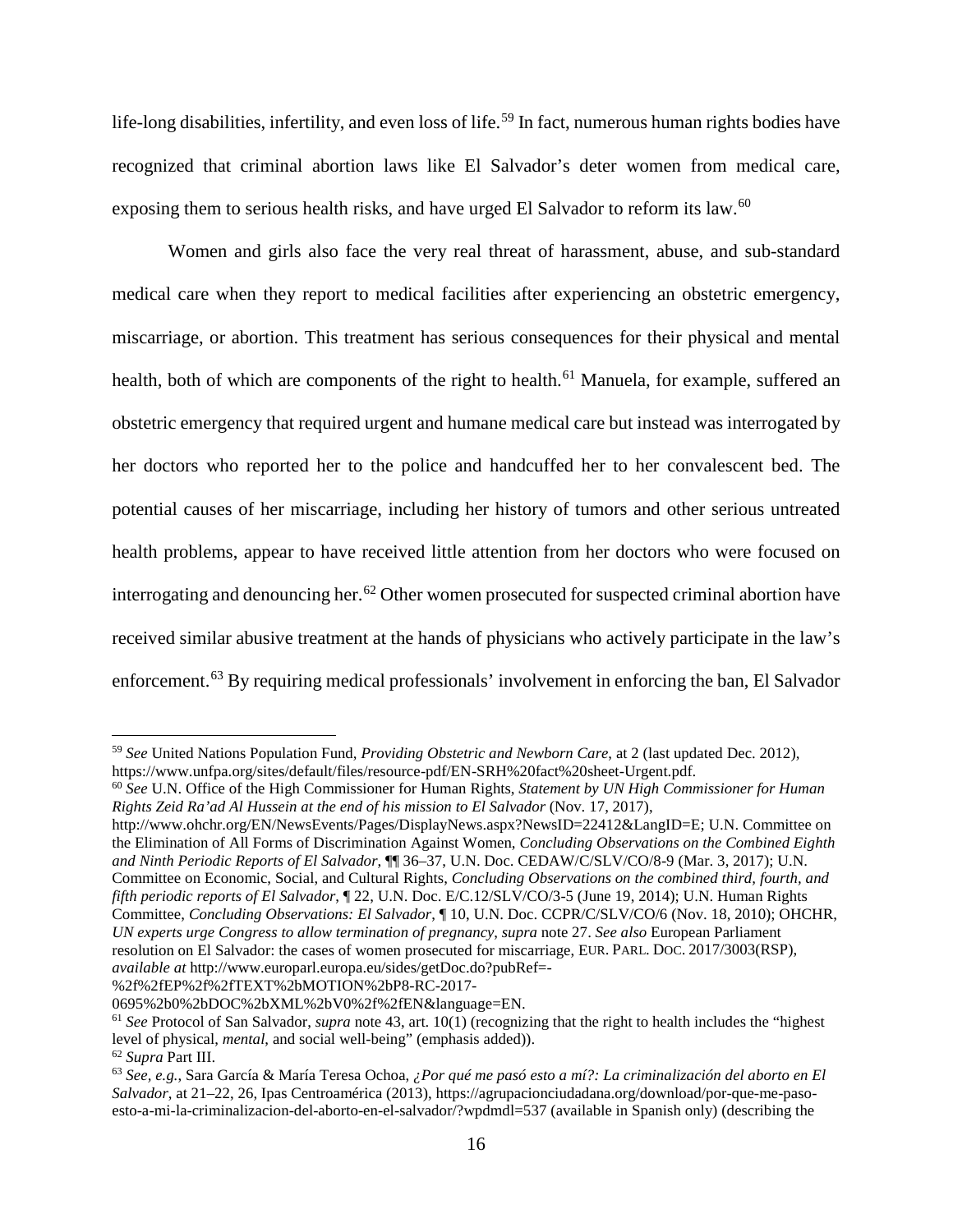has created and sanctioned a system that exposes women and girls to violence in healthcare settings, including shackling and other abuses,  $64$  and violates their inter-dependent rights to privacy, mental and physical integrity, dignity, health, and reproductive freedom.[65](#page-27-2)

In sum, El Salvador's criminal abortion regime deprives women and girls of equal protection of the law and actively undermines the realization of their human rights, including the rights to health, privacy, life, and personal integrity and dignity, on a discriminatory basis. As argued below, this discriminatory regime has particularly punitive effects on women and girls from the most marginalized communities in El Salvador, further compounding the violations of their human rights.

## <span id="page-27-0"></span>**B. EL SALVADOR'S CRIMINAL ABORTION BAN HAS A PARTICULARLY DISCRIMINATORY EFFECT ON WOMEN AND GIRLS FROM POOR AND MARGINALIZED BACKGROUNDS.**

El Salvador's total abortion ban not only discriminates on the basis of gender by criminalizing healthcare that only women and girls require, but it also disparately impacts women and girls who already suffer intersecting forms of vulnerability. Salvadoran women and girls who live in poverty or rural isolation; experience violence; and lack access to comprehensive healthcare and education, are more susceptible to poor health outcomes and greater scrutiny by state-run

experiences of Esperanza and Natalia, both of whom were reproached by medical professionals during their obstetric emergencies).

<span id="page-27-1"></span> $64$  The interaction between the criminal abortion ban and the perpetuation of violence against women in El Salvador is beyond the scope of this brief. *Amici*, however, recognize that "gender-based violence is a form of discrimination that seriously inhibits women's ability to enjoy rights and freedoms on a basis of equality with men." U.N. Committee on the Elimination of All Forms of Discrimination Against Women, *General Recommendation 19: Violence against women*, ¶ 1, U.N. Doc. A/47/38 (1992). El Salvador is obligated to refrain from engaging in any

act or practice of violence against women and has due diligence obligations to prevent, prosecute, and redress violence against women. *See* Inter-American Convention on the Prevention, Punishment and Eradication of Violence against Women, "Convention of Belém do Pará," adopted on June 9, 1994, art. 7 (in force since March 5, 1995); González et al. ("Cotton Field") v. Mexico, *supra* note 33, ¶ 258. *Amici* urge the Commission to consider these issues further in reviewing the parties' submissions.

<span id="page-27-2"></span><sup>65</sup> Artavia Murillo ("In Vitro Fertilization") v. Costa Rica, *supra* note 22, ¶ 147 (recognizing that the realization of personal autonomy, reproductive freedom, and physical and mental integrity are closely connected); *see also id.* ("The lack of legal safeguards that take reproductive health into consideration can result in a serious impairment of the right to reproductive autonomy and freedom.").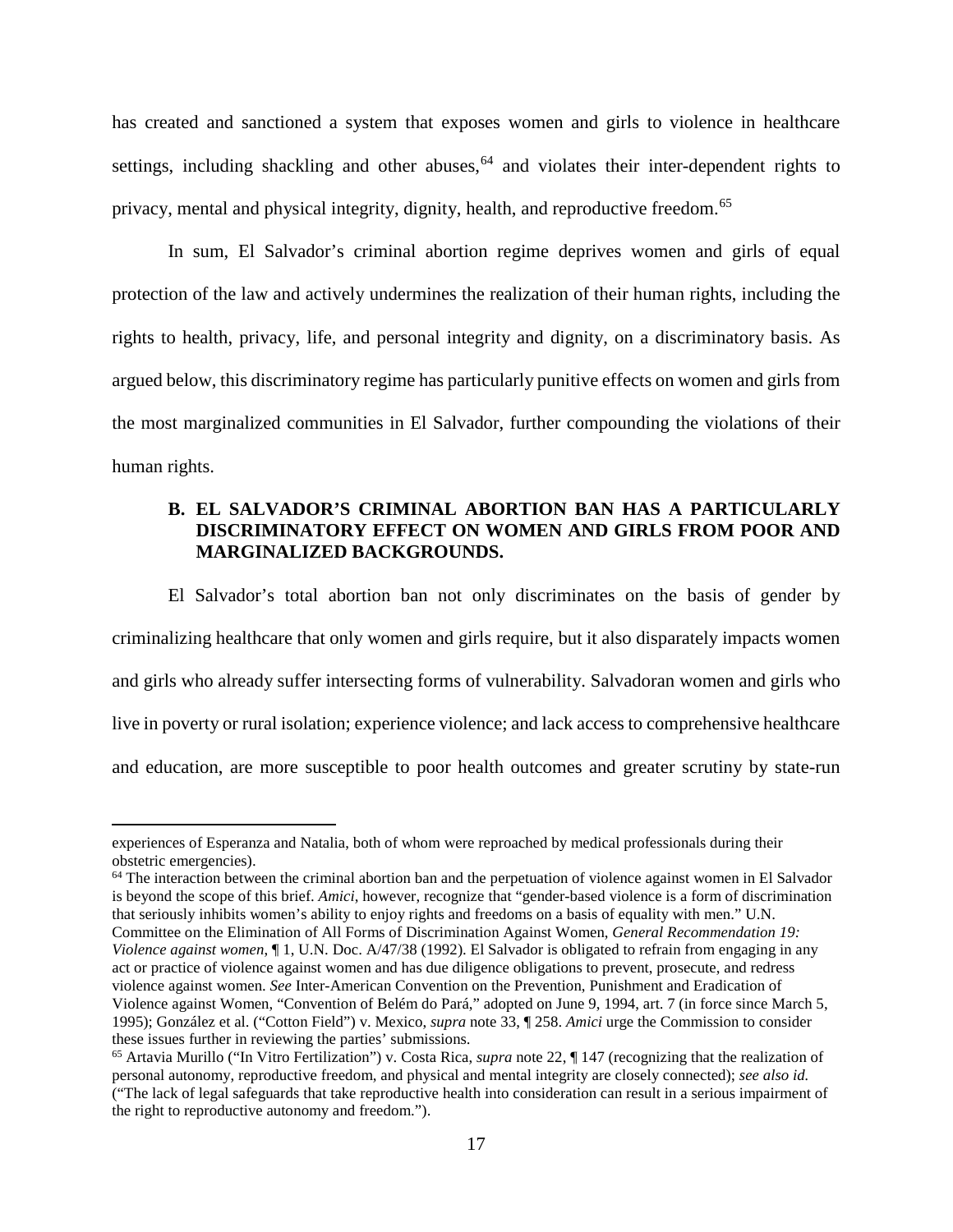medical institutions. Further, El Salvador has failed to address serious structural barriers that undermine the right to health of marginalized women and girls, in violation of its obligations under human rights law. The application of the abortion ban to these women and girls further compounds these existing rights violations. Consequently, poor and marginalized women and girls shoulder a significant burden under a law that broadly criminalizes women's reproductive health, including health outcomes that are beyond their control, in contravention of El Salvador's duty to promote their social inclusion and protect their human rights.

The Inter-American Court has increasingly recognized that discrimination does not just exist along a single axis, such as gender, but that certain populations experience heightened discrimination based on a confluence of factors, such as the intersection of gender with poverty, youth, racial and ethnic discrimination, and rural isolation, among others.<sup>[66](#page-28-0)</sup> Under the American Convention, states parties are required to both refrain from enacting discriminatory laws and to take positive measures to "eliminate regulations of a discriminatory nature, to combat [discriminatory] practices ..., and to establish norms and other measures that recognize and ensure the effective equality before the law of each individual."[67](#page-28-1) These affirmative duties are heightened with regard to populations suffering from historic marginalization and discrimination, and states

<span id="page-28-0"></span><sup>66</sup> *See, e.g.*, Caso Trabajadores de la Hacienda Brasil Verde v. Brasil, Preliminary Objections, Merits, Reparations and Costs, Judgment, Inter-Am. Ct. H.R. (ser. C) No. 318, ¶¶ 337, 340–41 (Oct. 20, 2016) (recognizing states' affirmative obligations to persons in situations of extreme poverty) (opinion not available in English); Xákmok Kásek Indigenous Cmty. v. Paraguay, *supra* note 44, ¶¶ 233–34 (finding state responsibility for violations of the right to life in relation to article 1(1) of the American Convention where state did not take adequate steps to address extreme poverty and lack of adequate medical care for vulnerable and pregnant indigenous women) (noting that "pregnant women require special measures of protection"); González et al. ("Cotton Field") v. Mexico, *supra* note 33, ¶ 408 (noting states' special obligations to victims of gender-based violence "owing to their condition as girls who, as women, belong to a vulnerable group"). *See also* CEDAW, *supra* note 36, art. 14(2) (requiring states parties to take "all appropriate measures" to eliminate discrimination against rural women).

<span id="page-28-1"></span><sup>67</sup> YATAMA v. Nicaragua, *supra* note 21, ¶ 185. *See also* Case of the Girls Yean & Bosico v. Dominican Republic, Preliminary Objections, Merits, Reparations and Costs, Judgment, Inter-Am. Ct. H.R. (ser. C) No. 130, ¶ 141 (Sept. 8, 2005) ("[S]tates must combat discriminatory practices at all levels, particularly in public bodies and, finally, must adopt the affirmative measures needed to ensure the effective right to equal protection for all individuals."); Atala Riffo & Daughters v. Chile, *supra* note 34, *¶* 80 (Feb. 24, 2012) (same).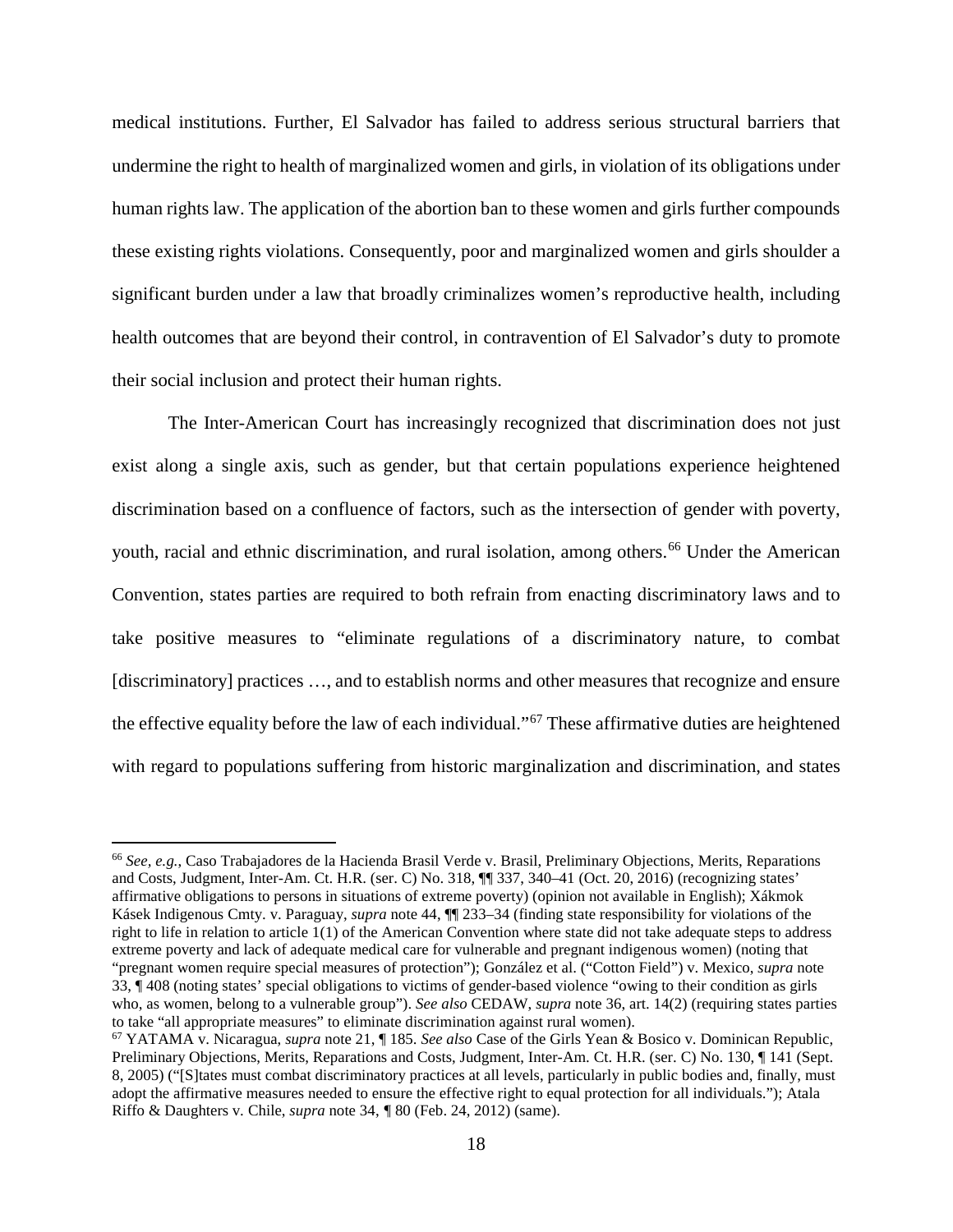must enact special protections to address structural discrimination and ensure that they are able to realize their human rights on a basis of equality.<sup>[68](#page-29-0)</sup> The American Convention also prohibits states parties from enacting laws that have the purpose or effect of discriminating against persons in the realization of their human rights on the basis of economic status, which includes situations of poverty.[69](#page-29-1)

Women and girls living in poverty and facing rural isolation, lack of economic and educational opportunities, and violence already face heightened structural barriers to the realization of their interrelated rights to life, health, dignity, and privacy. The imposition of the criminal abortion ban compounds these vulnerabilities and further undermines the realization of rights. In fact, publicly available information indicates that women from poor and marginalized backgrounds are more likely to be prosecuted under El Salvador's criminal abortion regime. Between 2000 and 2011, at least 129 women in El Salvador were prosecuted for the crimes of abortion or aggravated homicide connected to alleged abortion.<sup>[70](#page-29-2)</sup> Like Manuela, these women were mostly young, living in poverty, had low levels of education, had difficulty accessing basic health services, and were reported to the authorities when seeking medical care for serious obstetric

<span id="page-29-0"></span><sup>68</sup> Caso Trabajadores de la Hacienda Brasil Verde v. Brasil, *supra* note 66, ¶ 338; *see also* Artavia Murillo ("In Vitro Fertilization") v. Costa Rica, *supra* note 22, ¶ 292 ("Anyone in a situation of vulnerability is subject to special protection owing to the special duties that the State must comply with in order to satisfy the general obligation to respect and guarantee human rights."); Case of the Yakye Axa Indigenous Cmty. v. Paraguay, Merits, Reparations and Costs, Judgment, Inter-Am. Ct. H.R. (ser. C.) No. 125, ¶ 162 (June 17, 2005) ("[T]he State has the duty to take positive, concrete measures geared toward fulfillment of the right to a decent life, especially in the case of persons who are vulnerable and at risk, whose care becomes a high priority.").

<span id="page-29-1"></span><sup>69</sup> *See* American Convention, *supra* note 23, art. 1(1); Caso Trabajadores de la Hacienda Brasil Verde v. Brasil, *supra* note 66, ¶¶ 340–41; Artavia Murillo ("In Vitro Fertilization") v. Costa Rica, *supra* note 22, ¶¶ 286–87, 303– 04 (recognizing that the American Convention prohibits state action that has a discriminatory *effect* even when it lacks a discriminatory intent).

<span id="page-29-2"></span><sup>70</sup> CRR, *Marginalized, Persecuted, and Imprisoned*, *supra* note 3, at 49. The overall number of 129 cases does not represent the total number of women accused of crimes related to suspected abortion because many accusations are dismissed without prosecution. The figure also does not reflect the number of minors prosecuted, as their case files are confidential. *Id.* at 38. Of the 129 women identified, 23 were convicted of illegal abortion and 26 were convicted of homicide. *Id.*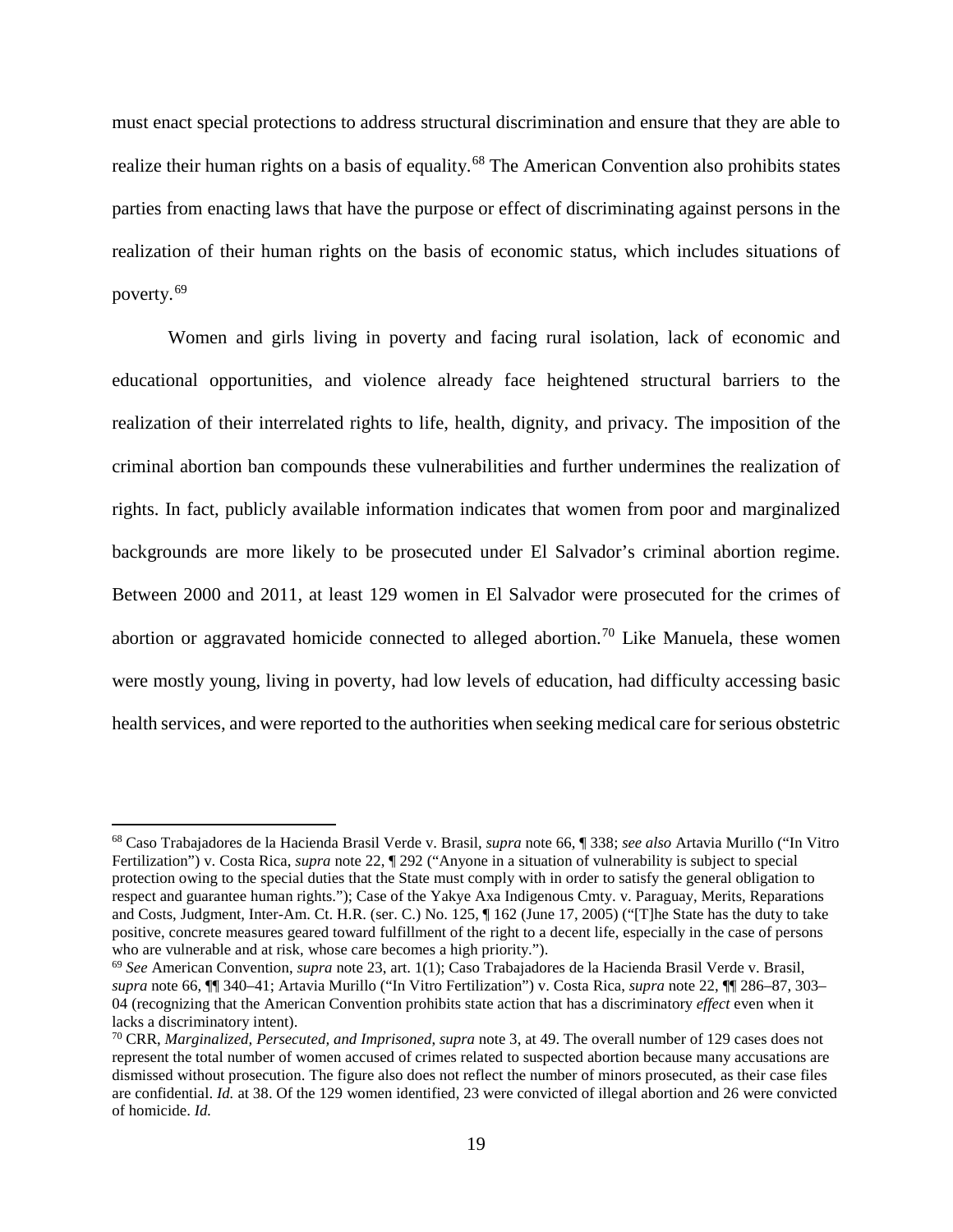emergencies.<sup>[71](#page-30-0)</sup> Numerous human rights experts and international bodies, including the U.N. High Commissioner for Human Rights, have expressed concern at the disproportionate application of the criminal abortion laws to vulnerable women and girls.<sup>[72](#page-30-1)</sup>

A number of factors expose vulnerable women and girls to heightened scrutiny and punishment under the abortion ban. Conditions of poverty, adolescent pregnancy, and gender-based violence all contribute to negative pregnancy outcomes like miscarriage and stillbirth,<sup>[73](#page-30-2)</sup> meaning that vulnerable Salvadoran women who live at the intersection of these social conditions have an increased risk of being caught up under the criminal abortion law regardless of whether they sought an abortion. Additionally, El Salvador has relatively high rates of negative birth outcomes: According to a 2006 report, El Salvador's stillbirth rate was double the rate in developed regions.[74](#page-30-3) Risk of stillbirth is particularly high among vulnerable women who experience low

%2f%2fEP%2f%2fTEXT%2bMOTION%2bP8-RC-2017-

<span id="page-30-0"></span> $\overline{a}$ <sup>71</sup> Inter-Am. Comm'n H.R., *Legal Standards: Gender Equality and Women's Rights*, at 139–40, ¶ 54 (2015), *available at* https://www.oas.org/en/iachr/reports/pdfs/legalstandards.pdf (describing testimony presented to the Commission during the hearing on the situation of human rights of women and girls in El Salvador, held on March 16, 2013); CRR, *Marginalized, Persecuted, and Imprisoned*, *supra* note 3, at 49 ("Of the women prosecuted, 68.22% were between the ages of 18 and 25; 3.1% had some university education; 1.55% have technical training; 11.63% had a high school education; 17.83% had finished grade school; 22.48% have had fewer than nine years of education; 6.98% of the women are illiterate; 73.64% were single; 51.16% receive no income; and 31.78% have very low-paying jobs. The data indicates that the majority of women prosecuted were impoverished.").

<span id="page-30-1"></span><sup>72</sup> The U.N. High Commissioner for Human Rights, Zeid Ra'ad Al Hussein, on his mission to El Salvador in November 2017, visited women who were imprisoned for aggravated homicide after experiencing obstetric emergencies and observed that, "[i]t only seems to be women from poor and humble backgrounds who are jailed, a telling feature of the injustice suffered" under the law. U.N. Office of the High Commissioner for Human Rights, *Statement by UN High Commissioner for Human Rights Zeid Ra'ad Al Hussein at the end of his mission to El Salvador* (Nov. 17, 2017),

http://www.ohchr.org/EN/NewsEvents/Pages/DisplayNews.aspx?NewsID=22412&LangID=E. *See also* European Parliament resolution on El Salvador: the cases of women prosecuted for miscarriage, EUR. PARL. DOC. 2017/3003(RSP), *available at* http://www.europarl.europa.eu/sides/getDoc.do?pubRef=-

<sup>0695%2</sup>b0%2bDOC%2bXML%2bV0%2f%2fEN&language=EN (noting that most women convicted of abortionrelated crimes were "young, poor, with limited education, and from remote communities").

<span id="page-30-2"></span><sup>&</sup>lt;sup>73</sup> Salvadoran women have been prosecuted for both miscarriages and stillbirths. For example, "Teodora" was sentenced to 30 years in prison for a stillbirth that was prosecuted as "aggravated homicide." Amnesty Int'l, *El Salvador: Court fails to release woman unfairly jailed after suffering a stillbirth* (Dec. 8, 2017),

https://www.amnesty.org/en/latest/news/2017/12/el-salvador-court-fails-to-release-woman-unfairly-jailed-aftersuffering-a-stillbirth/.<br><sup>74</sup> World Health Organization, *Neonatal and Perinatal Mortality: Country, Regional and Global Estimates*, at 21, 30

<span id="page-30-3"></span><sup>(2006),</sup> http://apps.who.int/iris/bitstream/10665/43444/1/9241563206\_eng.pdf.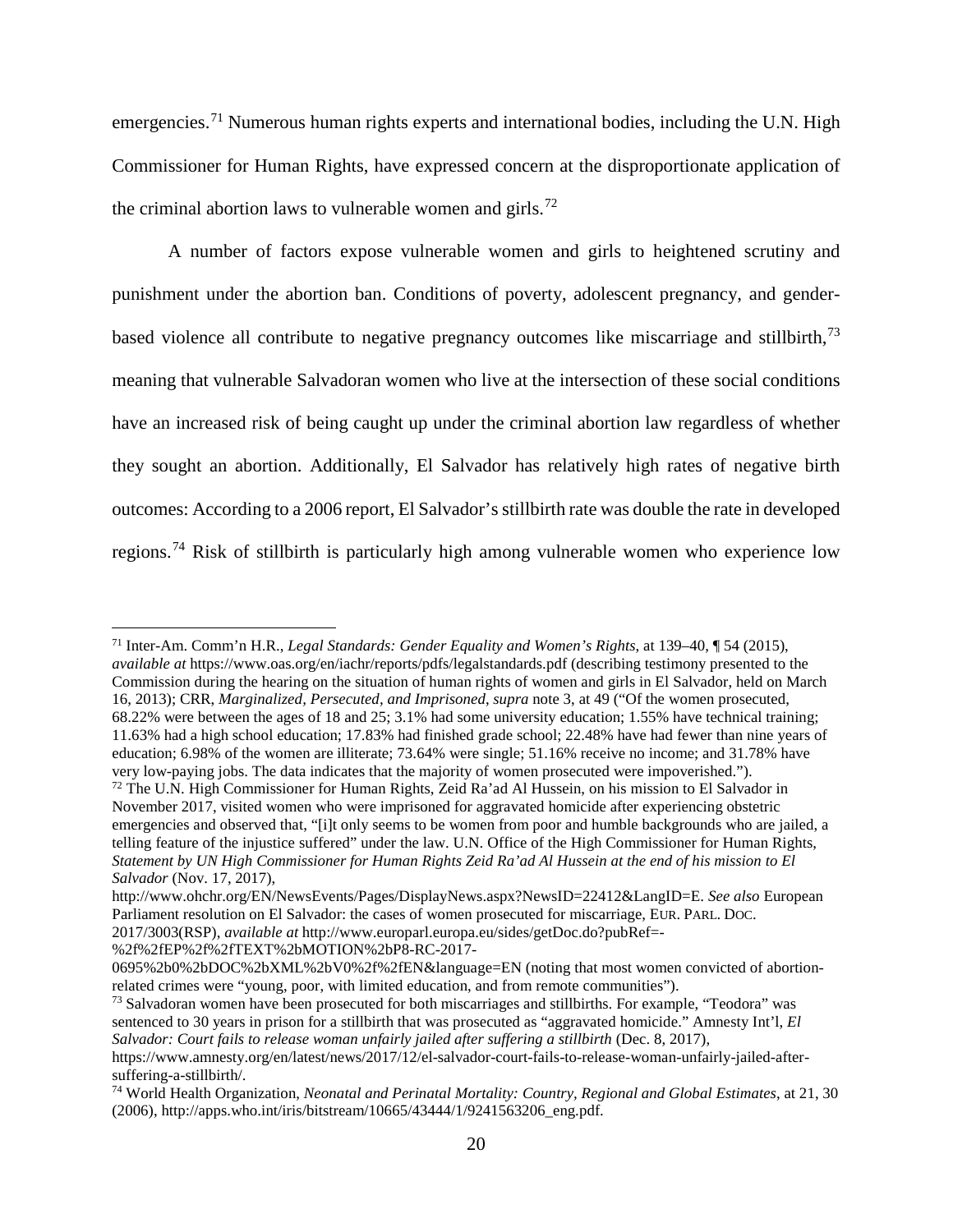socioeconomic status, poor nutrition, and limited access to skilled healthcare.<sup>[75](#page-31-0)</sup> El Salvador has high rates of poverty—in 2015, 41% of households lived below the poverty line, including 10% which live in extreme poverty<sup>[76](#page-31-1)</sup>—and relatively low rates of human development, defined as people's access to a long and healthy life, knowledge, and a decent standard of living.<sup>[77](#page-31-2)</sup> In rural areas, where about 37% of the population lives, Gross Domestic Product ("GDP") per capita is one third of that in urban areas, life expectancy is six years shorter, and there is double the rate of chronic and global malnutrition.[78](#page-31-3) And rural women continue to face particular challenges to accessing skilled medical attention, all exposing them to the risk of poor pregnancy outcomes and scrutiny under the criminal abortion regime.<sup>[79](#page-31-4)</sup>

<span id="page-31-0"></span><sup>75</sup> Elizabeth M. McClure & Robert L. Goldenberg, *Stillbirth in Developing Countries: A review of causes, risk* 

<span id="page-31-1"></span><sup>&</sup>lt;sup>76</sup> The World Bank, *El Salvador*, http://www.worldbank.org/en/country/elsalvador/overview (last visited Dec. 4, 2017). The World Bank defines extreme poverty as living on \$1.90 USD a day or less. The World Bank, *Poverty Overview*, http://www.worldbank.org/en/topic/poverty/overview (last visited Dec. 4, 2017). Amici recognize, however, that extreme poverty is a multidimensional phenomenon that "involves a lack of income, a lack of access to basic health services, and social exclusion." *See* U.N. Special Rapporteur on Extreme Poverty and Human Rights, *Introduction*, http://www.ohchr.org/EN/Issues/Poverty/Pages/SRExtremePovertyIndex.aspx (last visited Dec. 4, 2017).<br><sup>77</sup> El Salvador is ranked 117 out of 188 countries and territories on the Human Development Index (HDI). United

<span id="page-31-2"></span>Nations Development Programme, *Briefing Note for Countries on the 2016 Human Development Report – El Salvador*, at 2 (2016), http://hdr.undp.org/sites/all/themes/hdr\_theme/country-notes/SLV.pdf; *see also id.* at 5 (noting that in 2015 El Salvador experienced a 22% loss in human development due to inequality).

<span id="page-31-3"></span><sup>78</sup> Global Health Workforce Alliance, *Mid-level health workers for delivery of essential health services: A global systematic review and country experiences*, at 173, annex 11 (Nov. 2013), *available at* 

<span id="page-31-4"></span>http://www.who.int/workforcealliance/knowledge/resources/mlp2013/en/.<br><sup>79</sup> In 2009, El Salvador undertook a new national health strategy with the goal of expanding access to universal primary healthcare. *See* Mary A. Clark, *The New Left and Health Care Reform in El Salvador*, 57 J. LATIN AM. POL. & SOC. 97, 104–05 (2015). Despite some important successes from this program, poor and rural women continue to face barriers to healthcare. Many women in rural areas, for example, continue to live far from the nearest health center, making health care both more difficult to physically access and potentially cost-prohibitive. *See* Amnesty Int'l, *Aborto en El Salvador: La Delgada Línea entre Médicos y Policías* (Dec. 1, 2015),

https://www.amnesty.org/es/latest/news/2015/12/aborto-en-el-salvador-la-delgada-linea-entre-medicos-y-policias/ (describing a young pregnant woman from the rural zone who arrived at a hospital hemorrhaging and in shock after having traveled an hour and a half). Nationally only 13.9% of health professionals are located in rural communities. Pan-American Health Organization, *Health in the Americas: El Salvador – Leading Health Challenges*, http://www.paho.org/salud-en-las-americas-2017/?p=4023 (last visited Dec. 11, 2017).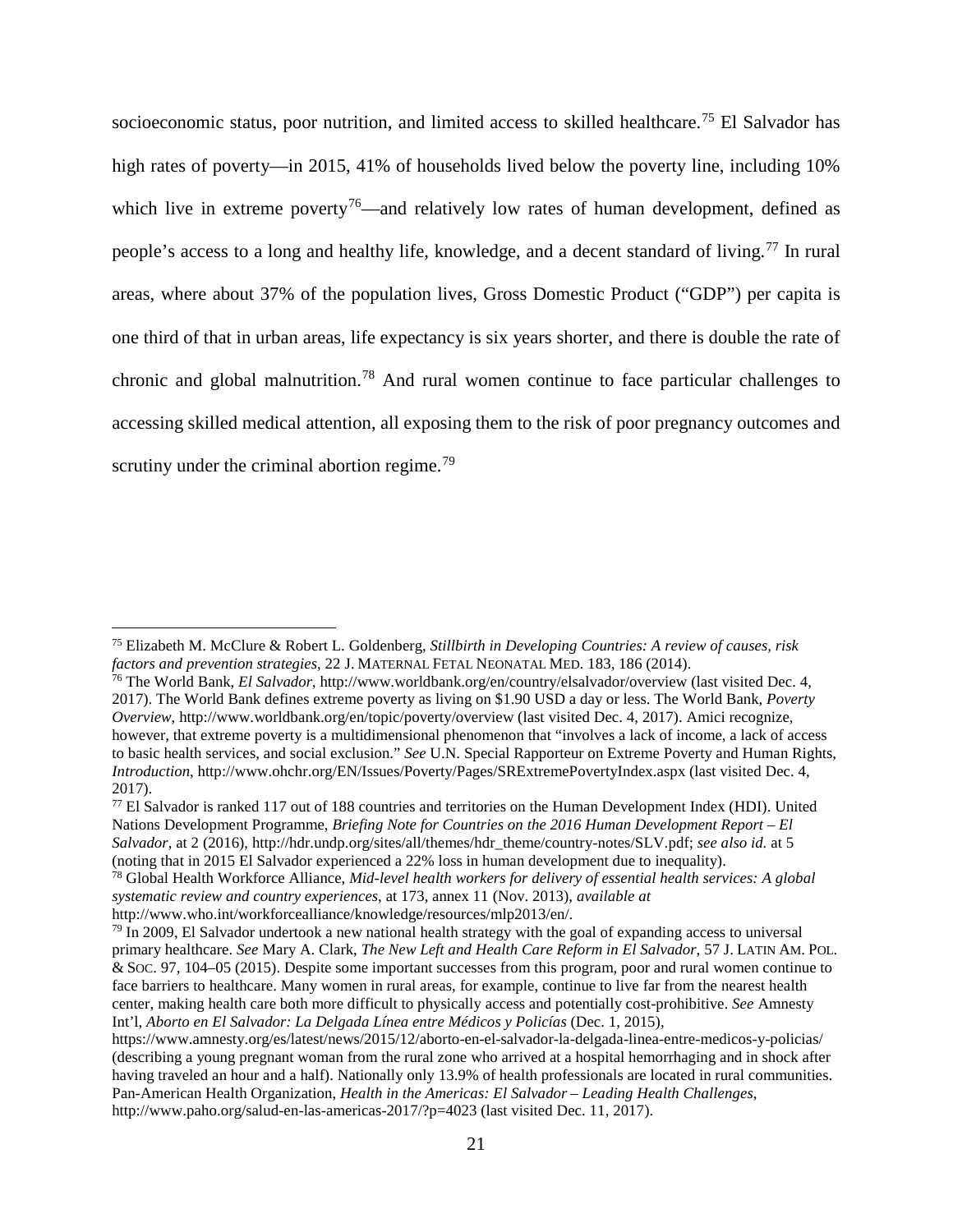Girls aged 10 to 19 account for nearly a third of all pregnancies in El Salvador,<sup>[80](#page-32-0)</sup> and in 2015 alone there were 1,445 reported cases of pregnant girls who were between 10 and 14 years old.[81](#page-32-1) Adolescents face greater risks of pregnancy complications and poor pregnancy outcomes than adults. In fact, adolescents in low and middle-income countries like El Salvador have a 50% higher risk of experiencing a stillbirth or neonatal death than women between 20-29 years of age,  $82$ increasing the risk that adolescent girls in El Salvador will come under scrutiny for a suspected abortion based on these pregnancy outcomes.<sup>[83](#page-32-3)</sup> The criminalization of girls' pregnancy outcomes places another burden on girls who are already socially disadvantaged and abused: High rates of teenage pregnancy are linked to inadequate access to comprehensive, quality sex education, particularly in rural areas<sup>[84](#page-32-4)</sup> and high rates of sexual assault.<sup>[85](#page-32-5)</sup> Sexual assault and unplanned

El\_Salvador - Mapping\_teenage\_pregnancy\_using\_administrative\_records.pdf; United Nations Population Fund, *Teen Pregnancies, and Attendant Health Risks, a Major Concern in El Salvador* (Aug. 3, 2017),

%2f%2fEP%2f%2fTEXT%2bMOTION%2bP8-RC-2017-

<span id="page-32-0"></span><sup>80</sup> Dr. Eduardo Espinoza, Vice-Minister of Health Policy, El Salvador Ministry of Health, *Mapping teenage pregnancy using administrative records*, at 2, https://www.unfpa.org/sites/default/files/event-pdf/FINAL-

http://www.unfpa.org/news/teen-pregnancies-and-attendant-health-risks-major-concern-el-salvador (citing statistics

<span id="page-32-1"></span><sup>&</sup>lt;sup>81</sup> *See* European Parliament resolution on El Salvador: the cases of women prosecuted for miscarriage, EUR. PARL. DOC. 2017/3003(RSP), *available at* http://www.europarl.europa.eu/sides/getDoc.do?pubRef=-

<span id="page-32-2"></span>

<sup>0695%2</sup>b0%2bDOC%2bXML%2bV0%2f%2fEN&language=EN. 82 World Health Organization, *Fact Sheet: Adolescent Pregnancy* (last updated Sept. 2014),

http://www.who.int/mediacentre/factsheets/fs364/en/.

<span id="page-32-3"></span><sup>&</sup>lt;sup>83</sup> For example, Evelyn Beatriz Hernandez Cruz, a young rural woman, became pregnant at 18 as the result of repeated sexual abuse and was convicted and sentenced to 30 years in prison for murder after experiencing a stillbirth. Nina Lakhani, *El Salvador teen rape victim sentenced to 30 years in prison after stillbirth*, THE GUARDIAN (July 6, 2017), https://www.theguardian.com/global-development/2017/jul/06/el-salvador-teen-rape-victimsentenced-30-years-prison-stillbirth. The number of prosecutions against minors for abortion-related crimes is unknown because the criminal files of minors are confidential. CRR, *Marginalized, Persecuted, and Imprisoned*, *supra* note 3, at 38.

<span id="page-32-4"></span><sup>84</sup> *See* U.N. Committee on Economic, Social, and Cultural Rights, *Concluding Observations on the combined third, fourth, and fifth periodic reports of El Salvador*, ¶ 23, U.N. Doc. E/C.12/SLV/CO/3-5 (June 19, 2014); U.N. Human Rights Council, *Report of the Special Rapporteur on Violence Against Women: Follow-up Mission to El Salvador*, ¶ 67, U.N. Doc. A/HRC/17/26/Add.2 (Feb. 14, 2011) (noting that "high levels of teenage pregnancy could be significantly reduced if sex education and family planning were generally and openly addressed in school curricula"). Access to clinics and reproductive healthcare is also challenging for young people living in rural areas, who find that, even when they do manage to get to a clinic, providers stigmatize them for seeking sexual health services. *See* Int'l Planned Parenthood Fed'n, *Over-protected and under-served: A multi-country study on legal barriers to young people's access to sexual and reproductive health services—El Salvador Case Study* 17 (2014), https://www.ippf.org/sites/default/files/ippf\_coram\_el\_salvador\_report\_eng\_web.pdf.

<span id="page-32-5"></span><sup>85</sup> Anastasia Moloney, *Rape, Abortion Ban Drives Pregnant Teens to Suicide in El Salvador*, REUTERS (Nov. 12, 2014), https://www.reuters.com/article/us-el-salvador-suicide-teens/rape-abortion-ban-drives-pregnant-teens-to-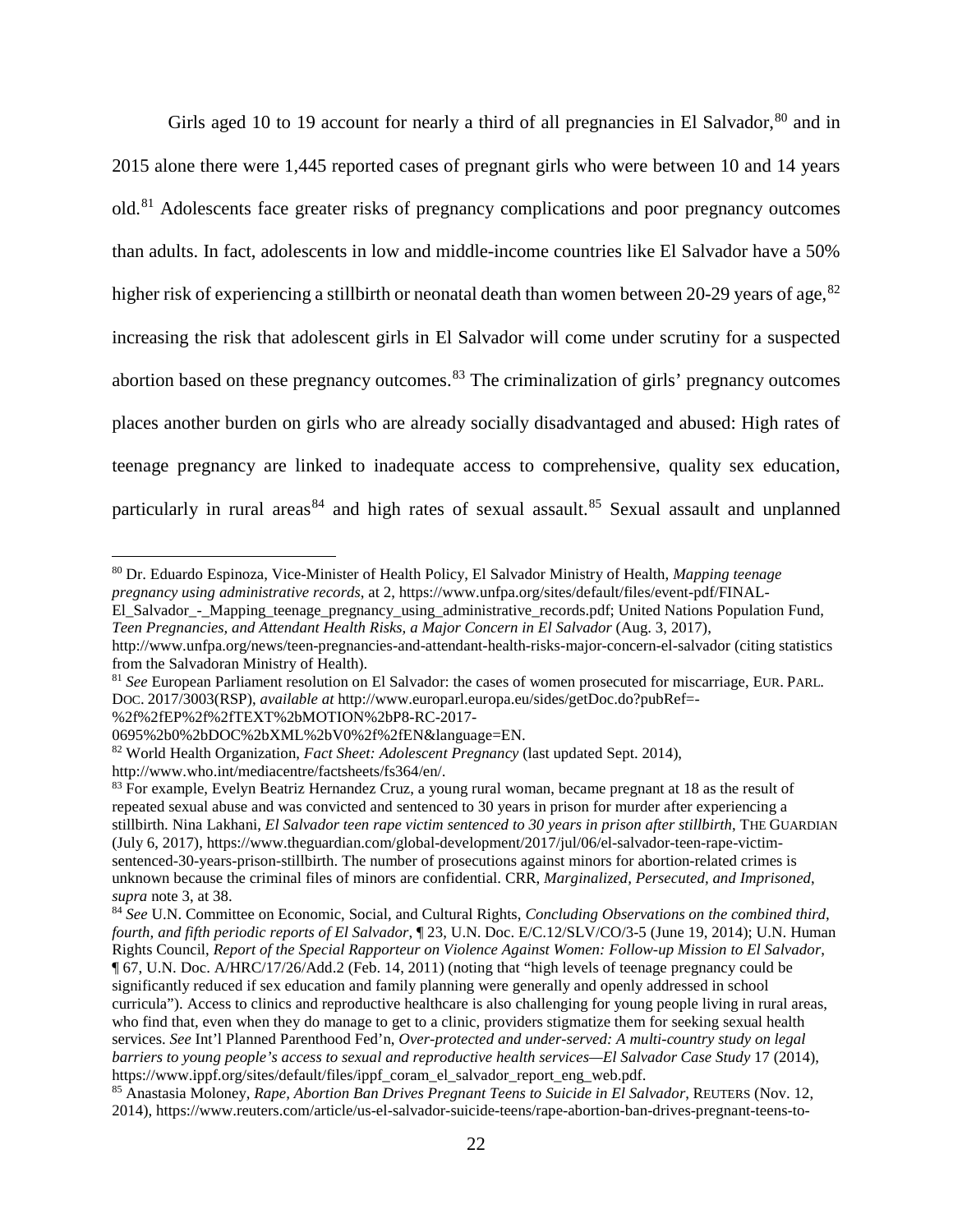pregnancies have such devastating impacts that, in El Salvador, three out of eight maternal deaths are the result of suicide among pregnant girls under the age of nineteen.<sup>[86](#page-33-0)</sup>

Violence during pregnancy is further associated with an increased risk of both miscarriage and stillbirth.[87](#page-33-1) In 2015, El Salvador was considered the most violent country in the Western Hemisphere,<sup>[88](#page-33-2)</sup> and currently ranks third in the world for rates of violent deaths of women and girls.[89](#page-33-3) An estimated ten Salvadoran women are subjected to violence and sexual assault each day.<sup>[90](#page-33-4)</sup> As the U.N. Special Rapporteur on the Right to Health has observed, violence and human rights violations are both "often rooted in the deprivation and discrimination of individuals and communities," and addressing violence is key to achieving the right to health.<sup>[91](#page-33-5)</sup>

While socioeconomic and environmental factors increase the risk of poor pregnancy outcomes among marginalized women and girls, their relationship to the public healthcare system further subjects them to social monitoring, reporting, and ultimately prosecution. First, many poor and rural women and girls cannot easily access medical care, which exposes them to scrutiny under El Salvador's laws. In fact, many of the 129 women who were prosecuted between 2000 and 2011 came to the attention of law enforcement because they lived in remote communities and their

<span id="page-33-0"></span>

suicide-in-el-salvador-idUSKCN0IW1YI20141112 ("There's a correlation between sexual violence and the high rates of suicides among adolescents—that's the reality. Pregnancy is a determining factor behind teenage suicides."). <sup>86</sup> *Id.*; Carlos Ayala Ramírez, *Suicidio en el embarazo*, RADIO YSUCA (Apr. 17, 2012),

<span id="page-33-1"></span><sup>&</sup>lt;sup>87</sup> World Health Organization, *Women & Health: Today's Evidence Tomorrow's Agenda*, at 42 (2009), http://www.who.int/gender-equity-rights/knowledge/9789241563857/en/.

<span id="page-33-2"></span><sup>&</sup>lt;sup>88</sup> Pan-American Health Organization, *Health in the Americas: El Salvador*, http://www.paho.org/salud-en-lasamericas-2017/?p=4023 (last visited Dec. 11, 2017).

<span id="page-33-3"></span><sup>89</sup> Small Arms Survey, *A Gendered Analysis of Violent Deaths*, at 2 (Nov. 2016), http://www.smallarms

<span id="page-33-4"></span><sup>&</sup>lt;sup>90</sup> Catalina Lobo-Guerrero, *In El Salvador, 'Girls Are a Problem'*, N.Y. TIMES (Sept. 2, 2017),

https://www.nytimes.com/2017/09/02/opinion/sunday/el-salvador-girls-homicides.html.

<span id="page-33-5"></span><sup>91</sup> U.N. Human Rights Council, *Report of the Special Rapporteur on the right of everyone to the enjoyment of the highest attainable standard of physical and mental health*, ¶ 101, U.N. Doc. A/HRC/29/33 (Apr. 2, 2015).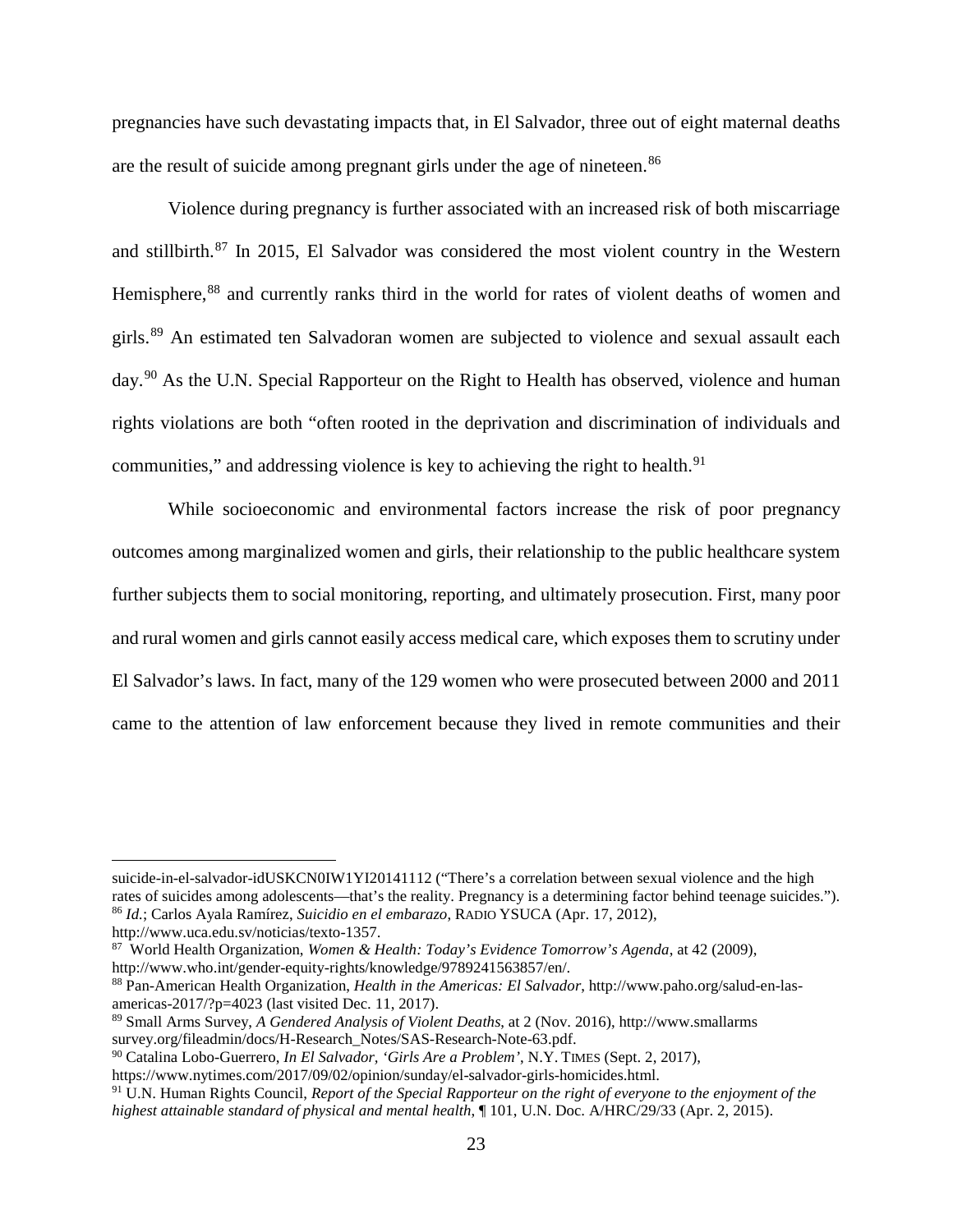families or neighbors asked the local police to transport them to the closest health facility when they experienced an obstetric emergency.  $92$ 

If and when women actually reach a public health facility, they appear to be at an especially high risk of being reported to the authorities. Of the 129 abortion-related cases prosecuted between 2000 and 2011, approximately 57% originated from public hospitals or the Salvadoran Social Security Institute.<sup>[93](#page-34-1)</sup> The absence of any publicly known criminal cases originating from the private health sector also suggests there are closer ties between law enforcement and public medical institutions.<sup>[94](#page-34-2)</sup> Anecdotally, women understand that they will be subject to increased scrutiny of their pregnancies solely by virtue of going to a public hospital as opposed to a private one.<sup>[95](#page-34-3)</sup> This situation is especially pernicious because, since 2009, El Salvador has invested in expanding its public healthcare system, including in poor and rural areas, and encouraged women to seek obstetric and prenatal care and give birth at public hospitals.<sup>[96](#page-34-4)</sup> Thus, while El Salvador has taken steps to improve access to healthcare for poor and rural women, it has also undermined this goal by enacting a criminal regime that targets these women and girls through that very healthcare system.

<span id="page-34-0"></span><sup>92</sup> CRR, *Marginalized, Persecuted, and Imprisoned*, *supra* note 3, at 42.

<span id="page-34-1"></span><sup>93</sup> *Id.* at 42–43.

<span id="page-34-2"></span><sup>94</sup> La Agrupación Ciudadana por La Despenalización del Aborto Terapéutico, Ético y Eugenésico, *Del Hospital a la Cárcel: Consecuencias para las mujeres por la penalización sin excepciones, de la interrupción del embarazo en El Salvador*, at 34 (2012), http://www.clacaidigital.info:8080/xmlui/bitstream/handle/123456789/487/Del-hospital-ala-carcel-ElSalvador2013.pdf?sequence=1&isAllowed=y (available in Spanish only).

<span id="page-34-3"></span><sup>95</sup> Amnesty Int'l, *On the Brink of Death*, *supra* note 31, at 31 (quoting Cristina, a woman who had a miscarriage and was accused of aggravated homicide: "Of course, if I'd been the daughter of a politician, none of this would have happened to me. To start with, I would never have gone to a public hospital, because [I would have enough] money to go to a private one. Me, a poor woman, where am I going to go to give birth? Where everyone goes. They violate people's rights, and even more so women's rights, because a man is never going to have a miscarriage."); *see also*  Nina Lakhani, *El Salvador: Where Women May Be Jailed for Miscarrying*, BBC (Oct. 18, 2013),

http://www.bbc.com/news/magazine-24532694 (quoting a woman stating that she "would be terrified to go [to] a public hospital as there is no benefit of doubt given to young women").

<span id="page-34-4"></span><sup>96</sup> *See* Clark, *The New Left and Health Care Reform in El Salvador*, *supra* note 79, at 104–05; Diana Valcárcel, *El Salvador's Health Reform: The Right Path to Reduce Maternal Mortality*, Pan-American Health Organization (Mar. 24, 2015),

http://new.paho.org/hq/index.php?option=com\_content&view=article&id=10608&Itemid=39620&lang=en.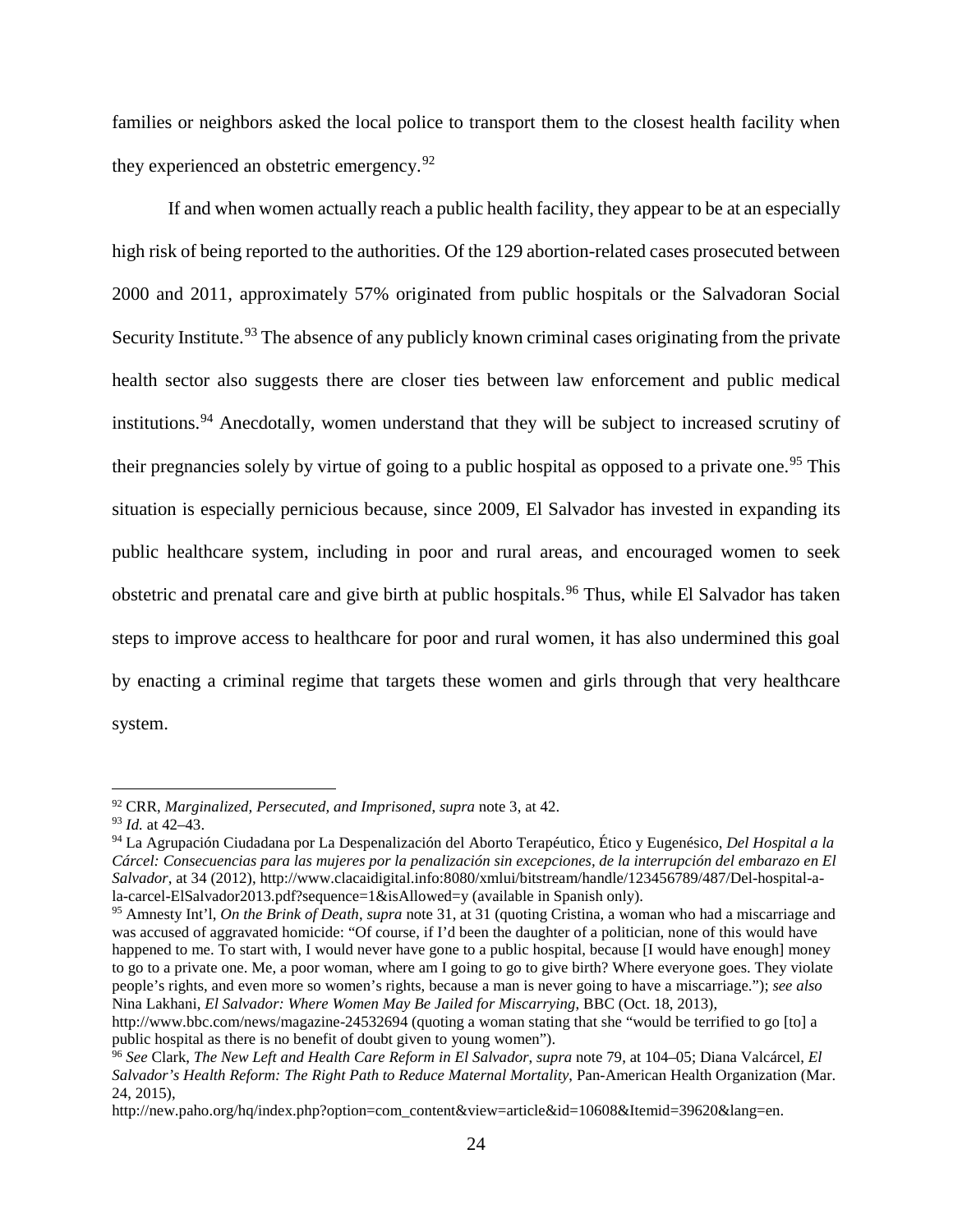The operation of the criminal ban further intensifies the vulnerabilities that women and girls from poor, rural, and otherwise marginalized communities face, exposes them to worse health outcomes, and thus discriminates against them in the realization of their right to health and its component rights. These dynamics are clear in cases such as Manuela's: Manuela, who was from a poor, rural community, suffered from increasingly poor health, but her condition remained undiagnosed at the time she became pregnant, despite her efforts to access the limited medical care available to her. When she experienced a precipitous and unexpected end to her pregnancy and sought emergency medical attention, her physician at the public hospital reported her to the authorities rather than accepting her statement that she had experienced a miscarriage. Manuela then faced abuse while she was held at the hospital and the state took advantage of her family's illiteracy to distort her parents' account of her obstetric emergency. The state was so focused on prosecuting and imprisoning her that it was not until a year after her miscarriage—and while she was in prison—that she received subsequent medical care and was diagnosed with nodular sclerosis Hodgkin's lymphoma. This disease ultimately led to her death in state custody less than two years after being imprisoned for her miscarriage.<sup>[97](#page-35-0)</sup>

The particular impact poor and marginalized women experience under the total abortion ban is a continuation of the systemic discrimination they are exposed to as part of vulnerable communities. Many of these women essentially are criminalized for the state's failure to provide them with consistent and meaningful access to education, healthcare, and other crucial resources throughout their lives. As the U.N. Special Rapporteur on the Right to Health has recognized, laws that criminalize women for their health outcomes or statuses are "particularly perverse" where the

<span id="page-35-0"></span><sup>97</sup> *See supra* Part III.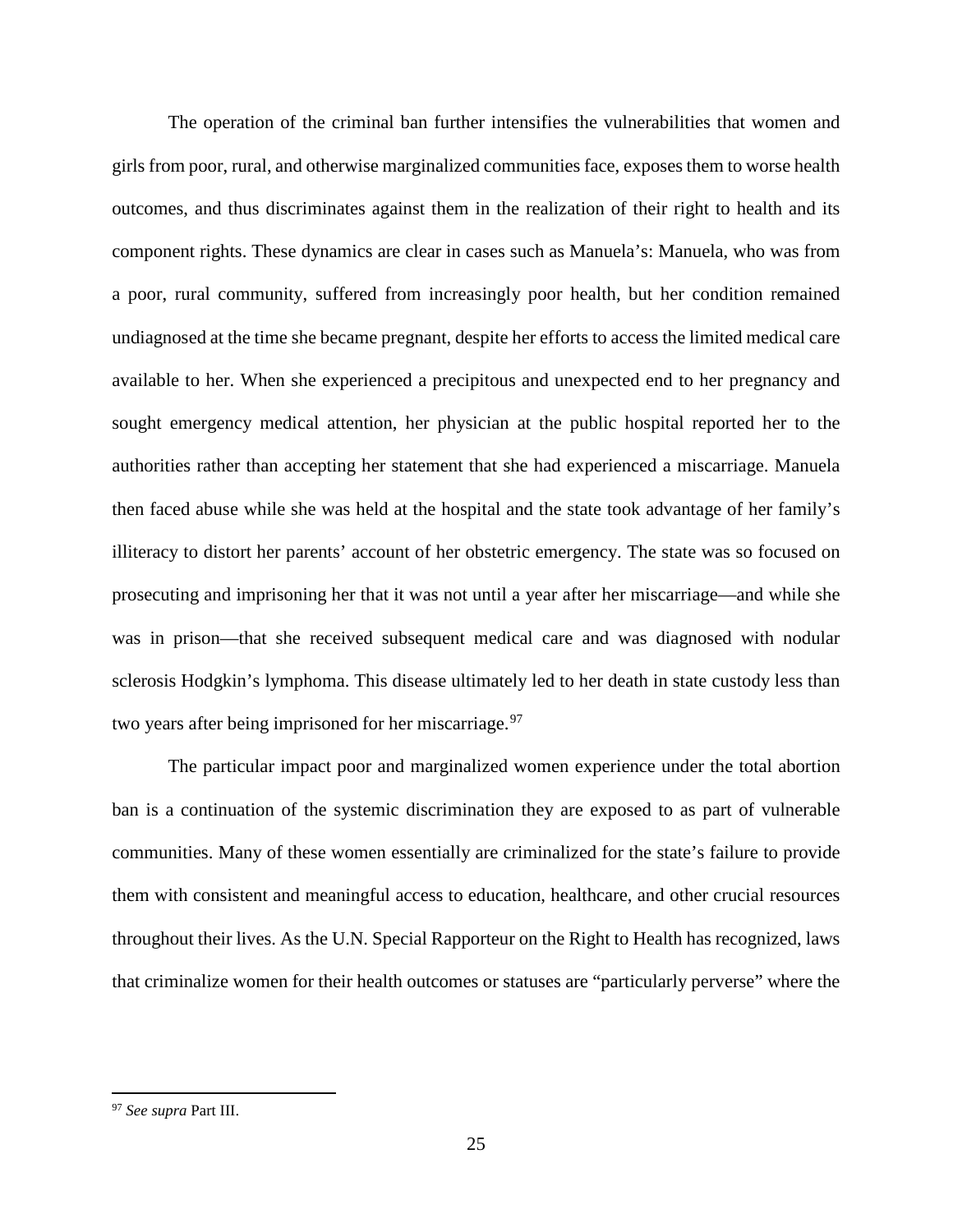state has failed to provide the conditions necessary for good health outcomes.<sup>[98](#page-36-0)</sup> In other words, criminal laws like El Salvador's "effectively shift the burden of realizing the right to health away from States onto pregnant women, punishing women for the lack of effective provision of health-care goods, services and education by the Government."<sup>[99](#page-36-1)</sup> The effect of such discriminatory laws is that women who are often struggling to simply keep their families afloat in a country that has failed them on multiple levels are removed from their loved ones, leading to the continuing cycle of poverty in their communities.[100](#page-36-2)

El Salvador owes special obligations of protection to women and girls who are socially marginalized due to the interaction of poverty, youth, rural isolation, and gender-based violence, among other factors.<sup>[101](#page-36-3)</sup> Instead of fulfilling its positive obligations to ensure equal realization of these women and girls' human rights, El Salvador has imposed a barrier to their equal citizenship in the form of a criminal abortion ban that appears to be disproportionately applied to them and that has particularly detrimental effects on their health and lives. As such, El Salvador's criminal abortion ban amounts not only to impermissible gender discrimination, but also contravenes the state's obligation to eliminate laws that have a discriminatory effect on persons living in poverty and other situations of marginalization, and to take affirmative steps to ensure the realization of their right to health and the related rights to life, privacy, and personal integrity and dignity on the basis of equality.

<span id="page-36-0"></span><sup>98</sup> U.N. Special Rapporteur on the right to health, *Criminalization of sexual and reproductive health*, *supra* note 28, ¶ 43 ("As availability of, and access to, health-care goods and services is the responsibility of States, it is particularly perverse that the criminal law has the potential to punish women for the inadequacy of the Government in this respect.").

<span id="page-36-2"></span><span id="page-36-1"></span><sup>99</sup> *Id.*

<sup>100</sup> *See* Amnesty Int'l, *Separated Families, Broken Ties* (2015),

https://www.amnesty.org/en/documents/amr29/2873/2015/en/.

<span id="page-36-3"></span><sup>101</sup> *See supra* notes 66–69.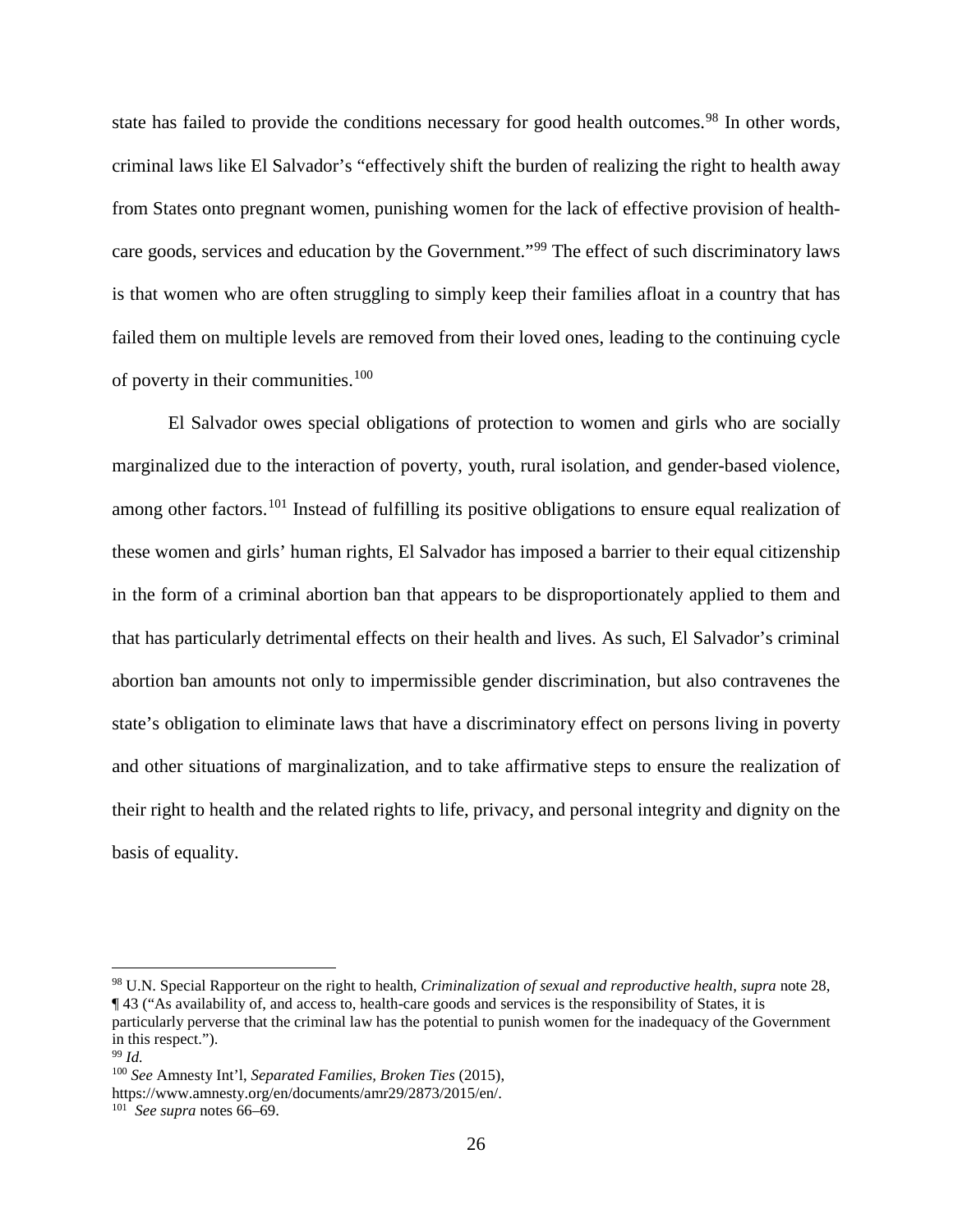### **V. CONCLUSION**

<span id="page-37-0"></span>El Salvador's criminal abortion law amounts, at the very least, to a violation of the state's obligations to ensure equal protection of its laws to all and to respect, protect, and fulfill the rights to life, health, personal integrity and dignity, and privacy without discrimination. It is also a systemic violation of El Salvador's obligations to provide special protections to women and girls like Manuela who have already been marginalized and neglected by the state. *Amici* urge the Commission to find that El Salvador has violated its duties under Articles 1(1), 4(1), 5, 11, and 24 of the American Convention on Human Rights, among other provisions, and recommend that El Salvador immediately take action to remedy these violations by eliminating its complete criminal ban on abortion, and providing additional remedies to the women and families, like Manuela's, whose rights have been so grossly violated under this regime. Specifically, *amici* urge the Commission to recommend El Salvador provide adequate monetary compensation to Manuela's family to remedy the human rights violations they have sustained; to vacate the criminal sentence for every person convicted pursuant to the abortion ban; and to suspend any pending criminal prosecutions brought pursuant to the ban.

Further, El Salvador must make every effort to meet its obligations under the American Convention and to ensure the human rights of women and girls are protected. As such, the Commission should recommend that El Salvador review its laws, procedures, and policies to ensure all women and girls, especially those who are impoverished and live in rural communities, have equal access to comprehensive and confidential healthcare as well as quality sex education as a part of school curricula. El Salvador must take every necessary measure to guarantee that human rights violations like those suffered by Manuela never recur.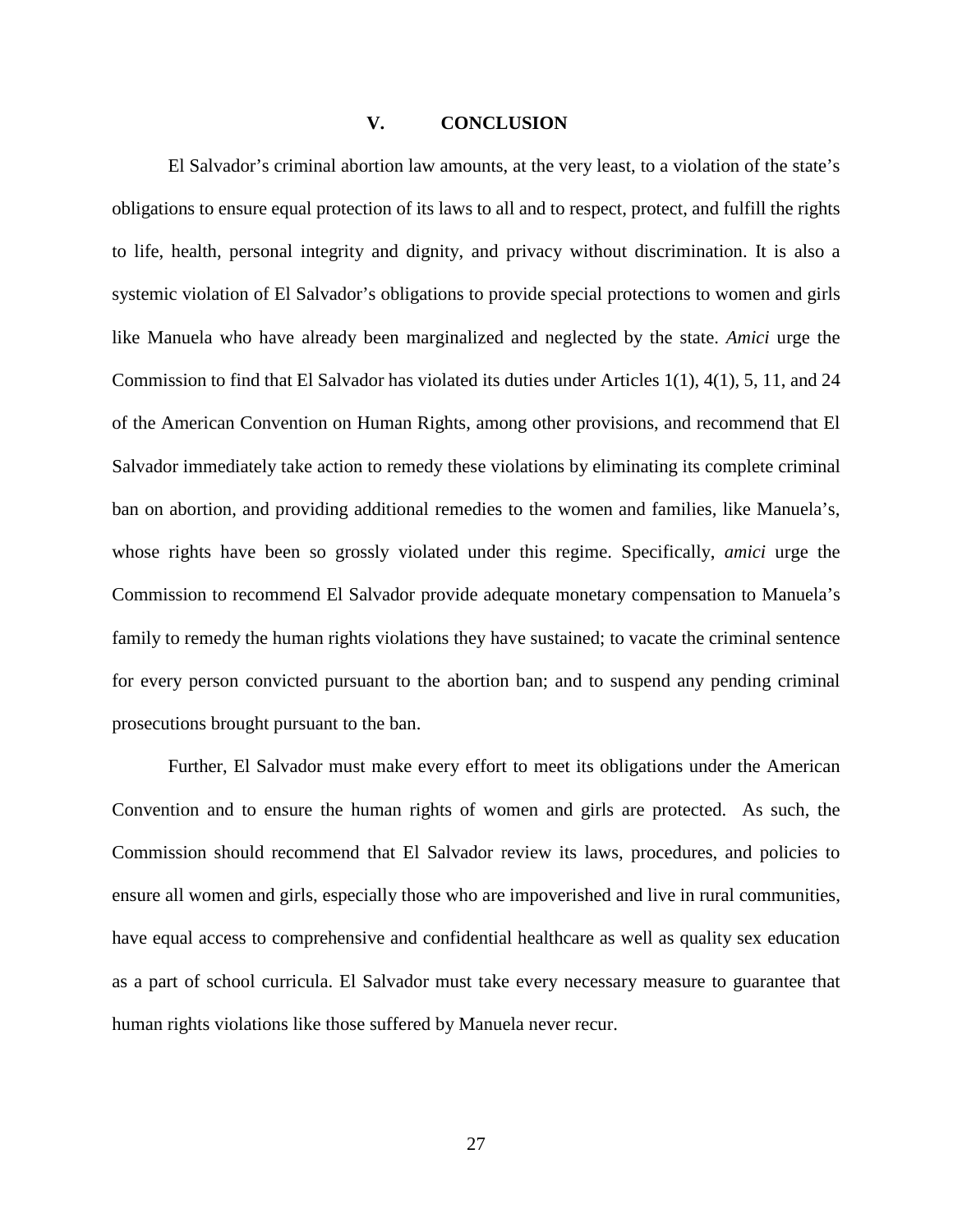#### **APPENDIX I**

### **STATEMENTS OF INTEREST FOR AMICI CURIAE**

### <span id="page-38-1"></span><span id="page-38-0"></span>**INSTITUTIONAL AMICI**

<span id="page-38-2"></span>**Philip Alston, U.N. Special Rapporteur on extreme poverty and human rights***,* was appointed by the Human Rights Council in June 2014. The Special Rapporteur is an independent expert who undertakes the following main tasks: (1) conducting research and analysis to be presented in separate thematic reports to the Human Rights Council and the General Assembly; (2) undertaking country visits and reporting on the situation in those countries in relation to the concerns of the mandate and; (3) sending letters to governments and other relevant entities in situations in which violations of human rights of people living in extreme poverty are alleged to have taken place. The Special Rapporteur's mandate was established to give greater prominence to the plight of those living in extreme poverty and to highlight the human rights consequences of the systematic neglect to which they are all too often subjected.

Professor Alston is an international law scholar and human rights practitioner who has served the U.N. in various capacities since the 1980s. He was the first Rapporteur of the U.N. Committee on Economic, Social, and Cultural Rights from 1987 until 1990, and then chaired the Committee for eight years until the end of 1998. During this period, he played a central role in efforts to reform and streamline the U.N. treaty body system and to ensure the long-term effectiveness of the U.N. human rights treaty bodies. Between 2002 and 2007, he served as Special Adviser to the U.N. High Commissioner for Human Rights on the Millennium Development Goals, and between 2004 and 2010, as Special Rapporteur on Extrajudicial, Summary or Arbitrary Executions. He was also UNICEF's legal adviser throughout the process of drafting the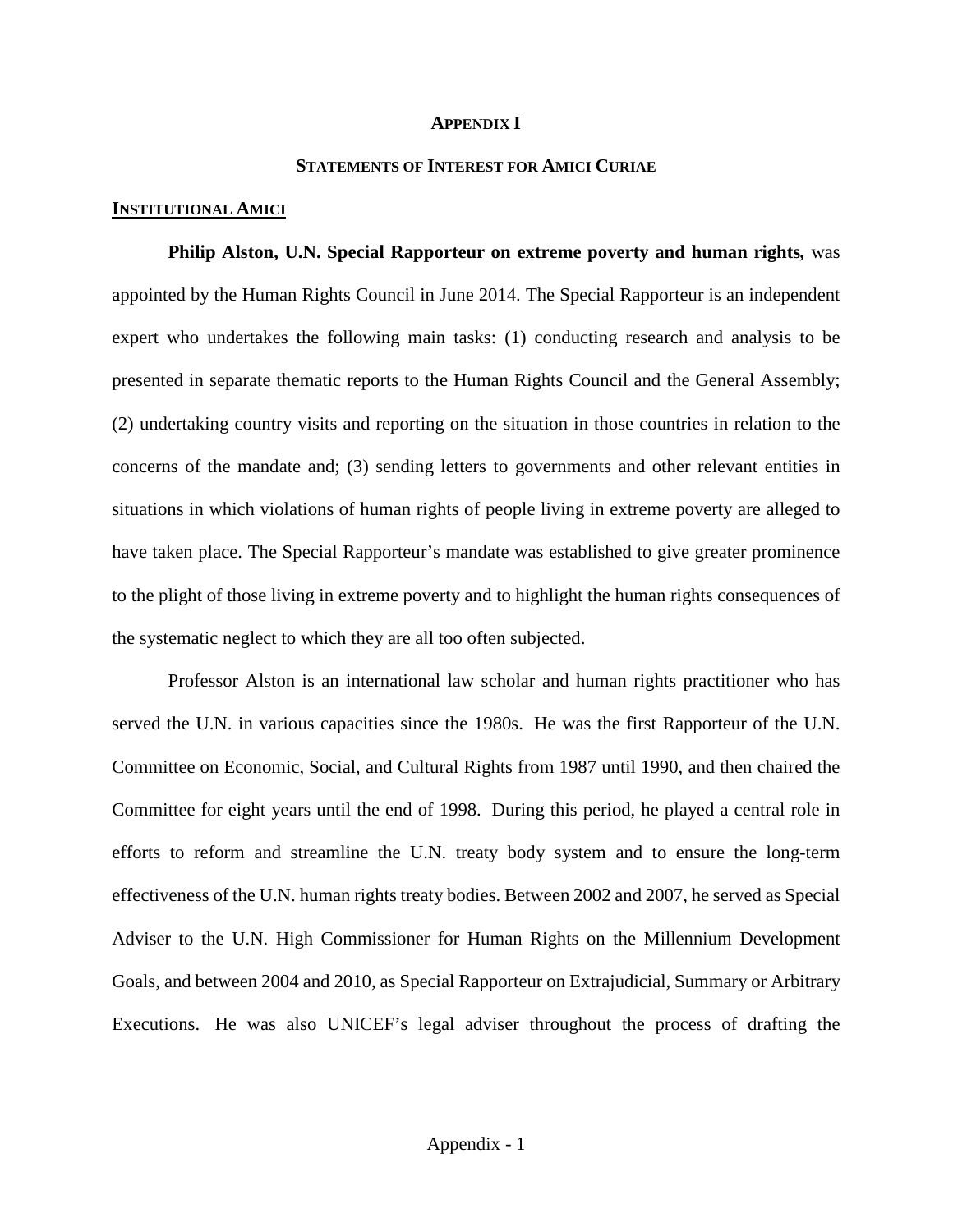Convention on the Rights of the Child. Professor Alston is currently the John Norton Pomeroy Professor of Law at New York University School of Law.

<span id="page-39-0"></span>**The Allard K. Lowenstein International Human Rights Clinic,** Yale Law School, is a Yale Law School course through which students gain first-hand experience in human rights advocacy under the supervision of international human rights lawyers. The Clinic undertakes a number of litigation, research, and advocacy projects each term on behalf of human rights organizations and individual victims of human rights abuses. The Clinic has prepared briefs and other submissions for this Commission and the Inter-American Court of Human Rights, as well as the European Court of Human Rights, the African Commission on Human and Peoples' Rights, various bodies of the United Nations, and national courts, including courts in the United States and other countries in the Americas. The Clinic has a longstanding commitment to the protection of women's human rights and, in particular, their reproductive rights and has a significant interest in the resolution of this case.

<span id="page-39-1"></span>**The Global Justice Clinic** is a human rights clinic at New York University School of Law ("NYU"). The Clinic has been actively engaged in work to protect the rights to life, personal security, and health, as well as women's equality, since its inception. This work includes direct representation, advocacy on behalf of communities, partnership with NGOs, and policy analysis. The Clinic has engaged with the Inter-American Commission on Human Rights through hearings, amicus briefs, and contentious cases. The Global Justice Clinic is part of NYU's nonprofit clinical entity, Washington Square Legal Services, Inc.

<span id="page-39-2"></span>**The Human Rights and Gender Justice Clinic ("HRGJ")** (formerly the International Women's Human Rights Clinic) at the City University of New York ("CUNY") School of Law is devoted to defending and implementing the rights of women under international law and ending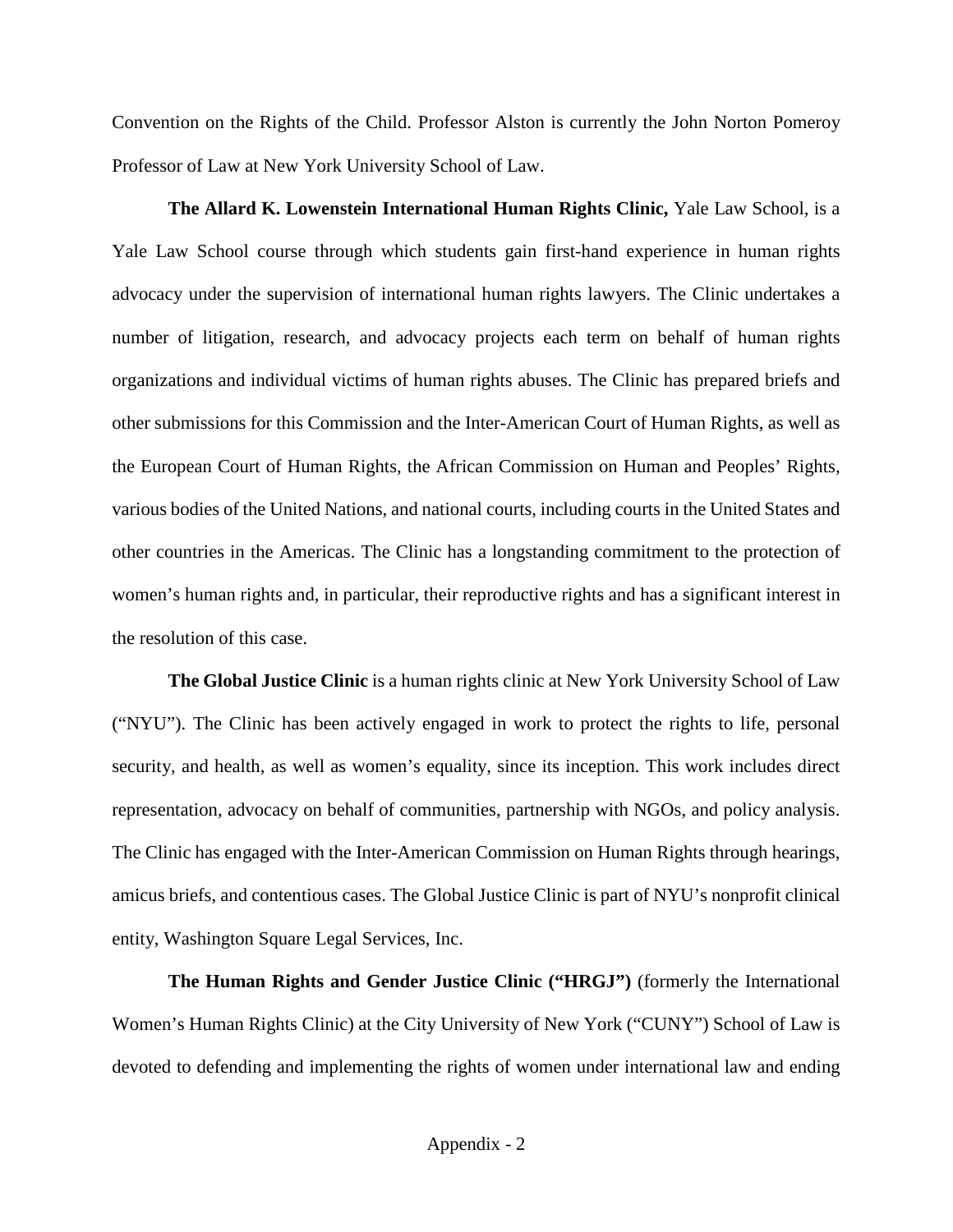all forms of discrimination. HRGJ is part of the nonprofit clinical program, Main Street Legal Services, Inc. at CUNY School of Law. Since its inception in l992, HRGJ has given particular attention to the development of women's and gender rights in the inter-American system. HRGJ directors participated in the first meeting of experts that drafted the Inter-American Convention on the Prevention, Punishment and Eradication of Violence Against Women ("Convention of Belé m do Pará ") and in the advisory group of the first Special Rapporteur on Women of the Inter-American Commission on Human Rights ("the Commission"). Experts from HRGJ have provided testimony to the Inter-American Court of Human Rights ("the Court") for *González v. Mexico ("Cotton Field")*, *Herrera Monreal v. Mexico*, and *Ramos Monarrez v. The United Mexican States*.

<span id="page-40-0"></span>**Ibis Reproductive Health** is an international nonprofit organization with a mission to improve women's reproductive autonomy, choices, and health worldwide. Ibis Reproductive Health's core activity is clinical and social science research on issues receiving inadequate attention in other research settings and where gaps in the evidence exist. Its agenda is driven by women's priorities and focuses on increasing access to safe abortion, expanding contraceptive access and choices, and integrating HIV and comprehensive sexual and reproductive health services. Ibis Reproductive Health partners with advocates and other stakeholders who use our research to improve policies and delivery of services in countries around the world.

<span id="page-40-1"></span>**The International Action Network for Gender Equity and Law ("IANGEL")** is a nongovernmental organization dedicated to advancing gender equity and protecting the human and civil rights of women and girls, through peaceful legal means. IANGEL advances its mission by connecting the lawyers and legal associations willing to donate their skills and energy to organizations working to promote the cause of gender equality locally, nationally, and globally,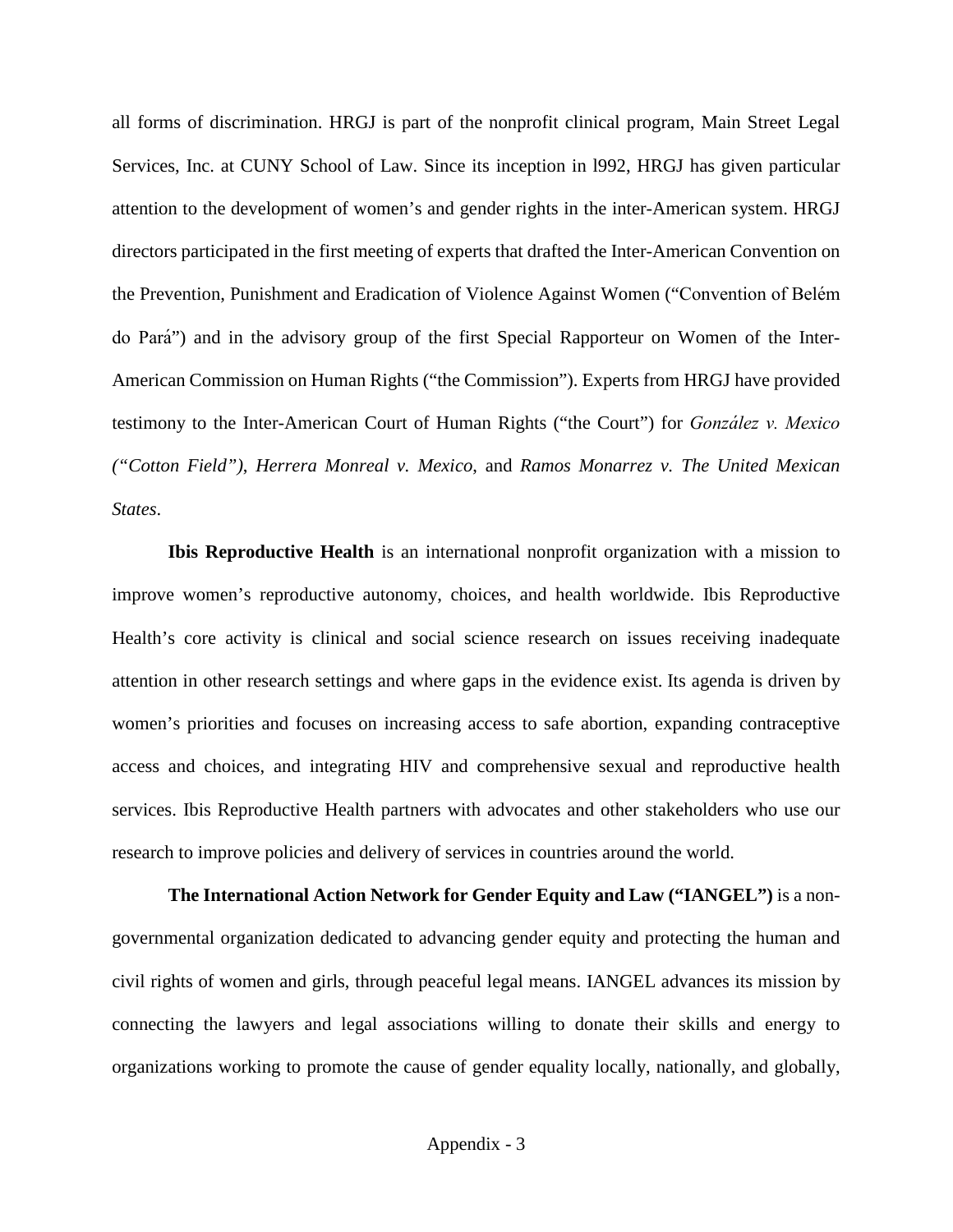and by advocating for laws, policies, and practices that prevent all forms of gender discrimination. Since its founding in 2013, IANGEL has promoted gender equality through education, action, and engagement. One of its core focus areas is reproductive health. IANGEL has joined other organizations numerous times to advocate for law and policies that protect and promote safe, available reproductive health care for all women and girls.

<span id="page-41-0"></span>**The International Human Rights Clinic** at Loyola Law School, Los Angeles is committed to achieving the full exercise of human rights by all persons, and seeks to maximize the use of international and regional human rights bodies through litigation, advocacy, and capacity-building. The Clinic has conducted extensive advocacy related to the criminalization of abortion, specifically in the context of the right to enjoy the benefits of scientific progress.

<span id="page-41-1"></span>**The International Justice and Human Rights Clinic** at the Peter A. Allard School of Law (University of British Columbia) gives upper-year law students the opportunity to work on pressing human rights and global justice concerns through hands-on work on international cases and projects. Students gain experience in the year-long clinic applying international human rights law, international criminal law, and/or international humanitarian law working on cases and projects with a range of international justice organizations, including international criminal courts and tribunals, United Nations human rights bodies, and non-governmental organizations. The Allard IJHR Clinic is directed by international human rights lawyers Nicole Barrett (J.D., Columbia Law School, M.I.A., School of International and Public Affairs, Columbia University; B.A. Stanford) and Julie Hunter (J.D. Yale, M.Sc. in International Relations, London School of Economics, B.A. Harvard).

<span id="page-41-2"></span>**The International Women's Human Rights Clinic ("IWHRC")** at Georgetown University Law Center works with NGO partners in sub-Saharan Africa to challenge laws and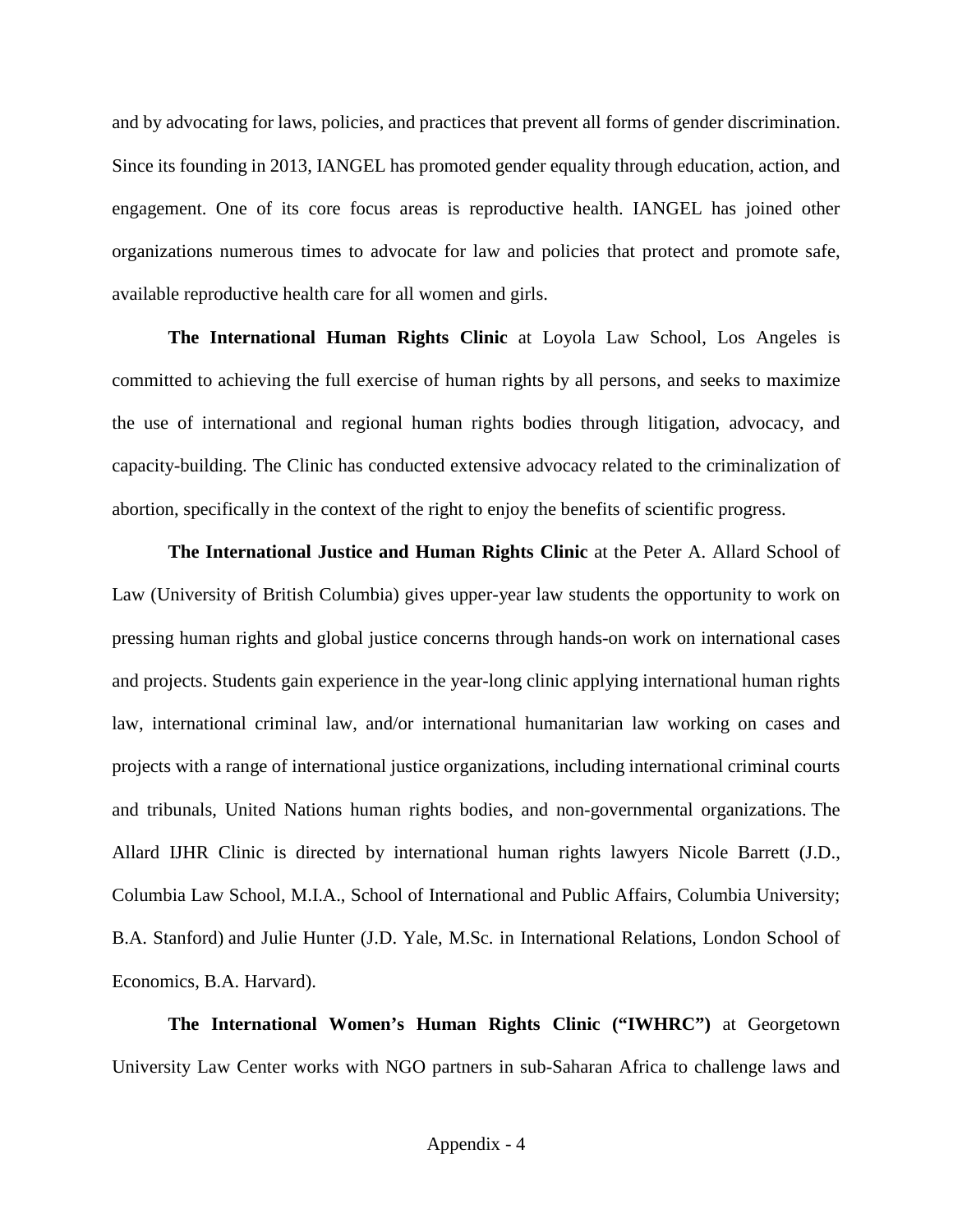practices that discriminate against women through strategic litigation, fact finding, and statutory and policy reform. Since its establishment in 1998, the IWHRC has worked on a number of important women's rights issues, including FGM, child marriage, marital rape, polygamy, bride price, domestic violence, workplace discrimination, pregnancy discrimination, sexual harassment and sexual violence, and unequal inheritance, property, and citizenship laws. The Clinic has also worked actively to protect women's reproductive rights through projects seeking comprehensive sexual and reproductive rights education in schools, access to contraception and safe abortion, and an end to pregnancy discrimination against school girls and working women.

<span id="page-42-0"></span>**MADRE** is an international women's human rights organization that partners with community-based women's groups worldwide facing war and disaster to advance women's human rights. For over 30 years MADRE has partnered with grassroots women's organizations to provide vital services to their community and help them build new skills and step up as leaders, while advancing the human rights framework through international advocacy to make international law accountable to the people it is meant to serve. MADRE and our partners know that strong communities start with healthy people, and we meet often overlooked long-term needs for family planning, sexual and reproductive health, and maternal care. MADRE believes that in order to build resilient communities, women should have access to life-saving reproductive healthcare, not punished for choosing the right thing for themselves and their families.

<span id="page-42-1"></span>**National Advocates for Pregnant Women ("NAPW")** is a non-governmental organization with international consultative status with the United Nations that advocates for the rights, health, and dignity of all women, focusing particularly on pregnant and parenting women, and those who are most vulnerable to state control and punishment, including women living in poverty. Through litigation, representation of leading medical and public health organizations as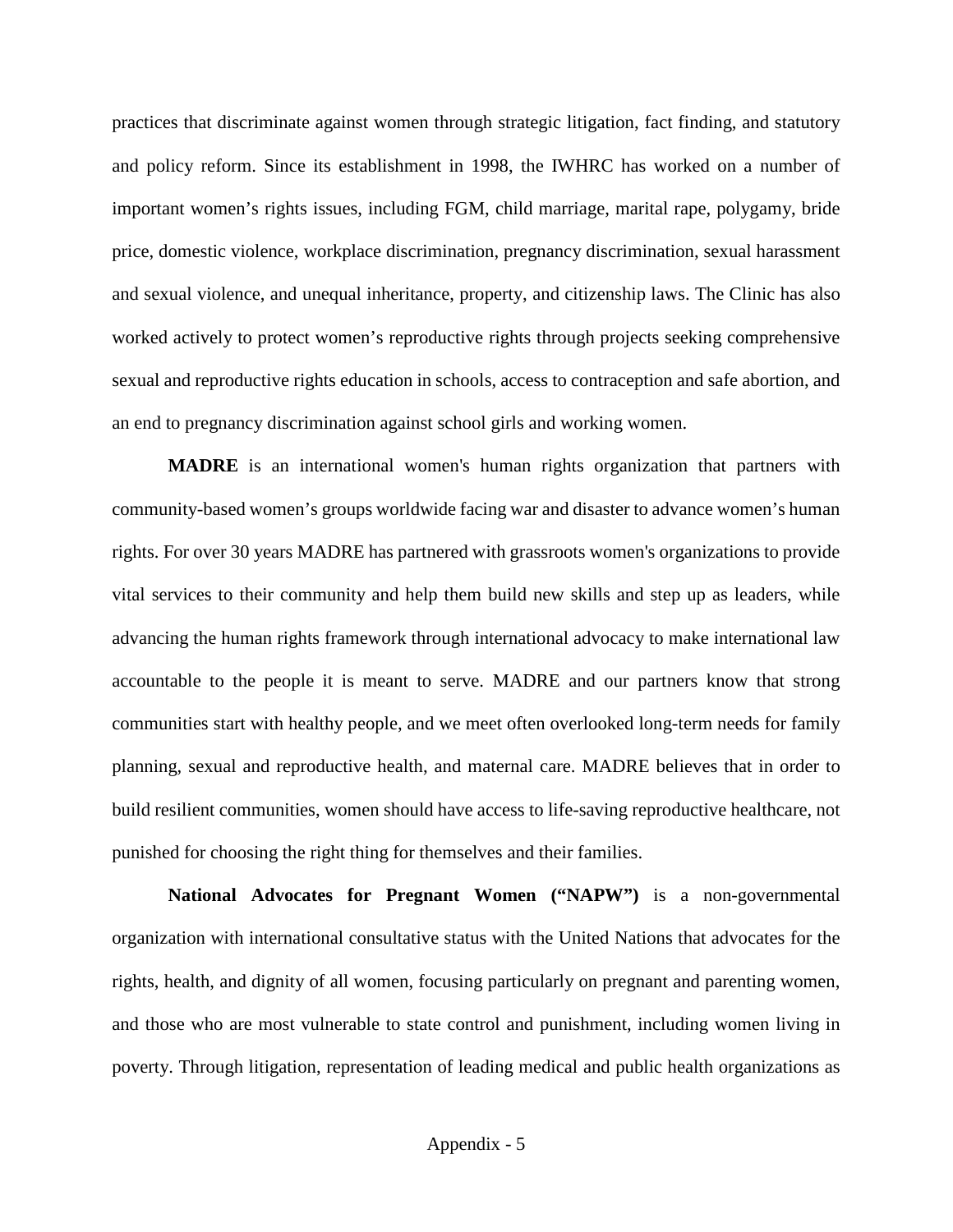amicus, and through public education, NAPW works to ensure women do not lose their human rights as a result of pregnancy. NAPW has also organized and submitted international human rights amicus briefs in various cases, including in U.S. federal court to oppose the shackling of pregnant prisoners during childbirth as a form of cruel and unusual punishment. NAPW supports policies that promote appropriate, accessible, and confidential healthcare for all people, and promotes evidence-based laws that actually protect maternal, fetal, and child health. NAPW believes pregnancy outcomes should be addressed through healthcare, and not be treated as crimes.

<span id="page-43-0"></span>**Women's Link Worldwide** uses the power of the law to promote social change that advances the human rights of women and girls, especially those facing multiple inequalities. Women's Link Worldwide is an international organization with regional offices in Latin America and Europe, and expanding partnerships across East Africa. Since opening in 2001, Women's Link Worldwide has been successfully advocating and litigating for new standards to advance the human rights of women and girls. Women's Link Worldwide has become known for opening new frontiers, developing legal theories and strategies, particularly those that bring attention to women's rights violations that are undocumented or neglected. Women's Link Worldwide works tirelessly to ensure that, ultimately, any advances made on paper translate into a meaningful difference in people's lives. Women's Link Worldwide works across borders, building partnerships and alliances with advocates from all over the world. They study the terrain, design strategies, write legal briefs, and stand before the judiciary in national, regional, and international courts. Women's Link Worldwide's work includes representing clients, mentoring, training, promoting professional exchanges, and offering practical tools.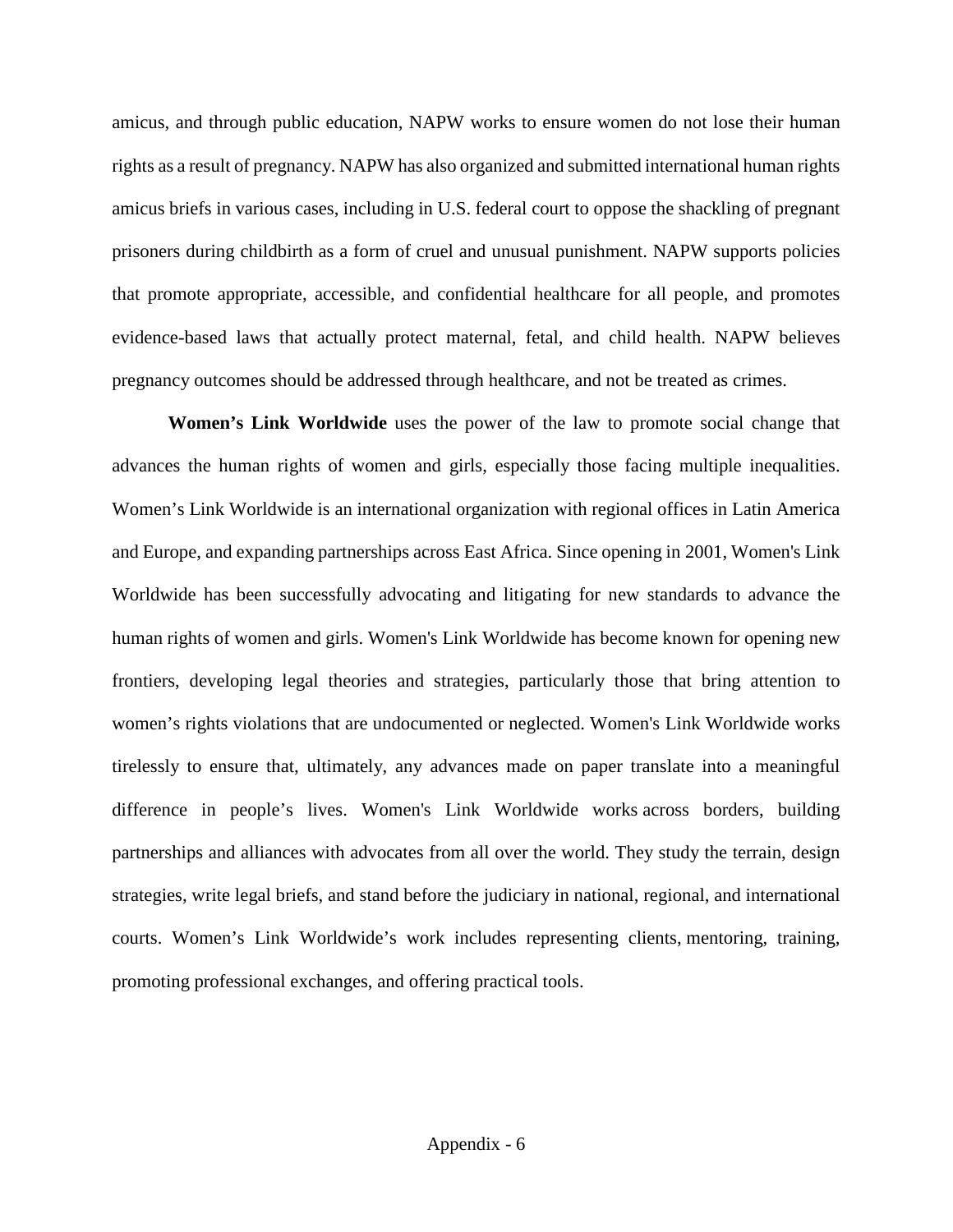### <span id="page-44-0"></span>**INDIVIDUAL AMICI\*\***

<span id="page-44-1"></span>**Oscar A. Cabrera, Abogado (JD equivalent), LLM**, is the Executive Director of the O'Neill Institute for National and Global Health Law and a Visiting Professor of Law at Georgetown University Law Center. He is a foreign-trained attorney who earned his law degree in his home country of Venezuela, and his Master of Laws (LL.M.), with concentration in Health Law and Policy, at the University of Toronto. Before starting his Masters Degree program, Oscar worked as an Associate at a Venezuelan law firm (d'Empaire Reyna Bermúdez).Oscar has worked on projects with the World Health Organization, the Centers for Disease Control and Prevention, and the Campaign for Tobacco Free Kids, among other organizations.

<span id="page-44-2"></span>**Rebecca J. Cook, MPA, JD, LLM, JSD,** is Professor Emerita in the Faculty of Law, the Faculty of Medicine and the Joint Centre for Bioethics, and Co-Director, International Reproductive and Sexual Health Law Program, University of Toronto. She is the ethical and legal issues co-editor of the *International Journal of Gynecology and Obstetrics*. Professor Cook is a Member of the Order of Canada, a Fellow of the Royal Society of Canada, the recipient of the Ludwik and Estelle Jus Memorial Human Rights Prize, and the Certificate of Recognition for Outstanding Contribution to Women's Health by the International Federation of Gynecology and Obstetrics. Her most recent co-edited volume, *Abortion Law in Transnational Perspective* (UPenn Press, 2014), is available in Spanish.

<span id="page-44-3"></span>**Joanne Csete, PhD**, focuses her research and teaching on health and human rights, particularly the impact of criminalization and gender-based subordination on access to health services for people who use drugs, sex workers, and others vulnerable to HIV. At Human Rights Watch and the Canadian HIV/AIDS Legal Network, she documented and engaged in advocacy on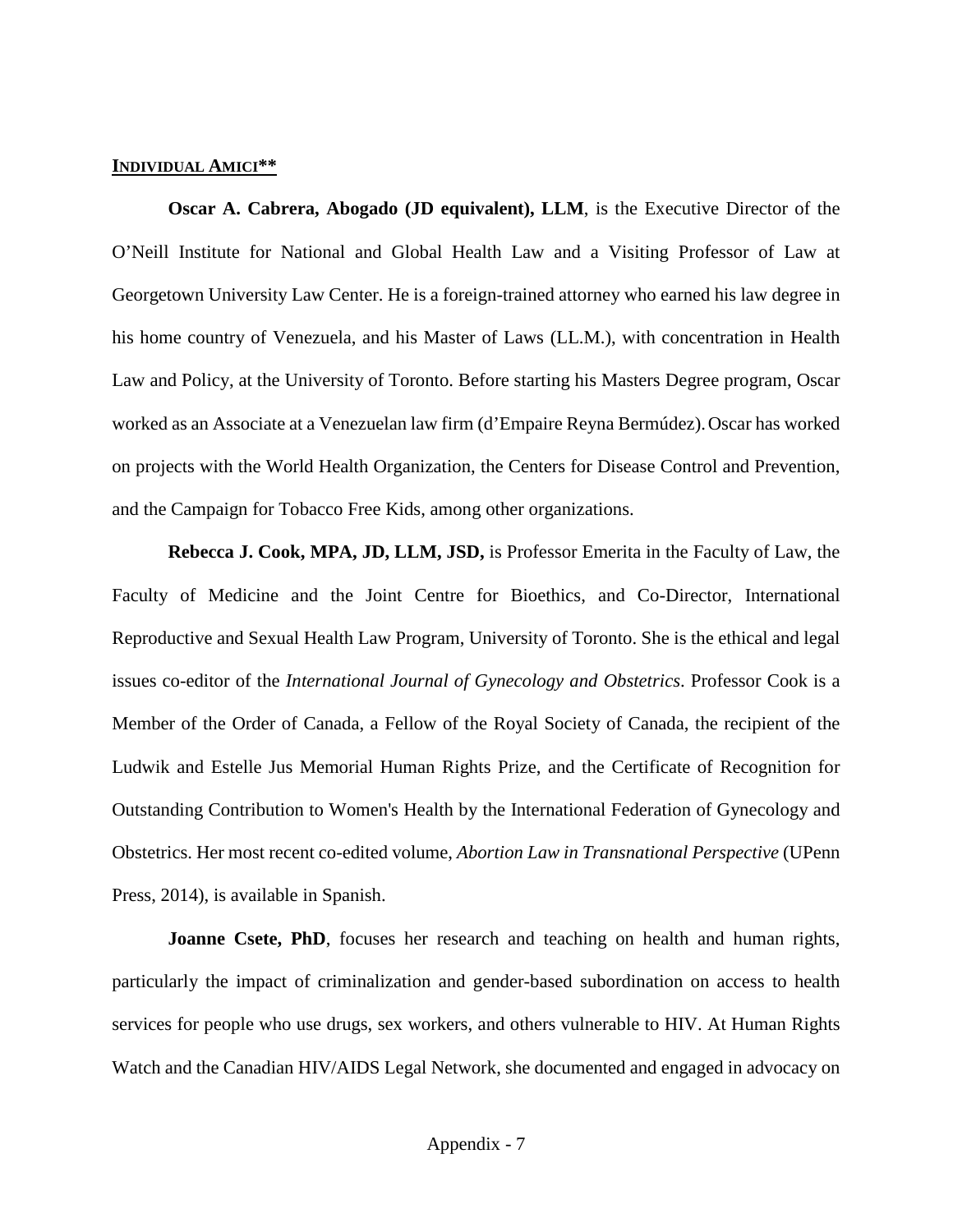human rights abuses against marginalized people facing severe health risks in more than 20 countries. Dr. Csete has worked on HIV/AIDS and other health and nutrition programs and policies in Africa for over 10 years, including in complex emergency situations. She was the lead author of the report of the Lancet Commission on Drug Policy and International Public Health (2016).

<span id="page-45-0"></span>**Joanna Erdman, JD, LLM,** is the MacBain Chair in Health Law and Policy at Schulich School of Law, Dalhouise University, where she also serves as the Associate Director of the Health Law Institute. Professor Erdman's primary research concerns sexual and reproductive health law in a transnational context. She has published extensively in leading international journals on topics such as harm reduction in safe abortion and the regulation of emergency contraception. She has served as a third-party intervener before numerous courts and human rights bodies, including the European Court of Human Rights; the Supreme Court of Mexico; the Supreme Court of Justice, Nicaragua; the Constitutional Court of Colombia; and the U.N. Committee on the Elimination of Discrimination Against Women.

<span id="page-45-1"></span>**Aníbal Faúndes, MD, PhD,** is an obstetrician and gynecologist who graduated in 1955, at the Universidad de Chile. He was Full Professor of Obstetrics, Faculty of Medicine, Universidad de Chile, since 1971, and Coordinator of the Women's Health Program of the National Health Service of Chile, 1970-1971. He left Chile after the 1973 military coup and became a consultant of the Maternal Health and Family Planning Program in the Dominican Republic, from 1974 to 1976, and then Senior Associate and Representative of the Population Council in Brazil, from 1976 to 1995. He was Director of the University General Hospital at Universidade Estadual de Campinas (UNICAMP) from 1983 to 1984, and of the Women's Hospital, UNICAMP, from 1991 to 1995, full Professor of Obstetrics, Faculty of Medical Science at UNICAMP, from 1987 to 2001, and President of the Center for Research on Women's Reproductive Health (CEMICAMP), from 1989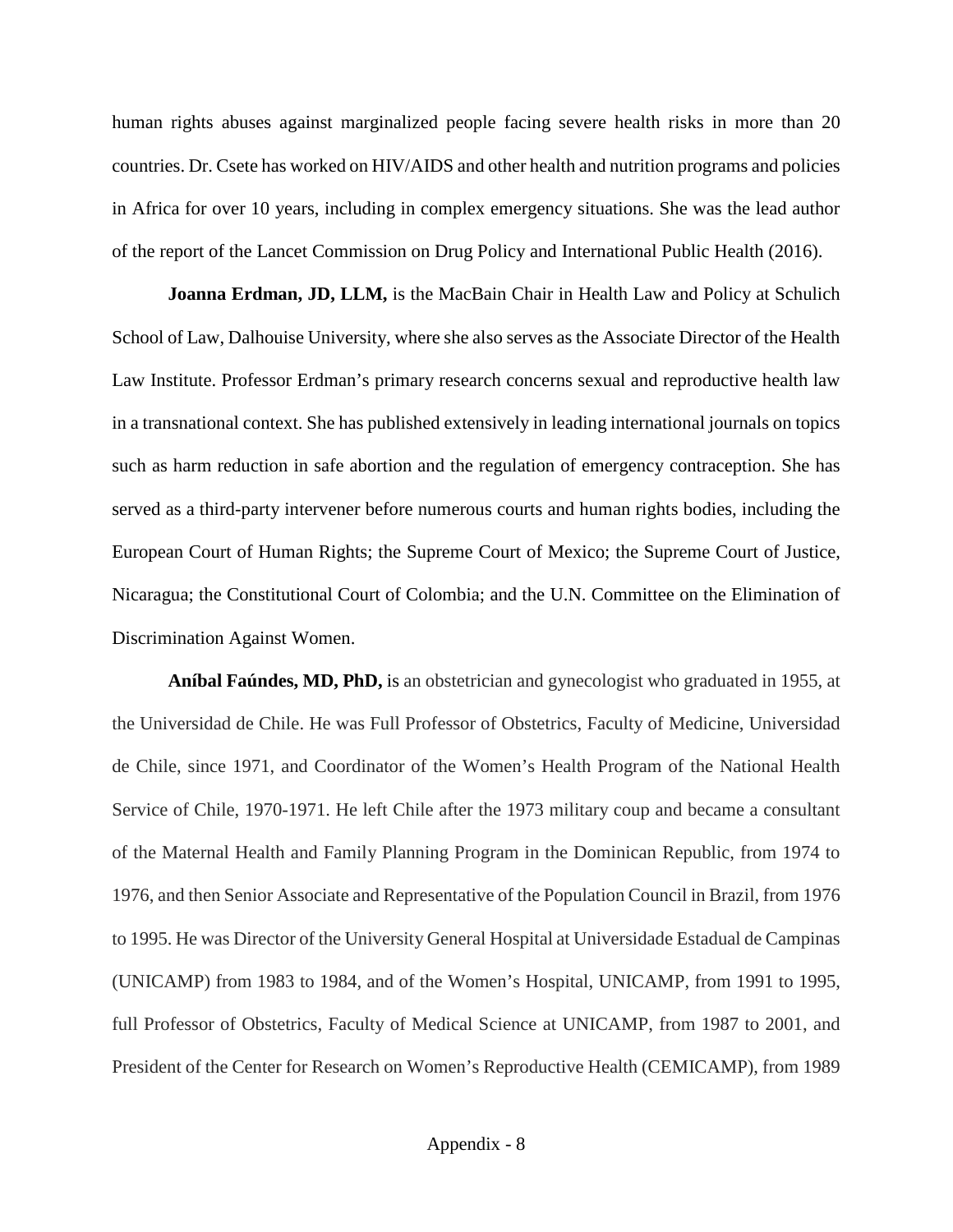to 2002. Internationally, he was Chair of the WHO Committee of Resources for Research, President of the International Association for Maternal and Neonatal Health (IAMANEH), and of the Latin American Association of Researchers in Reproductive Health (ALIRH). At the International Federation of Gynecology and Obstetrics (FIGO), he has been member of several committees, including Chair of the Committee on Women's Sexual and Reproductive Rights 2005- 2007, and since 2008 he is the Chair of the Working Group on Prevention of Unsafe Abortion. He has published over 440 scientific articles and a similar number of abstracts and book chapters. He has published several books, the best known, written with José Barzelatto, is "The Human Drama of Abortion", which is printed in Portuguese, Spanish, and English.

<span id="page-46-0"></span>**Laurel E. Fletcher, JD,** is Clinical Professor of Law at UC Berkeley, School of Law where she directs the International Human Rights Law Clinic. Fletcher is active in the areas of human rights, humanitarian law, international criminal justice, and transitional justice. As director of the International Human Rights Law Clinic, she utilizes an interdisciplinary, problem-based approach to human rights research, advocacy, and policy. Fletcher has advocated on behalf of victims before international courts and tribunals, and has issued numerous human rights reports on topics ranging from sexual violence in armed conflict to human rights violations of tipped workers in the U.S. restaurant industry. She also has conducted several empirical human rights studies, including of the impact of detention on former detainees who were held in U.S. custody in Afghanistan and Guantanamo Bay, Cuba. She served as co-Editor-in-Chief of the *International Journal of Transitional Justice* (2011-2015).

<span id="page-46-1"></span>**Deena R. Hurwitz, JD,** is director of the Atrocity Prevention Legal Training ("APLT") Project at the Benjamin N. Cardozo School of Law. The Project works with law school faculty to integrate atrocity prevention in the curriculum by designing teaching modules for doctrinal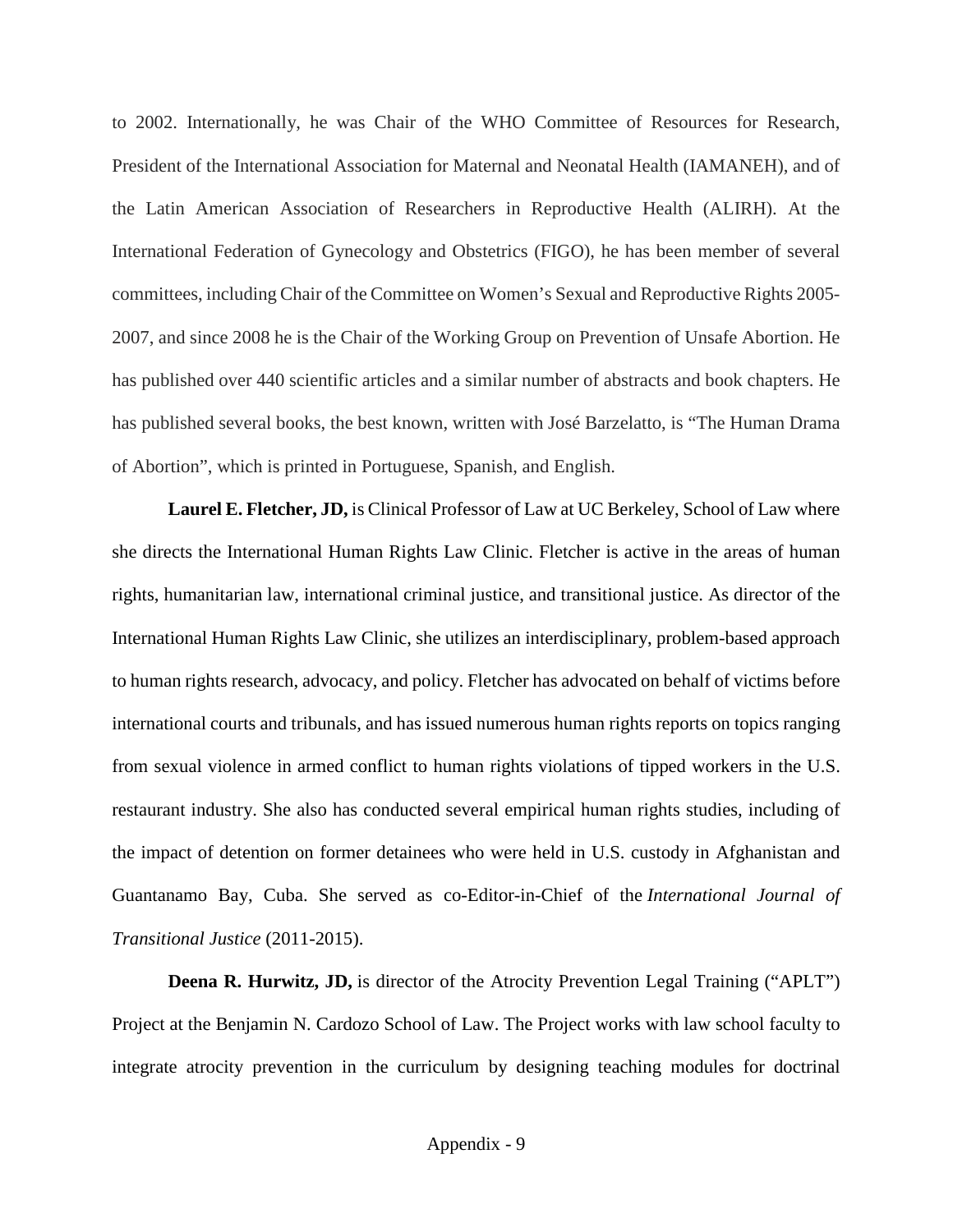courses. Atrocity prevention is an interdisciplinary concept that encompasses frameworks, policies and mechanisms to combat systemic discrimination and improve societal resilience to resist the advent of mass violence. Professor Hurwitz has taught international human rights in law school clinics and other courses since 2000, and has been involved in various forms of practice before the IACHR.

<span id="page-47-0"></span>**Jocelyn Getgen Kestenbaum, JD, MPH,** is Assistant Clinical Professor of Law at the Benjamin N. Cardozo School of Law where she directs the Human Rights and Atrocity Prevention Clinic and the Cardozo Law Institute in Holocaust and Human Rights. In the Clinic, students gain legal skills through work on human rights projects and cases on issues related to: the prevention of genocide and other mass atrocities; the protection of vulnerable populations, including asylumseekers and victims of torture and sexual violence; and accountability for those responsible for war crimes, crimes against humanity, and genocide. Getgen Kestenbaum has developed and expanded clinical projects, including in-depth fact-finding on issues of sexual and gender-based crimes, persecution as a crime against humanity, and early warning risk analysis, on four continents and in more than twelve countries. She holds a JD from Cornell Law School and an MPH from the Johns Hopkins Bloomberg School of Public Health.

<span id="page-47-1"></span>**Bert Lockwood, JD, LLM,** is The Distinguished Service Professor of Law and the Director of the Urban Morgan Institute for Human Rights at the University of Cincinnati College of Law. Since 1982 he has been Editor-in-Chief of Human Rights Quarterly, a multi-disciplinary academic journal published by The Johns Hopkins University Press. He is also the Series Editor of Pennsylvania Studies in Human Rights, a book series published by the University of Pennsylvania Press. Over 140 books have been published in the series. Professor Lockwood teaches Constitutional Law and a series of international human rights seminars, including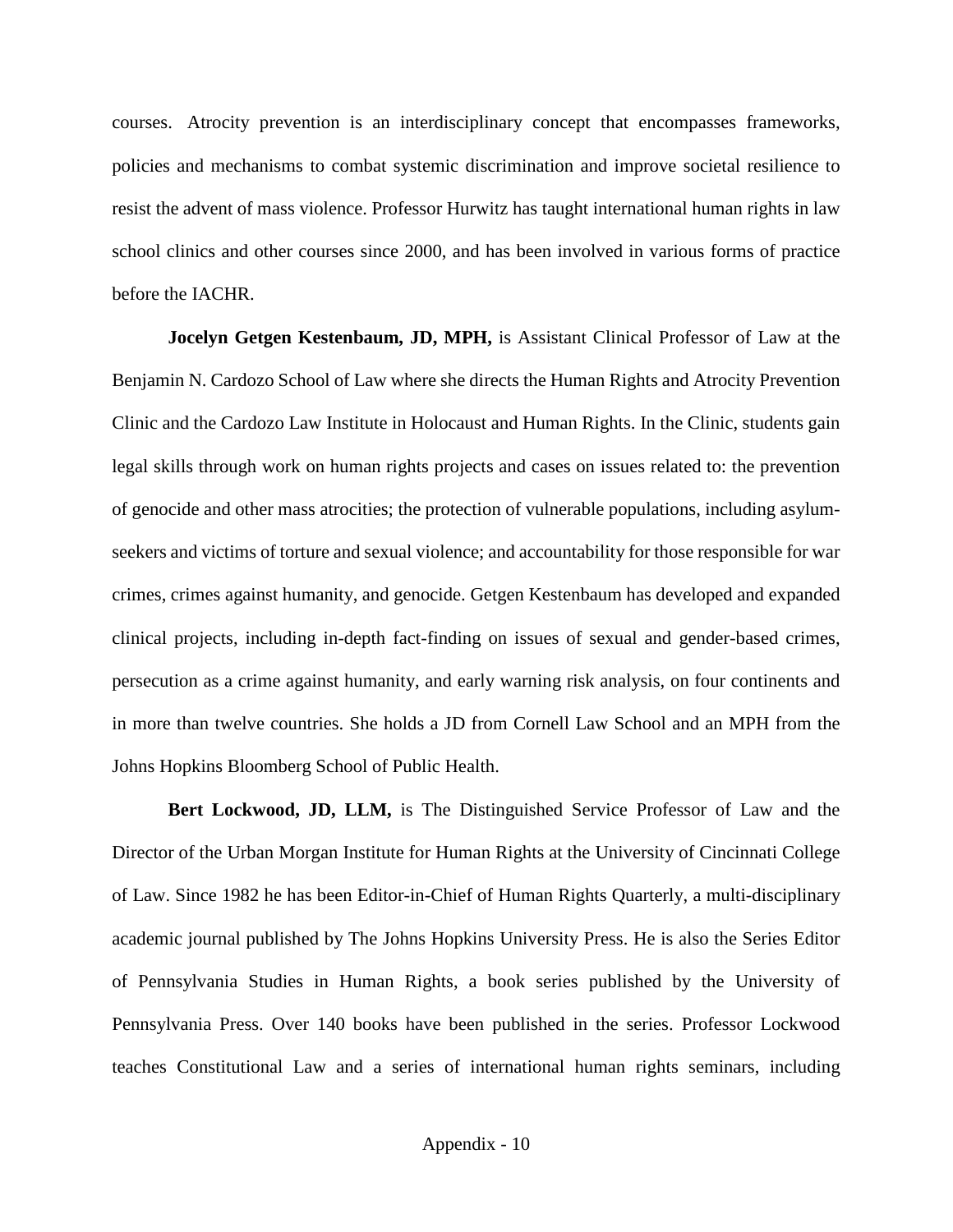International Women's Rights. He also teaches in the summer human rights program at the China University of Political Science and Law in Beijing.

<span id="page-48-0"></span>**Benjamin Mason Meier, JD, LLM, PhD**, is an Associate Professor of Global Health Policy and the Zachary Taylor Smith Distinguished Chair in Public Policy at the University of North Carolina at Chapel Hill. Dr. Meier's interdisciplinary research—at the intersection of global health, international law, and public policy—examines rights-based approaches to health. Working collaboratively across UNC's Department of Public Policy and Gillings School of Global Public Health, Dr. Meier has conducted extensive research over the past fifteen years on the development, evolution, and application of human rights in global health. As an advisor on the implementation of human rights in health policy, Dr. Meier serves additionally as a Scholar at Georgetown Law School's O'Neill Institute for National and Global Health Law and as a consultant to international organizations, national governments, and nongovernmental organizations.

<span id="page-48-1"></span>**Michelle Oberman, JD, MPH,** is the Katharine and George Alexander Professor of Law at Santa Clara University School of Law. Professor Oberman is an internationally recognized scholar on the legal and ethical issues surrounding adolescence, pregnancy, and motherhood. Her background in public health and law, as well as her long years of work with doctors in health care settings, gives her a unique perspective on women's health issues arising at the intersection of health law and criminal law. In recent years, Professor Oberman has studied reproductive health and abortion regulation in countries with widely divergent abortion laws. Her work in El Salvador, along with other countries and a range of U.S. jurisdictions, informs her forthcoming book (*Her Body, Our Laws: On the Frontlines of the Abortion War from El Salvador to Oklahoma*, Beacon Press, 2018) about what will and won't happen if abortion becomes illegal in the U.S. She has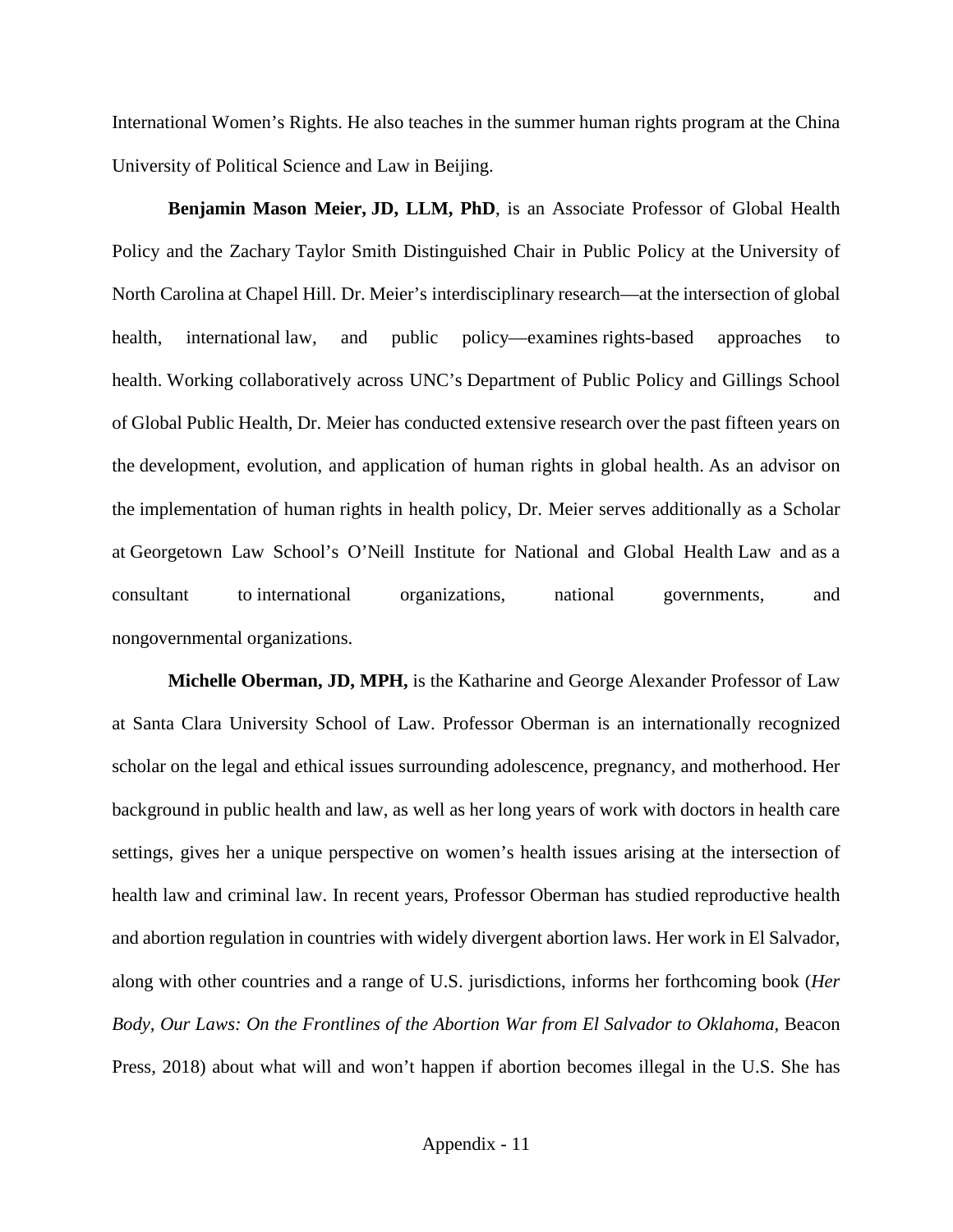written numerous law review articles exploring the legal system's limitations when endeavoring to respond to issues such as abortion, rape, and infanticide. She has co-authored two groundbreaking books on the subject of maternal filicide: When Mothers Kill: Interviews from Prison (2008) and Mothers who Kill their Children (2001).

<span id="page-49-0"></span>**Rebecca B. Reingold, JD**, is an Institute Associate at the O'Neill Institute for National and Global Health Law and an Adjunct Professor of Law at Georgetown Law. Rebecca's work at the O'Neill Institute focuses primarily on health and human rights, sexual and reproductive rights, and violence against women and girls. Prior to joining the O'Neill Institute, Rebecca served as an Advocacy Coordinator at International Planned Parenthood Federation/Western Hemisphere Region. There, she advocated for the advancement of sexual and reproductive rights in global and regional United Nations processes and provided technical assistance to NGO partners from Latin America and the Caribbean.

<span id="page-49-1"></span>**Alicia Ely Yamin, JD, MPH,** is a Visiting Professor of Law at Georgetown University Law Center and the Program Director of the Health and Human Rights Initiative. She is also an adjunct lecturer on Law and Global Health at the Harvard TH Chan School of Public Health and a Global Fellow at the Center on Law and Social Transformation in Norway. In 2016, the UN Secretary General appointed Yamin to the Independent Accountability Panel for the Global Strategy on Women's, Children's and Adolescents' Health ("EWEC"). Yamin is known globally for her pioneering scholarship and advocacy in relation to economic and social rights and rightsbased approaches to health. She has contributed to and consulted on the drafting of multiple General Comments by UN treaty bodies, as well as UN Human Rights Council resolutions. She regularly leads judicial colloquia and strategic litigation courses for practitioners, as well as